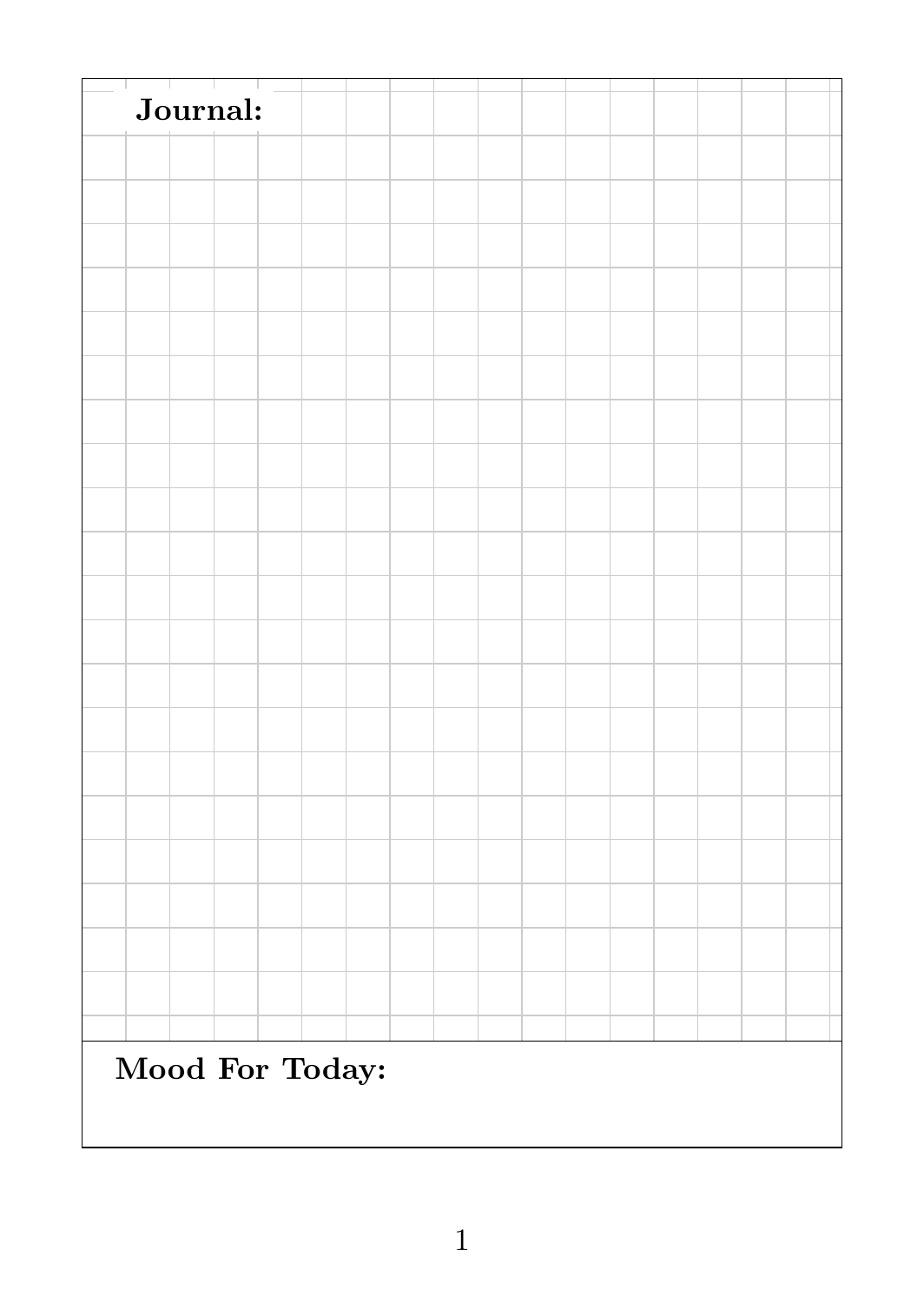| Journal:        |  |  |  |  |  |  |
|-----------------|--|--|--|--|--|--|
|                 |  |  |  |  |  |  |
|                 |  |  |  |  |  |  |
|                 |  |  |  |  |  |  |
|                 |  |  |  |  |  |  |
|                 |  |  |  |  |  |  |
|                 |  |  |  |  |  |  |
|                 |  |  |  |  |  |  |
|                 |  |  |  |  |  |  |
|                 |  |  |  |  |  |  |
|                 |  |  |  |  |  |  |
|                 |  |  |  |  |  |  |
|                 |  |  |  |  |  |  |
|                 |  |  |  |  |  |  |
|                 |  |  |  |  |  |  |
|                 |  |  |  |  |  |  |
|                 |  |  |  |  |  |  |
|                 |  |  |  |  |  |  |
|                 |  |  |  |  |  |  |
|                 |  |  |  |  |  |  |
|                 |  |  |  |  |  |  |
|                 |  |  |  |  |  |  |
|                 |  |  |  |  |  |  |
|                 |  |  |  |  |  |  |
|                 |  |  |  |  |  |  |
|                 |  |  |  |  |  |  |
|                 |  |  |  |  |  |  |
|                 |  |  |  |  |  |  |
| Mood For Today: |  |  |  |  |  |  |
|                 |  |  |  |  |  |  |
|                 |  |  |  |  |  |  |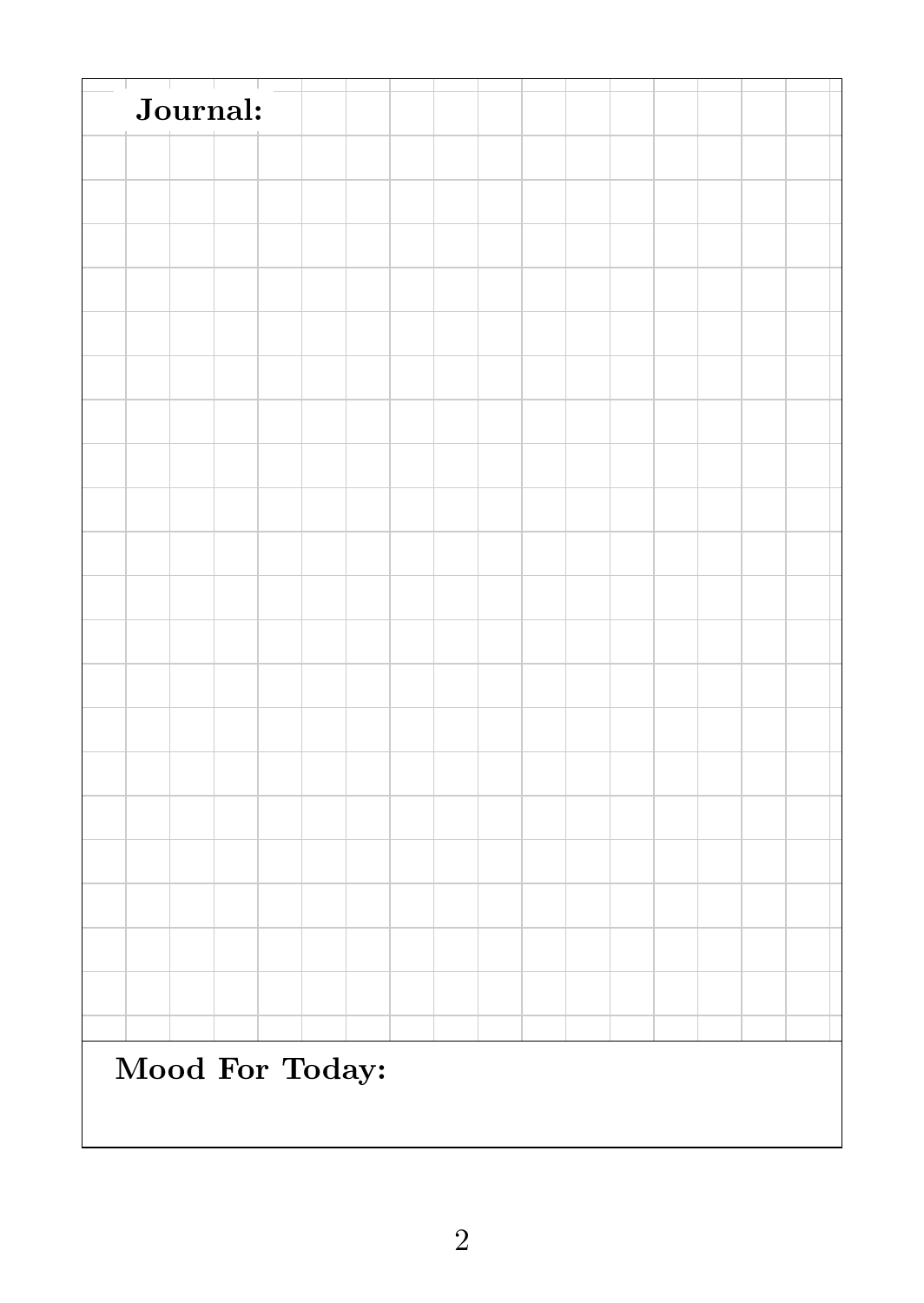| Journal:        |  |  |  |  |  |  |
|-----------------|--|--|--|--|--|--|
|                 |  |  |  |  |  |  |
|                 |  |  |  |  |  |  |
|                 |  |  |  |  |  |  |
|                 |  |  |  |  |  |  |
|                 |  |  |  |  |  |  |
|                 |  |  |  |  |  |  |
|                 |  |  |  |  |  |  |
|                 |  |  |  |  |  |  |
|                 |  |  |  |  |  |  |
|                 |  |  |  |  |  |  |
|                 |  |  |  |  |  |  |
|                 |  |  |  |  |  |  |
|                 |  |  |  |  |  |  |
|                 |  |  |  |  |  |  |
|                 |  |  |  |  |  |  |
|                 |  |  |  |  |  |  |
|                 |  |  |  |  |  |  |
|                 |  |  |  |  |  |  |
|                 |  |  |  |  |  |  |
|                 |  |  |  |  |  |  |
|                 |  |  |  |  |  |  |
|                 |  |  |  |  |  |  |
|                 |  |  |  |  |  |  |
|                 |  |  |  |  |  |  |
|                 |  |  |  |  |  |  |
|                 |  |  |  |  |  |  |
|                 |  |  |  |  |  |  |
| Mood For Today: |  |  |  |  |  |  |
|                 |  |  |  |  |  |  |
|                 |  |  |  |  |  |  |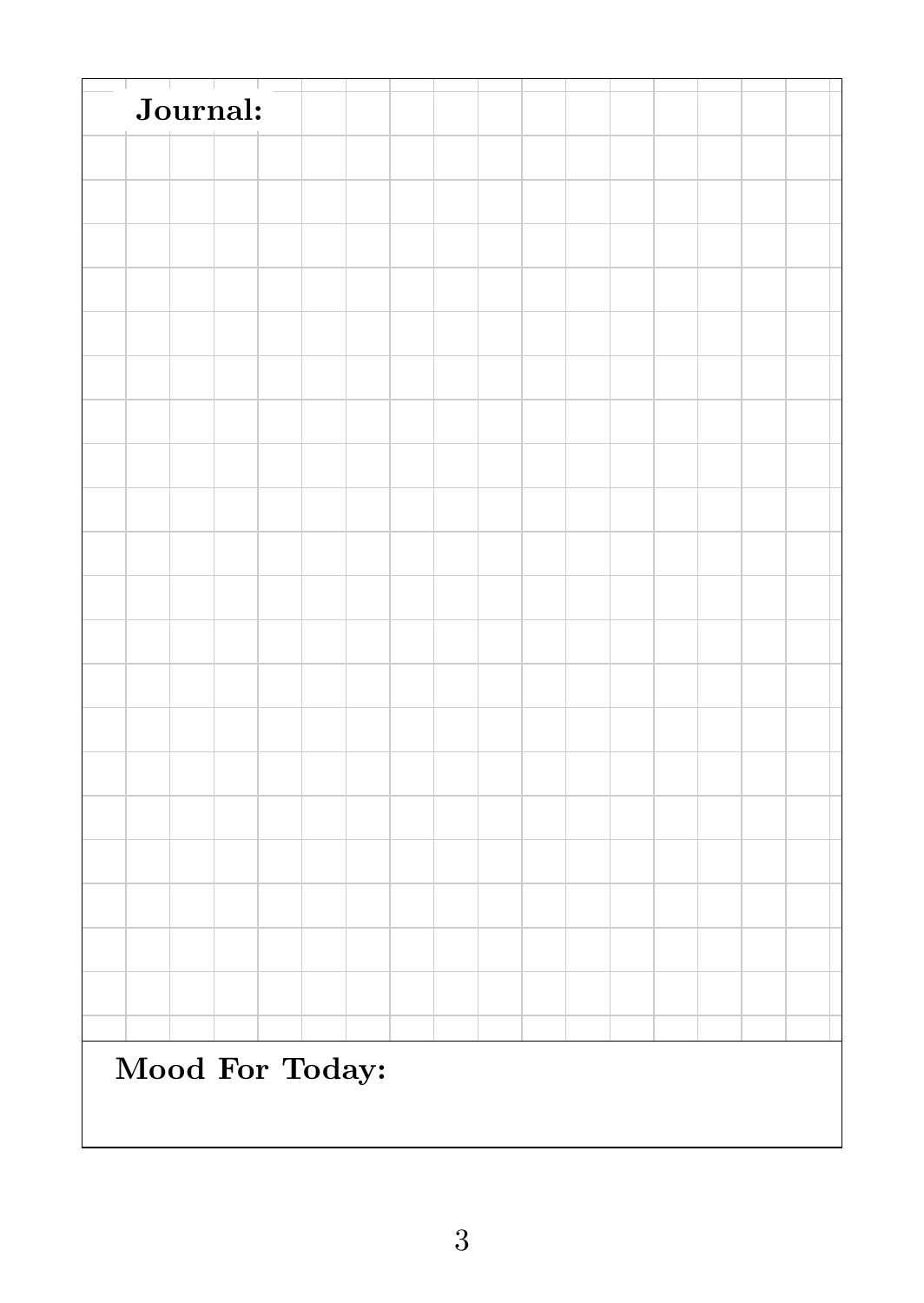| Journal:        |  |  |  |
|-----------------|--|--|--|
|                 |  |  |  |
|                 |  |  |  |
|                 |  |  |  |
|                 |  |  |  |
|                 |  |  |  |
|                 |  |  |  |
|                 |  |  |  |
|                 |  |  |  |
|                 |  |  |  |
|                 |  |  |  |
|                 |  |  |  |
|                 |  |  |  |
|                 |  |  |  |
|                 |  |  |  |
|                 |  |  |  |
|                 |  |  |  |
|                 |  |  |  |
|                 |  |  |  |
|                 |  |  |  |
|                 |  |  |  |
|                 |  |  |  |
|                 |  |  |  |
|                 |  |  |  |
|                 |  |  |  |
|                 |  |  |  |
| Mood For Today: |  |  |  |
|                 |  |  |  |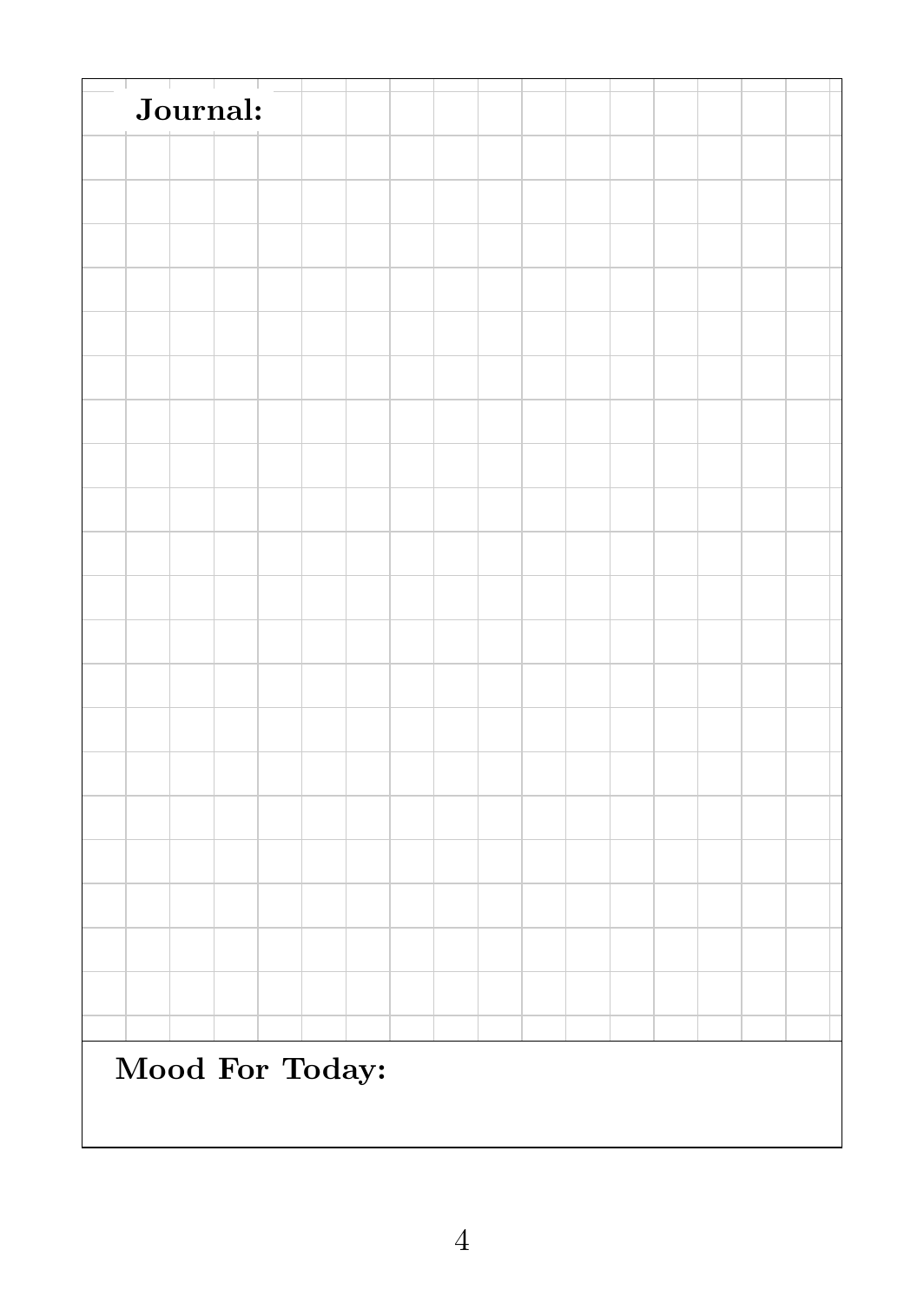| Journal:        |  |  |  |  |  |  |
|-----------------|--|--|--|--|--|--|
|                 |  |  |  |  |  |  |
|                 |  |  |  |  |  |  |
|                 |  |  |  |  |  |  |
|                 |  |  |  |  |  |  |
|                 |  |  |  |  |  |  |
|                 |  |  |  |  |  |  |
|                 |  |  |  |  |  |  |
|                 |  |  |  |  |  |  |
|                 |  |  |  |  |  |  |
|                 |  |  |  |  |  |  |
|                 |  |  |  |  |  |  |
|                 |  |  |  |  |  |  |
|                 |  |  |  |  |  |  |
|                 |  |  |  |  |  |  |
|                 |  |  |  |  |  |  |
|                 |  |  |  |  |  |  |
|                 |  |  |  |  |  |  |
|                 |  |  |  |  |  |  |
|                 |  |  |  |  |  |  |
|                 |  |  |  |  |  |  |
|                 |  |  |  |  |  |  |
|                 |  |  |  |  |  |  |
|                 |  |  |  |  |  |  |
|                 |  |  |  |  |  |  |
|                 |  |  |  |  |  |  |
|                 |  |  |  |  |  |  |
|                 |  |  |  |  |  |  |
| Mood For Today: |  |  |  |  |  |  |
|                 |  |  |  |  |  |  |
|                 |  |  |  |  |  |  |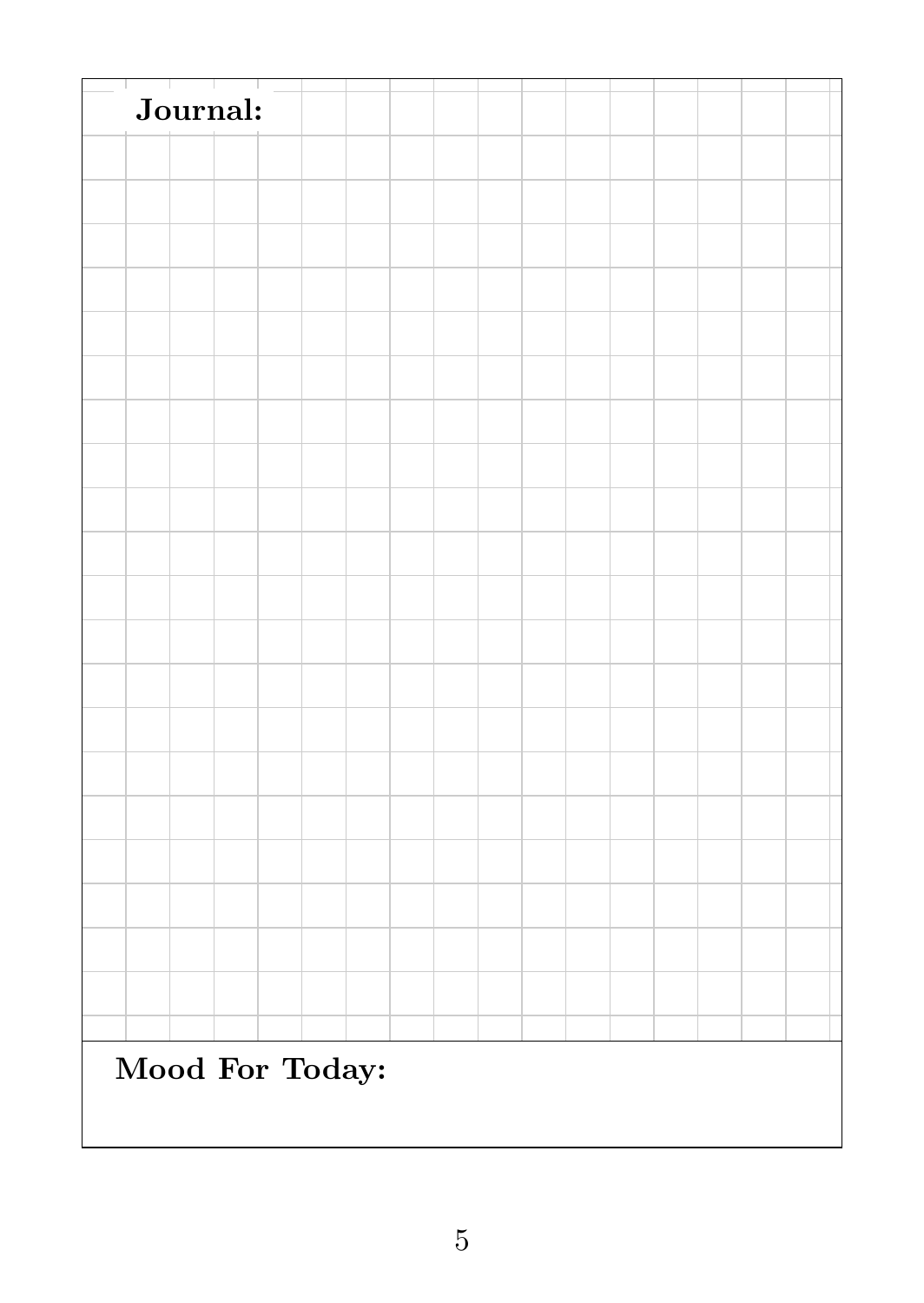| Journal:        |  |  |  |
|-----------------|--|--|--|
|                 |  |  |  |
|                 |  |  |  |
|                 |  |  |  |
|                 |  |  |  |
|                 |  |  |  |
|                 |  |  |  |
|                 |  |  |  |
|                 |  |  |  |
|                 |  |  |  |
|                 |  |  |  |
|                 |  |  |  |
|                 |  |  |  |
|                 |  |  |  |
|                 |  |  |  |
|                 |  |  |  |
|                 |  |  |  |
|                 |  |  |  |
|                 |  |  |  |
|                 |  |  |  |
|                 |  |  |  |
|                 |  |  |  |
|                 |  |  |  |
|                 |  |  |  |
|                 |  |  |  |
|                 |  |  |  |
| Mood For Today: |  |  |  |
|                 |  |  |  |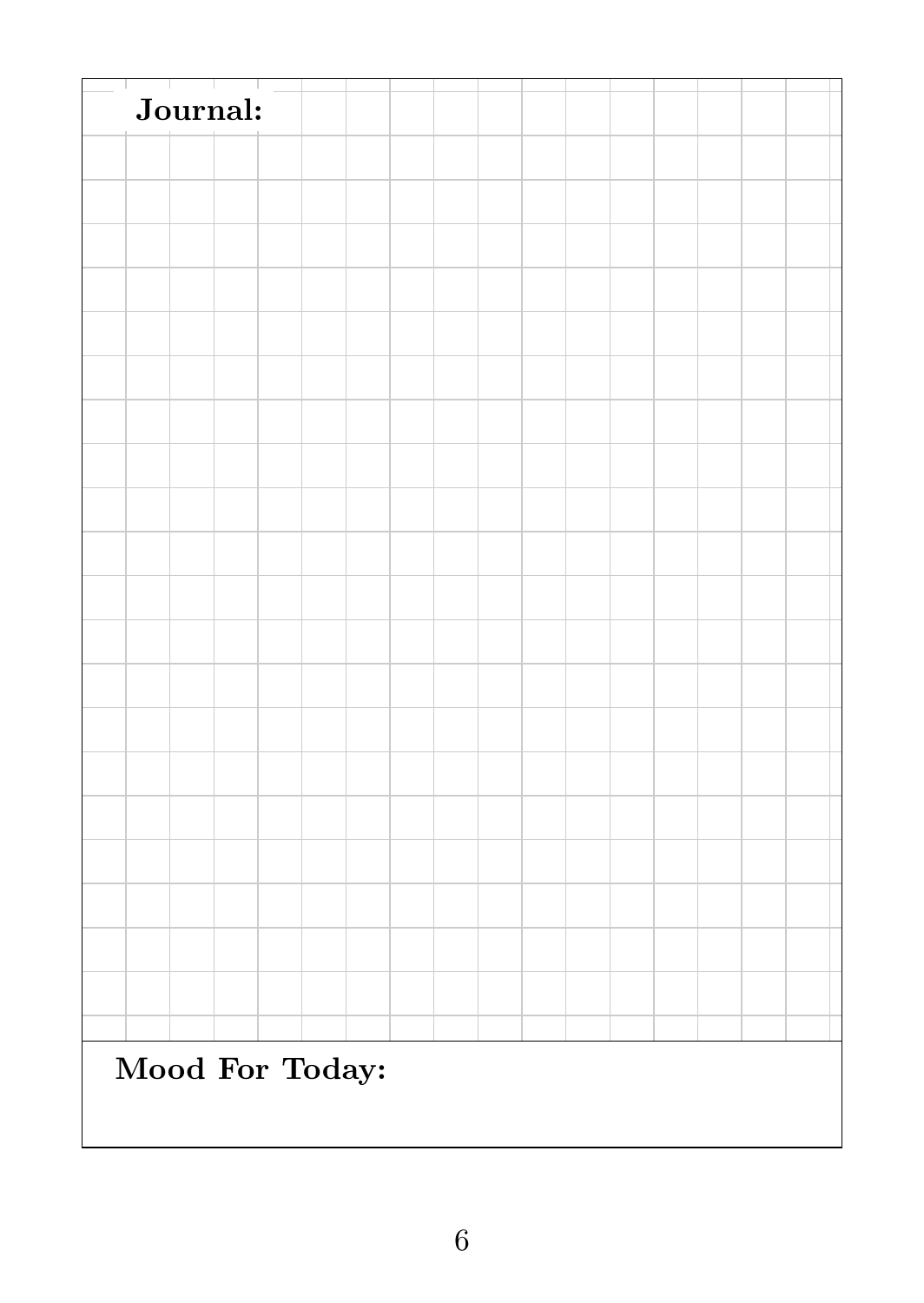| Journal:        |  |  |  |  |  |  |
|-----------------|--|--|--|--|--|--|
|                 |  |  |  |  |  |  |
|                 |  |  |  |  |  |  |
|                 |  |  |  |  |  |  |
|                 |  |  |  |  |  |  |
|                 |  |  |  |  |  |  |
|                 |  |  |  |  |  |  |
|                 |  |  |  |  |  |  |
|                 |  |  |  |  |  |  |
|                 |  |  |  |  |  |  |
|                 |  |  |  |  |  |  |
|                 |  |  |  |  |  |  |
|                 |  |  |  |  |  |  |
|                 |  |  |  |  |  |  |
|                 |  |  |  |  |  |  |
|                 |  |  |  |  |  |  |
|                 |  |  |  |  |  |  |
|                 |  |  |  |  |  |  |
|                 |  |  |  |  |  |  |
|                 |  |  |  |  |  |  |
|                 |  |  |  |  |  |  |
|                 |  |  |  |  |  |  |
|                 |  |  |  |  |  |  |
|                 |  |  |  |  |  |  |
|                 |  |  |  |  |  |  |
|                 |  |  |  |  |  |  |
|                 |  |  |  |  |  |  |
|                 |  |  |  |  |  |  |
| Mood For Today: |  |  |  |  |  |  |
|                 |  |  |  |  |  |  |
|                 |  |  |  |  |  |  |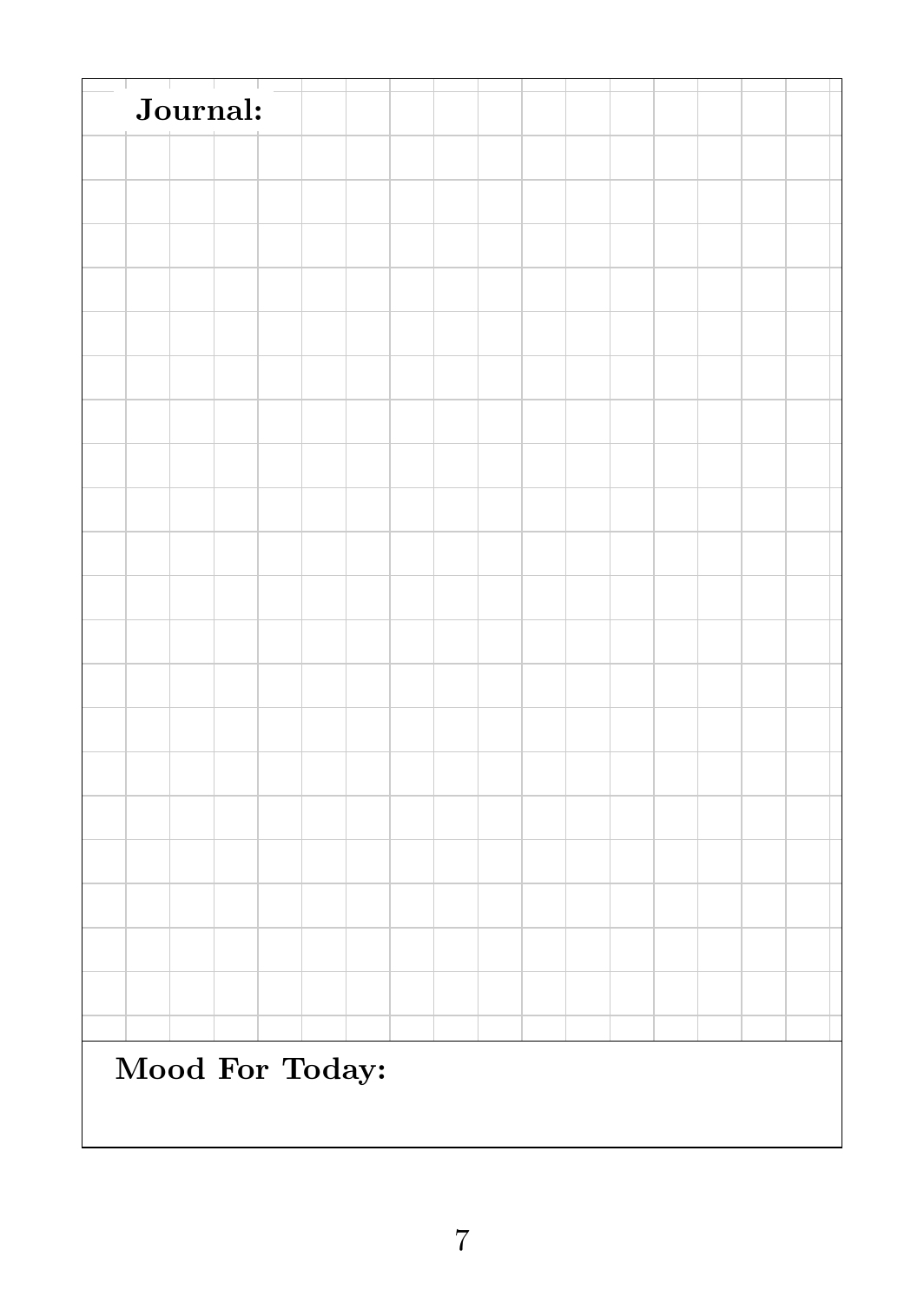| Journal:        |  |  |  |
|-----------------|--|--|--|
|                 |  |  |  |
|                 |  |  |  |
|                 |  |  |  |
|                 |  |  |  |
|                 |  |  |  |
|                 |  |  |  |
|                 |  |  |  |
|                 |  |  |  |
|                 |  |  |  |
|                 |  |  |  |
|                 |  |  |  |
|                 |  |  |  |
|                 |  |  |  |
|                 |  |  |  |
|                 |  |  |  |
|                 |  |  |  |
|                 |  |  |  |
|                 |  |  |  |
|                 |  |  |  |
|                 |  |  |  |
|                 |  |  |  |
|                 |  |  |  |
|                 |  |  |  |
|                 |  |  |  |
|                 |  |  |  |
| Mood For Today: |  |  |  |
|                 |  |  |  |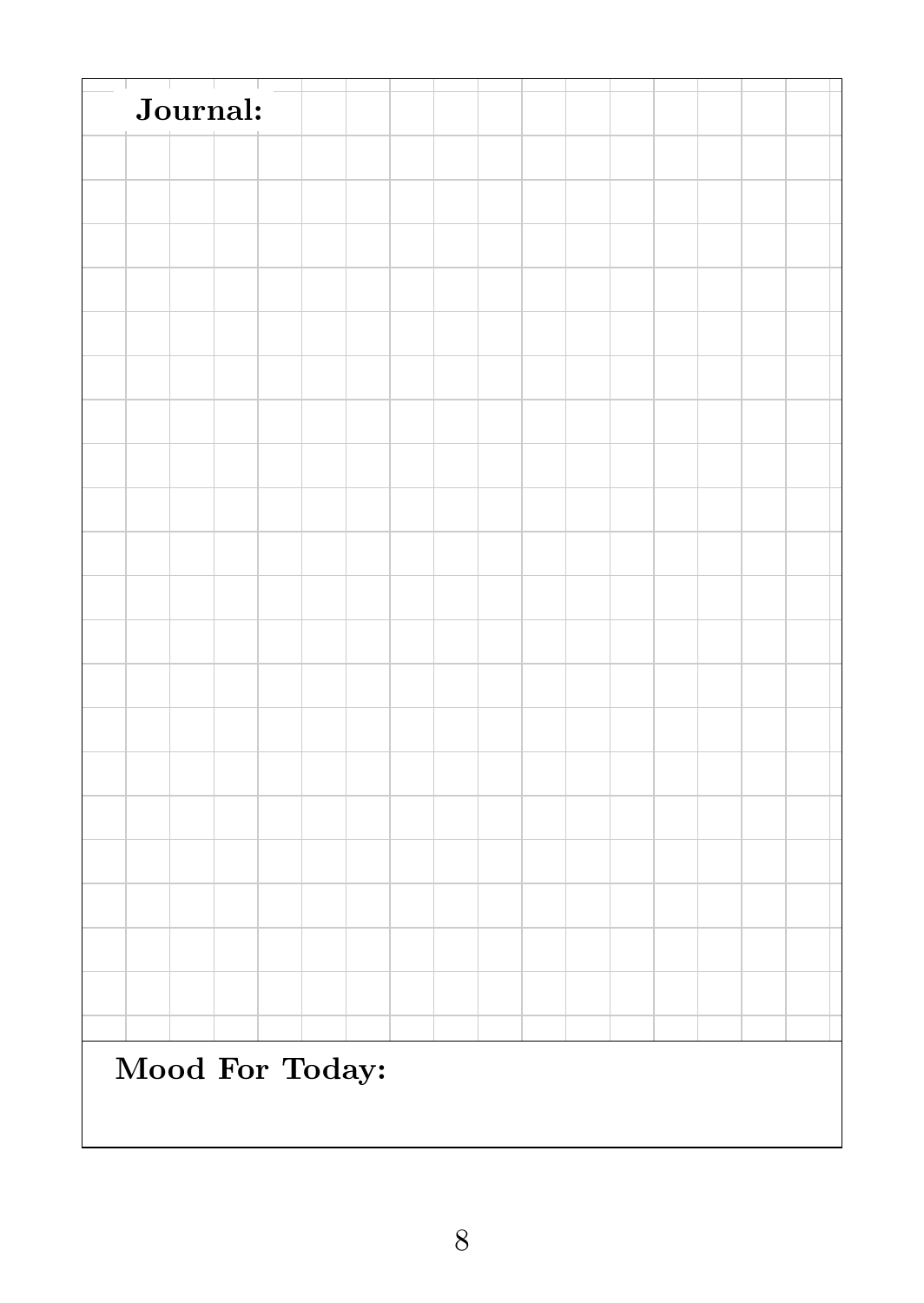| Journal:        |  |  |  |
|-----------------|--|--|--|
|                 |  |  |  |
|                 |  |  |  |
|                 |  |  |  |
|                 |  |  |  |
|                 |  |  |  |
|                 |  |  |  |
|                 |  |  |  |
|                 |  |  |  |
|                 |  |  |  |
|                 |  |  |  |
|                 |  |  |  |
|                 |  |  |  |
|                 |  |  |  |
|                 |  |  |  |
|                 |  |  |  |
|                 |  |  |  |
|                 |  |  |  |
|                 |  |  |  |
|                 |  |  |  |
|                 |  |  |  |
|                 |  |  |  |
|                 |  |  |  |
|                 |  |  |  |
|                 |  |  |  |
|                 |  |  |  |
| Mood For Today: |  |  |  |
|                 |  |  |  |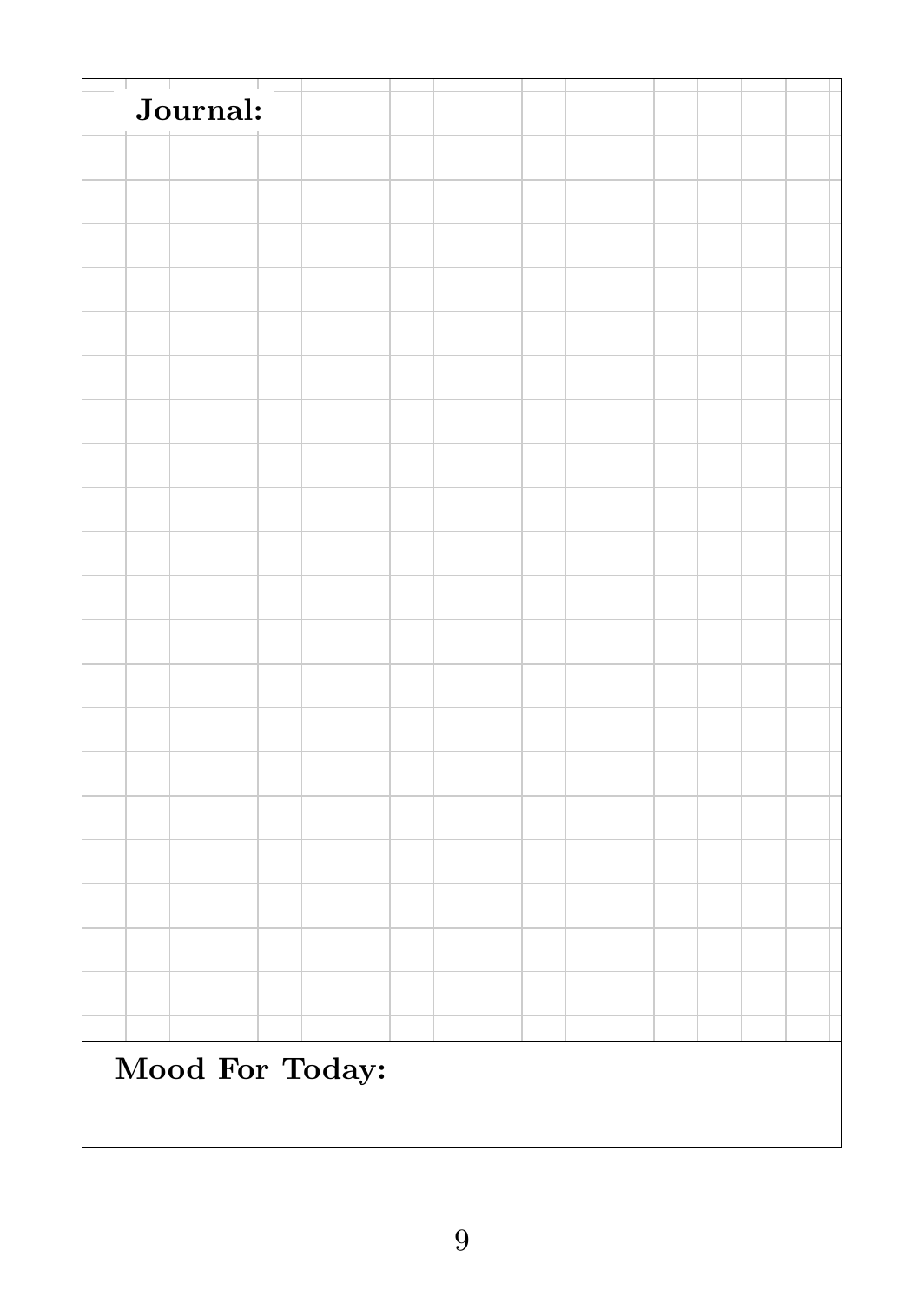| Journal:        |  |  |  |  |  |
|-----------------|--|--|--|--|--|
|                 |  |  |  |  |  |
|                 |  |  |  |  |  |
|                 |  |  |  |  |  |
|                 |  |  |  |  |  |
|                 |  |  |  |  |  |
|                 |  |  |  |  |  |
|                 |  |  |  |  |  |
|                 |  |  |  |  |  |
|                 |  |  |  |  |  |
|                 |  |  |  |  |  |
|                 |  |  |  |  |  |
|                 |  |  |  |  |  |
|                 |  |  |  |  |  |
|                 |  |  |  |  |  |
|                 |  |  |  |  |  |
|                 |  |  |  |  |  |
|                 |  |  |  |  |  |
|                 |  |  |  |  |  |
|                 |  |  |  |  |  |
|                 |  |  |  |  |  |
|                 |  |  |  |  |  |
|                 |  |  |  |  |  |
|                 |  |  |  |  |  |
| Mood For Today: |  |  |  |  |  |
|                 |  |  |  |  |  |
|                 |  |  |  |  |  |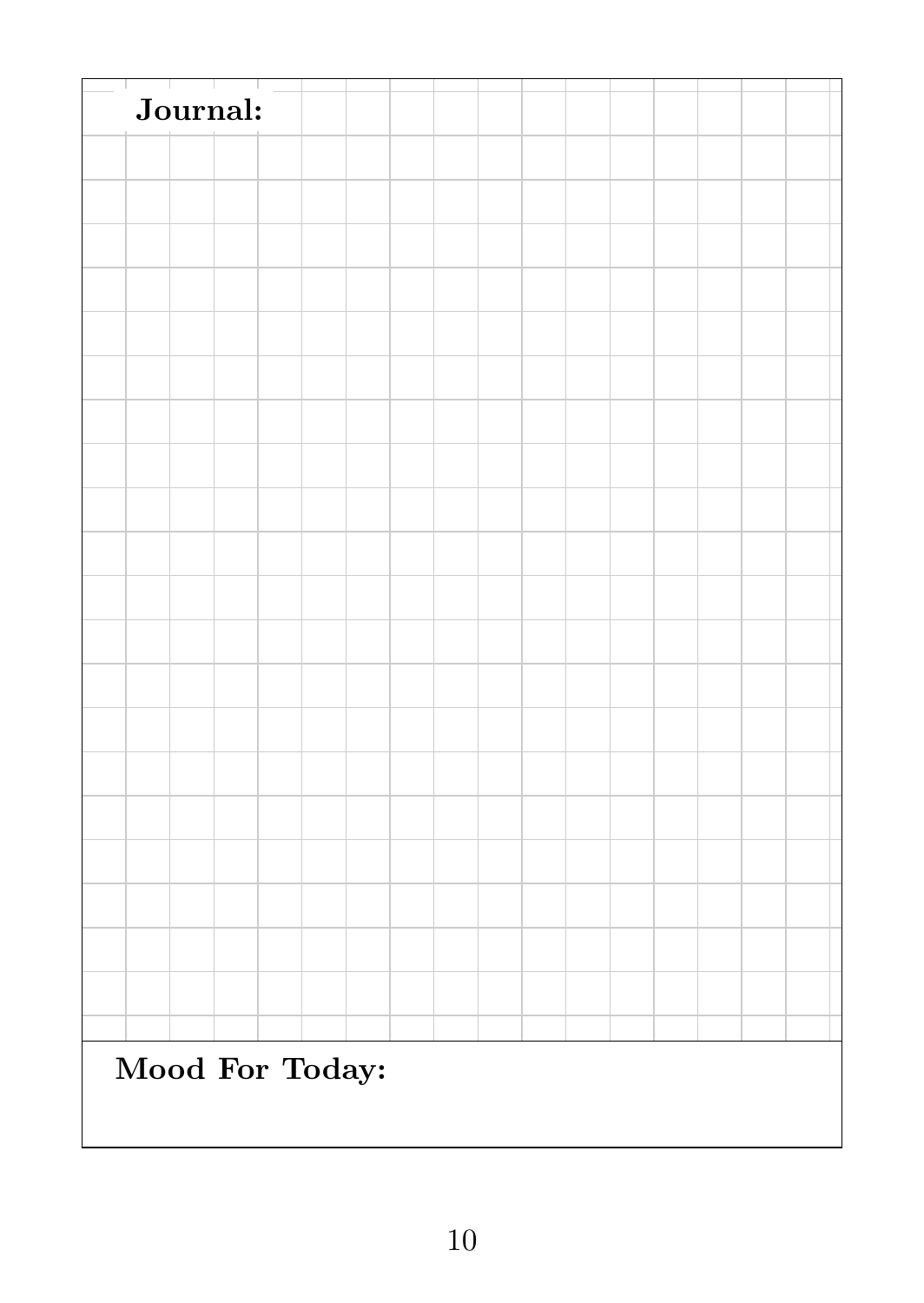| Journal:        |  |  |  |
|-----------------|--|--|--|
|                 |  |  |  |
|                 |  |  |  |
|                 |  |  |  |
|                 |  |  |  |
|                 |  |  |  |
|                 |  |  |  |
|                 |  |  |  |
|                 |  |  |  |
|                 |  |  |  |
|                 |  |  |  |
|                 |  |  |  |
|                 |  |  |  |
|                 |  |  |  |
|                 |  |  |  |
|                 |  |  |  |
|                 |  |  |  |
|                 |  |  |  |
|                 |  |  |  |
|                 |  |  |  |
|                 |  |  |  |
|                 |  |  |  |
|                 |  |  |  |
|                 |  |  |  |
|                 |  |  |  |
|                 |  |  |  |
| Mood For Today: |  |  |  |
|                 |  |  |  |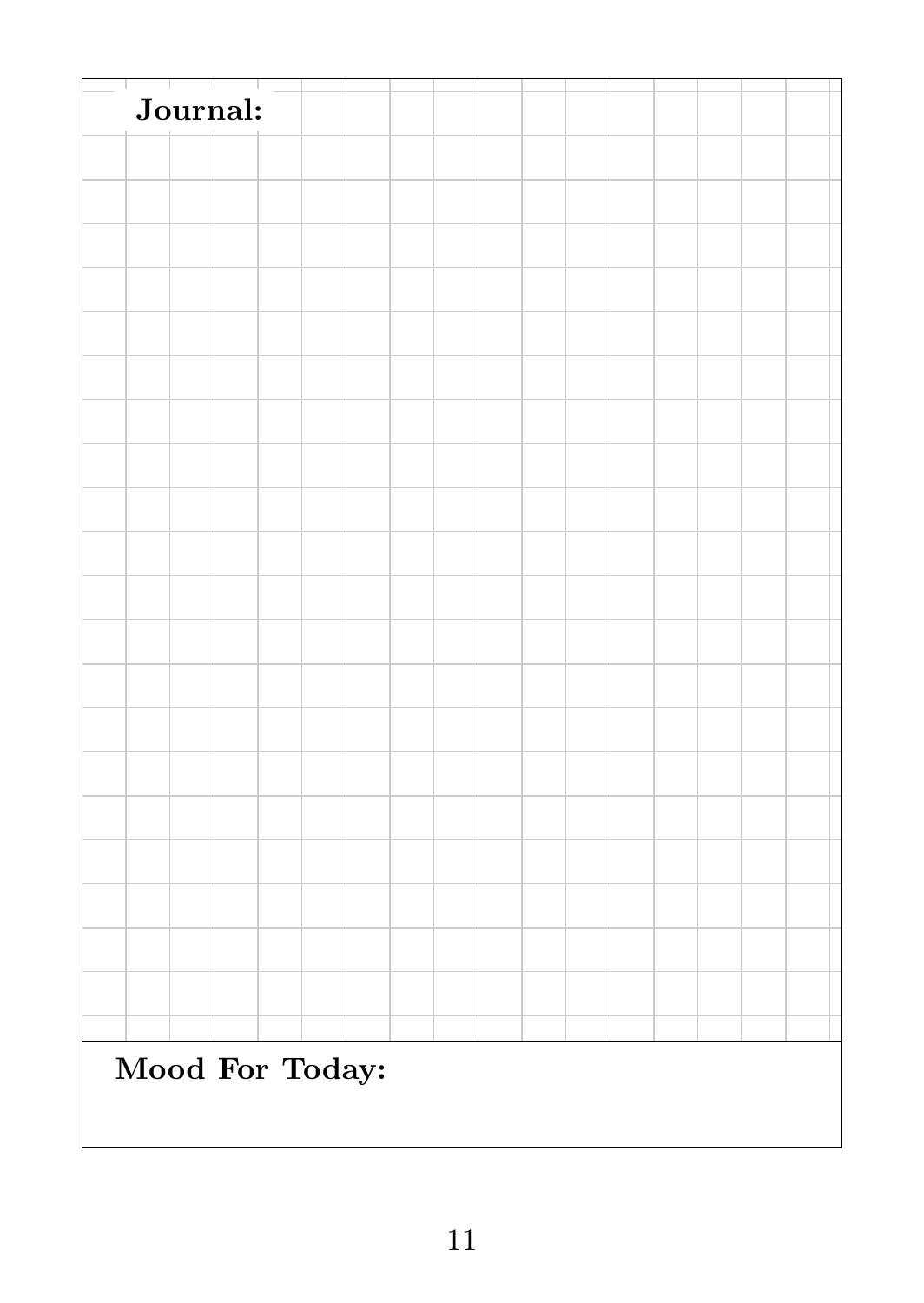| Journal:        |  |  |  |
|-----------------|--|--|--|
|                 |  |  |  |
|                 |  |  |  |
|                 |  |  |  |
|                 |  |  |  |
|                 |  |  |  |
|                 |  |  |  |
|                 |  |  |  |
|                 |  |  |  |
|                 |  |  |  |
|                 |  |  |  |
|                 |  |  |  |
|                 |  |  |  |
|                 |  |  |  |
|                 |  |  |  |
|                 |  |  |  |
|                 |  |  |  |
|                 |  |  |  |
|                 |  |  |  |
|                 |  |  |  |
|                 |  |  |  |
|                 |  |  |  |
|                 |  |  |  |
|                 |  |  |  |
|                 |  |  |  |
|                 |  |  |  |
| Mood For Today: |  |  |  |
|                 |  |  |  |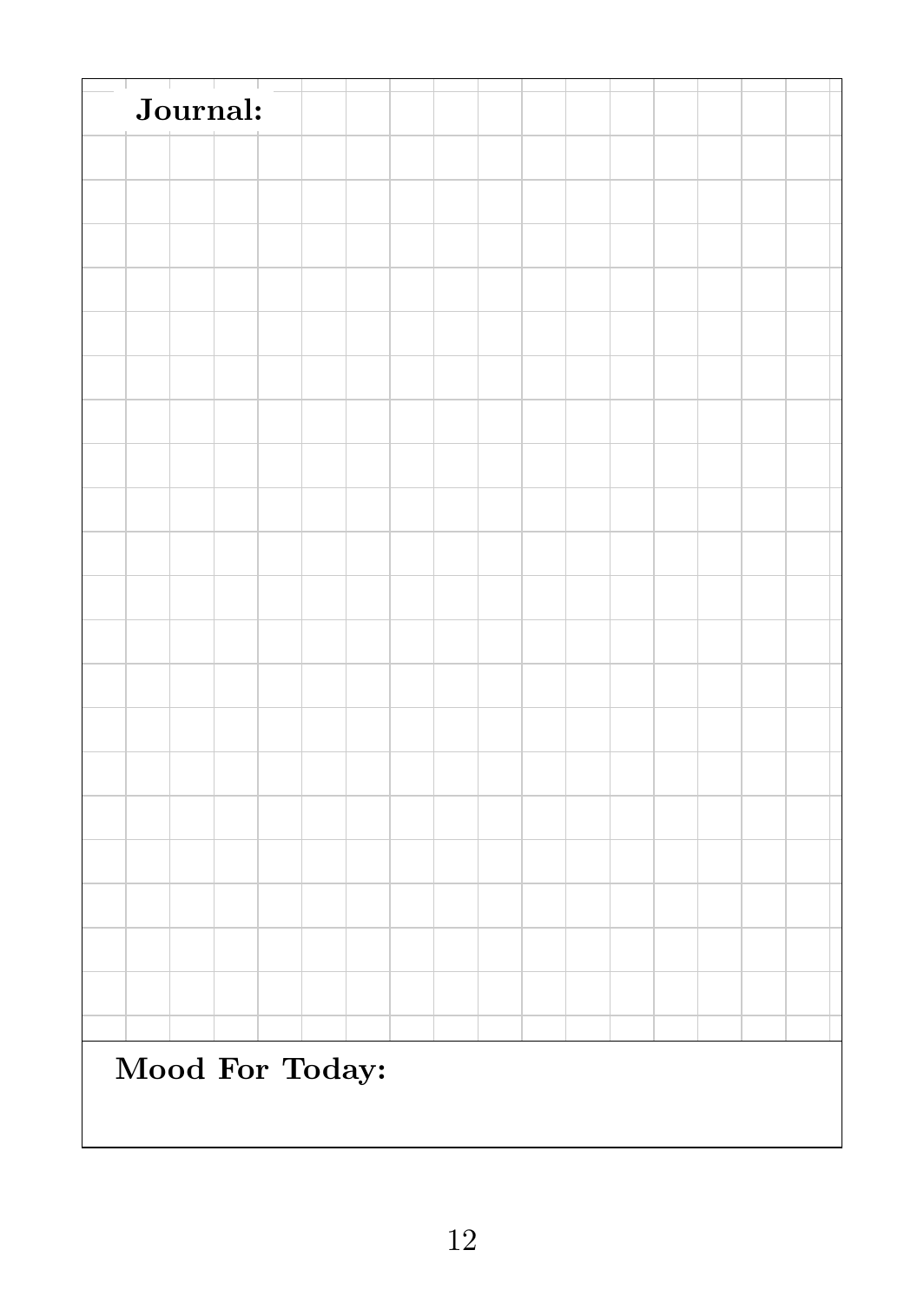| Journal:        |  |  |  |
|-----------------|--|--|--|
|                 |  |  |  |
|                 |  |  |  |
|                 |  |  |  |
|                 |  |  |  |
|                 |  |  |  |
|                 |  |  |  |
|                 |  |  |  |
|                 |  |  |  |
|                 |  |  |  |
|                 |  |  |  |
|                 |  |  |  |
|                 |  |  |  |
|                 |  |  |  |
|                 |  |  |  |
|                 |  |  |  |
|                 |  |  |  |
|                 |  |  |  |
|                 |  |  |  |
|                 |  |  |  |
|                 |  |  |  |
|                 |  |  |  |
|                 |  |  |  |
|                 |  |  |  |
|                 |  |  |  |
|                 |  |  |  |
| Mood For Today: |  |  |  |
|                 |  |  |  |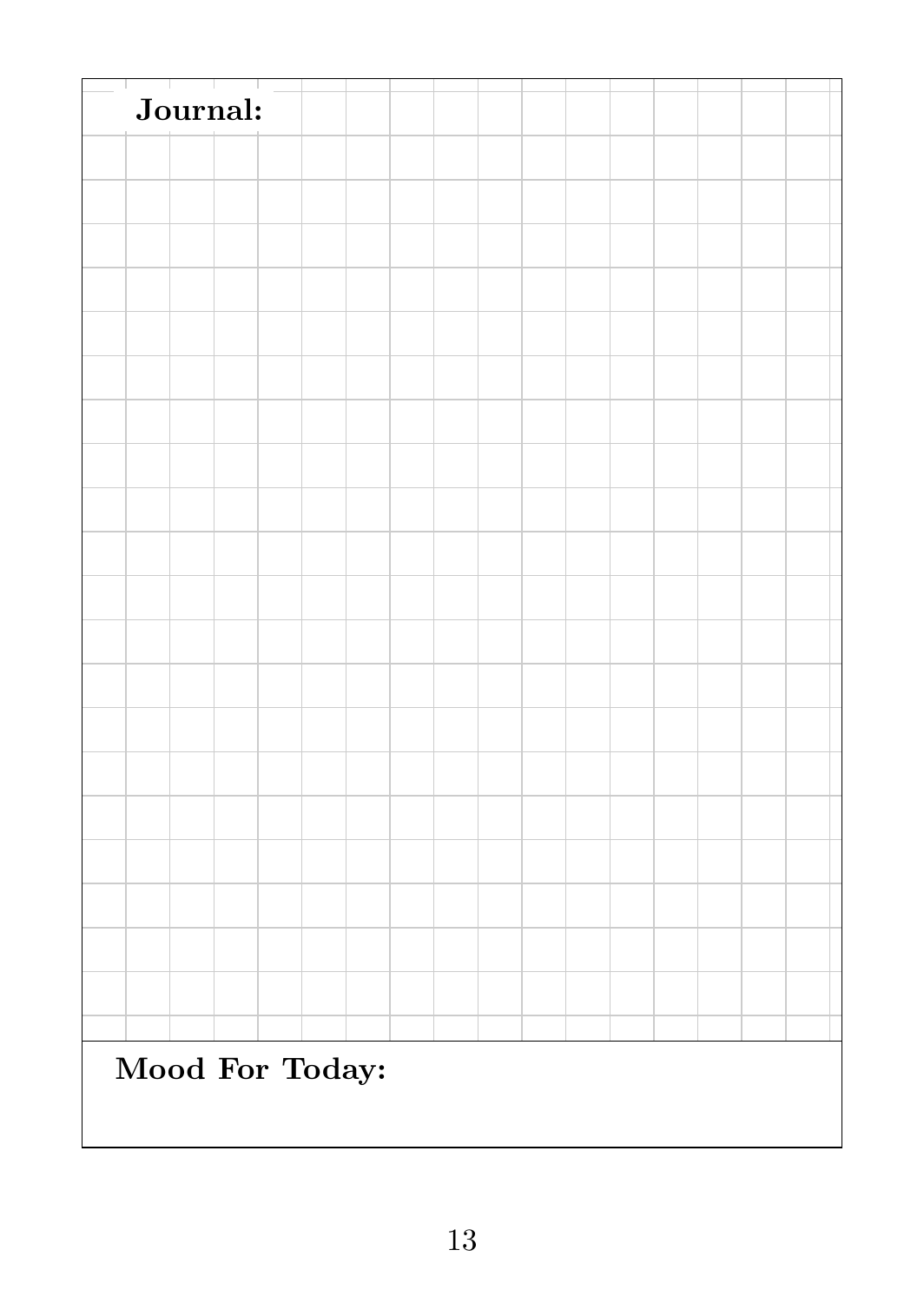| Journal:        |  |  |  |
|-----------------|--|--|--|
|                 |  |  |  |
|                 |  |  |  |
|                 |  |  |  |
|                 |  |  |  |
|                 |  |  |  |
|                 |  |  |  |
|                 |  |  |  |
|                 |  |  |  |
|                 |  |  |  |
|                 |  |  |  |
|                 |  |  |  |
|                 |  |  |  |
|                 |  |  |  |
|                 |  |  |  |
|                 |  |  |  |
|                 |  |  |  |
|                 |  |  |  |
|                 |  |  |  |
|                 |  |  |  |
|                 |  |  |  |
|                 |  |  |  |
|                 |  |  |  |
|                 |  |  |  |
|                 |  |  |  |
|                 |  |  |  |
| Mood For Today: |  |  |  |
|                 |  |  |  |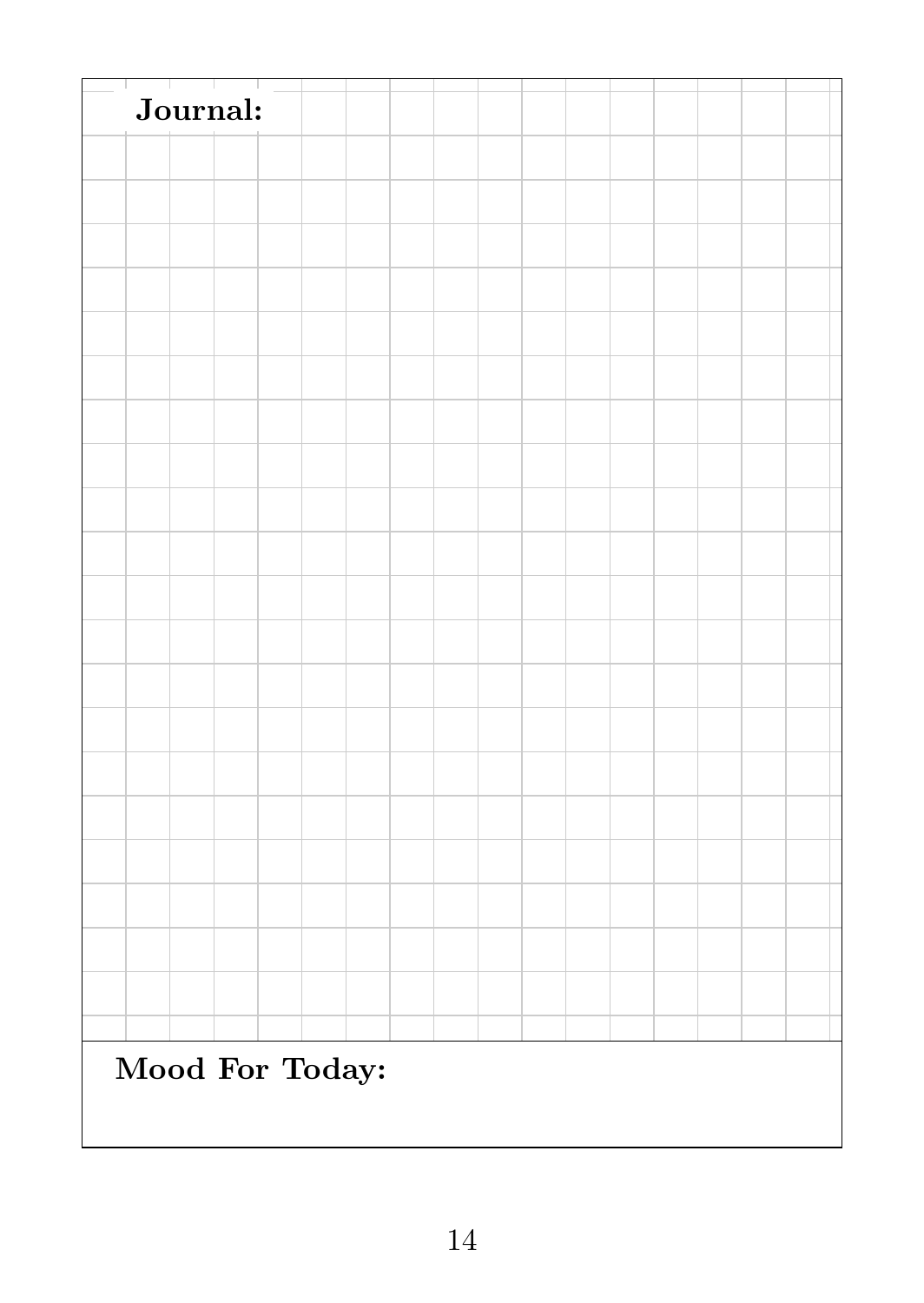| Journal:        |  |  |  |
|-----------------|--|--|--|
|                 |  |  |  |
|                 |  |  |  |
|                 |  |  |  |
|                 |  |  |  |
|                 |  |  |  |
|                 |  |  |  |
|                 |  |  |  |
|                 |  |  |  |
|                 |  |  |  |
|                 |  |  |  |
|                 |  |  |  |
|                 |  |  |  |
|                 |  |  |  |
|                 |  |  |  |
|                 |  |  |  |
|                 |  |  |  |
|                 |  |  |  |
|                 |  |  |  |
|                 |  |  |  |
|                 |  |  |  |
|                 |  |  |  |
|                 |  |  |  |
|                 |  |  |  |
|                 |  |  |  |
|                 |  |  |  |
| Mood For Today: |  |  |  |
|                 |  |  |  |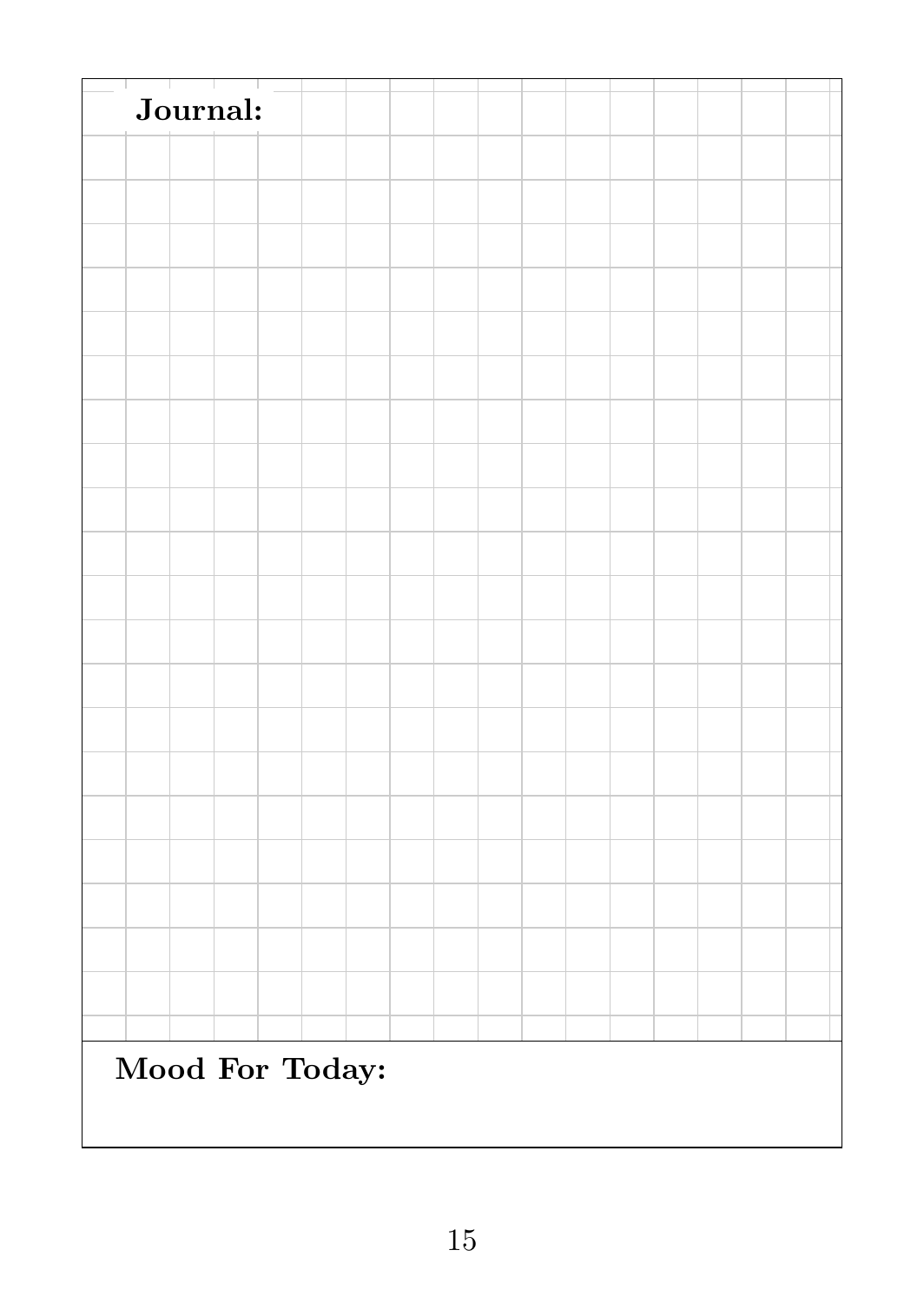| Journal:        |  |  |  |  |  |
|-----------------|--|--|--|--|--|
|                 |  |  |  |  |  |
|                 |  |  |  |  |  |
|                 |  |  |  |  |  |
|                 |  |  |  |  |  |
|                 |  |  |  |  |  |
|                 |  |  |  |  |  |
|                 |  |  |  |  |  |
|                 |  |  |  |  |  |
|                 |  |  |  |  |  |
|                 |  |  |  |  |  |
|                 |  |  |  |  |  |
|                 |  |  |  |  |  |
|                 |  |  |  |  |  |
|                 |  |  |  |  |  |
|                 |  |  |  |  |  |
|                 |  |  |  |  |  |
|                 |  |  |  |  |  |
|                 |  |  |  |  |  |
|                 |  |  |  |  |  |
|                 |  |  |  |  |  |
|                 |  |  |  |  |  |
|                 |  |  |  |  |  |
|                 |  |  |  |  |  |
| Mood For Today: |  |  |  |  |  |
|                 |  |  |  |  |  |
|                 |  |  |  |  |  |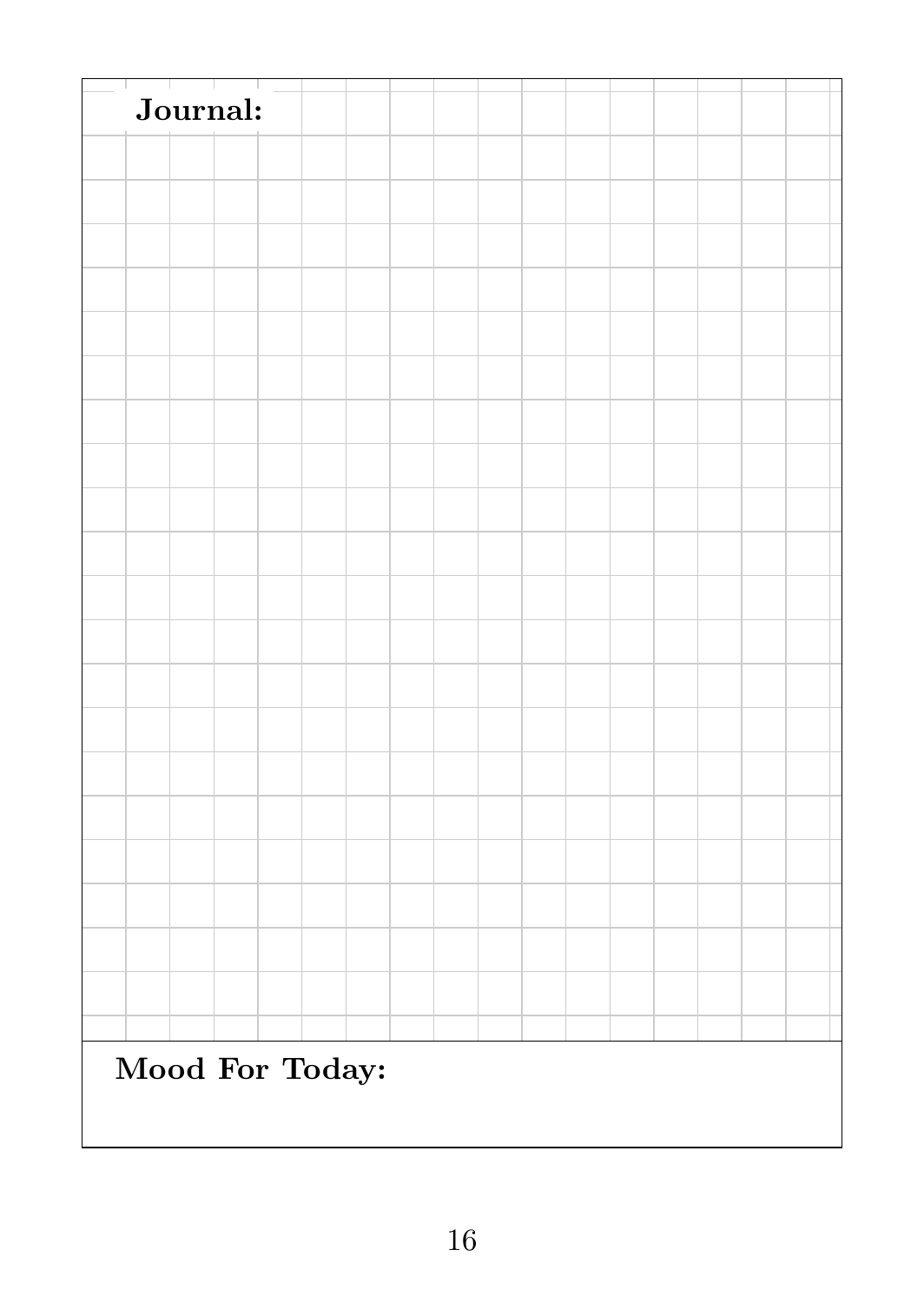| Journal:        |  |  |  |
|-----------------|--|--|--|
|                 |  |  |  |
|                 |  |  |  |
|                 |  |  |  |
|                 |  |  |  |
|                 |  |  |  |
|                 |  |  |  |
|                 |  |  |  |
|                 |  |  |  |
|                 |  |  |  |
|                 |  |  |  |
|                 |  |  |  |
|                 |  |  |  |
|                 |  |  |  |
|                 |  |  |  |
|                 |  |  |  |
|                 |  |  |  |
|                 |  |  |  |
|                 |  |  |  |
|                 |  |  |  |
|                 |  |  |  |
|                 |  |  |  |
|                 |  |  |  |
|                 |  |  |  |
|                 |  |  |  |
|                 |  |  |  |
| Mood For Today: |  |  |  |
|                 |  |  |  |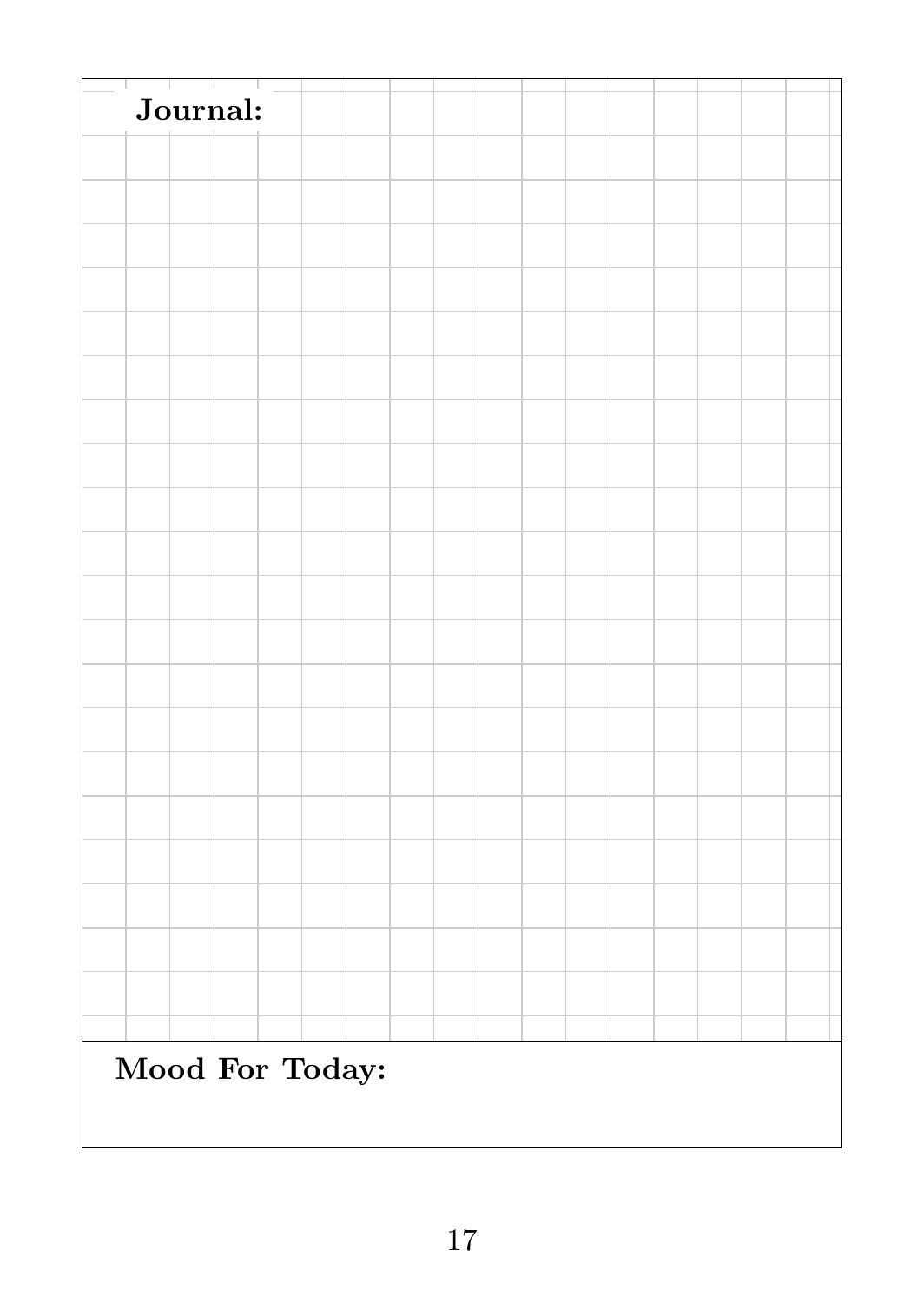| Journal:        |  |  |  |
|-----------------|--|--|--|
|                 |  |  |  |
|                 |  |  |  |
|                 |  |  |  |
|                 |  |  |  |
|                 |  |  |  |
|                 |  |  |  |
|                 |  |  |  |
|                 |  |  |  |
|                 |  |  |  |
|                 |  |  |  |
|                 |  |  |  |
|                 |  |  |  |
|                 |  |  |  |
|                 |  |  |  |
|                 |  |  |  |
|                 |  |  |  |
|                 |  |  |  |
|                 |  |  |  |
|                 |  |  |  |
|                 |  |  |  |
|                 |  |  |  |
|                 |  |  |  |
|                 |  |  |  |
|                 |  |  |  |
|                 |  |  |  |
| Mood For Today: |  |  |  |
|                 |  |  |  |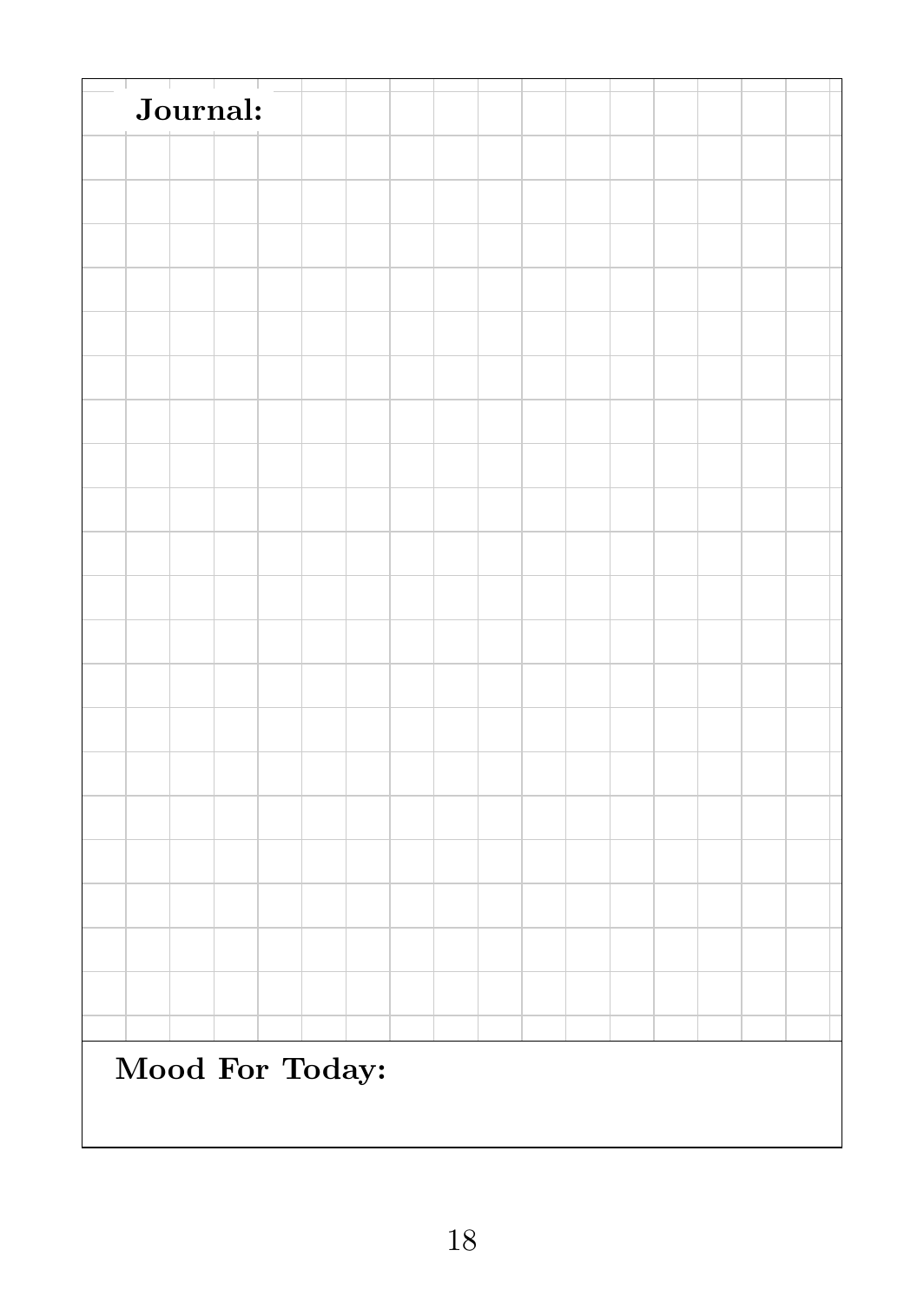| Journal:        |  |  |  |  |  |
|-----------------|--|--|--|--|--|
|                 |  |  |  |  |  |
|                 |  |  |  |  |  |
|                 |  |  |  |  |  |
|                 |  |  |  |  |  |
|                 |  |  |  |  |  |
|                 |  |  |  |  |  |
|                 |  |  |  |  |  |
|                 |  |  |  |  |  |
|                 |  |  |  |  |  |
|                 |  |  |  |  |  |
|                 |  |  |  |  |  |
|                 |  |  |  |  |  |
|                 |  |  |  |  |  |
|                 |  |  |  |  |  |
|                 |  |  |  |  |  |
|                 |  |  |  |  |  |
|                 |  |  |  |  |  |
|                 |  |  |  |  |  |
|                 |  |  |  |  |  |
|                 |  |  |  |  |  |
|                 |  |  |  |  |  |
|                 |  |  |  |  |  |
|                 |  |  |  |  |  |
| Mood For Today: |  |  |  |  |  |
|                 |  |  |  |  |  |
|                 |  |  |  |  |  |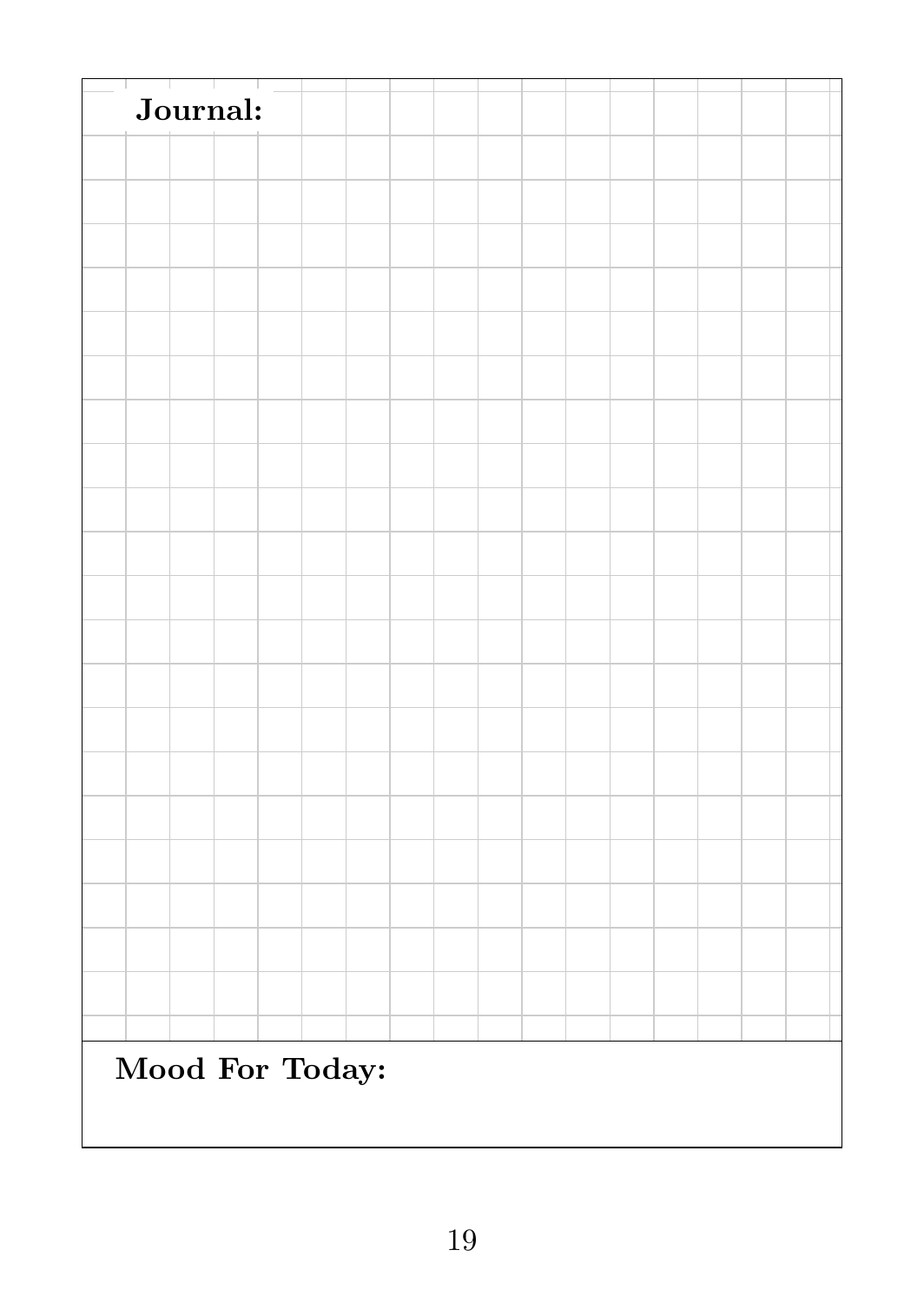| Journal:        |  |  |  |
|-----------------|--|--|--|
|                 |  |  |  |
|                 |  |  |  |
|                 |  |  |  |
|                 |  |  |  |
|                 |  |  |  |
|                 |  |  |  |
|                 |  |  |  |
|                 |  |  |  |
|                 |  |  |  |
|                 |  |  |  |
|                 |  |  |  |
|                 |  |  |  |
|                 |  |  |  |
|                 |  |  |  |
|                 |  |  |  |
|                 |  |  |  |
|                 |  |  |  |
|                 |  |  |  |
|                 |  |  |  |
|                 |  |  |  |
|                 |  |  |  |
|                 |  |  |  |
|                 |  |  |  |
| Mood For Today: |  |  |  |
|                 |  |  |  |
|                 |  |  |  |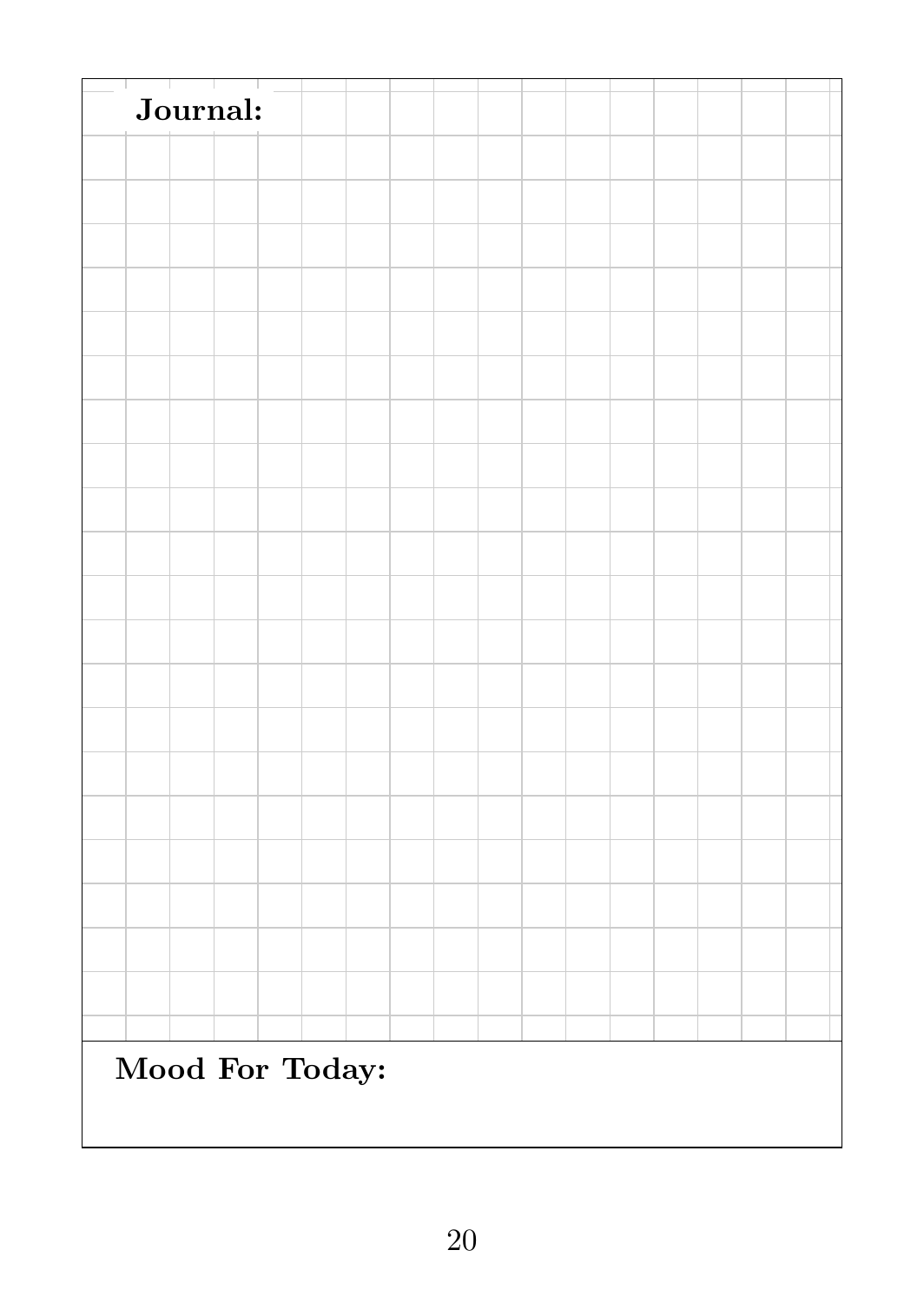| Journal:        |  |  |  |
|-----------------|--|--|--|
|                 |  |  |  |
|                 |  |  |  |
|                 |  |  |  |
|                 |  |  |  |
|                 |  |  |  |
|                 |  |  |  |
|                 |  |  |  |
|                 |  |  |  |
|                 |  |  |  |
|                 |  |  |  |
|                 |  |  |  |
|                 |  |  |  |
|                 |  |  |  |
|                 |  |  |  |
|                 |  |  |  |
|                 |  |  |  |
|                 |  |  |  |
|                 |  |  |  |
|                 |  |  |  |
|                 |  |  |  |
|                 |  |  |  |
|                 |  |  |  |
|                 |  |  |  |
|                 |  |  |  |
|                 |  |  |  |
| Mood For Today: |  |  |  |
|                 |  |  |  |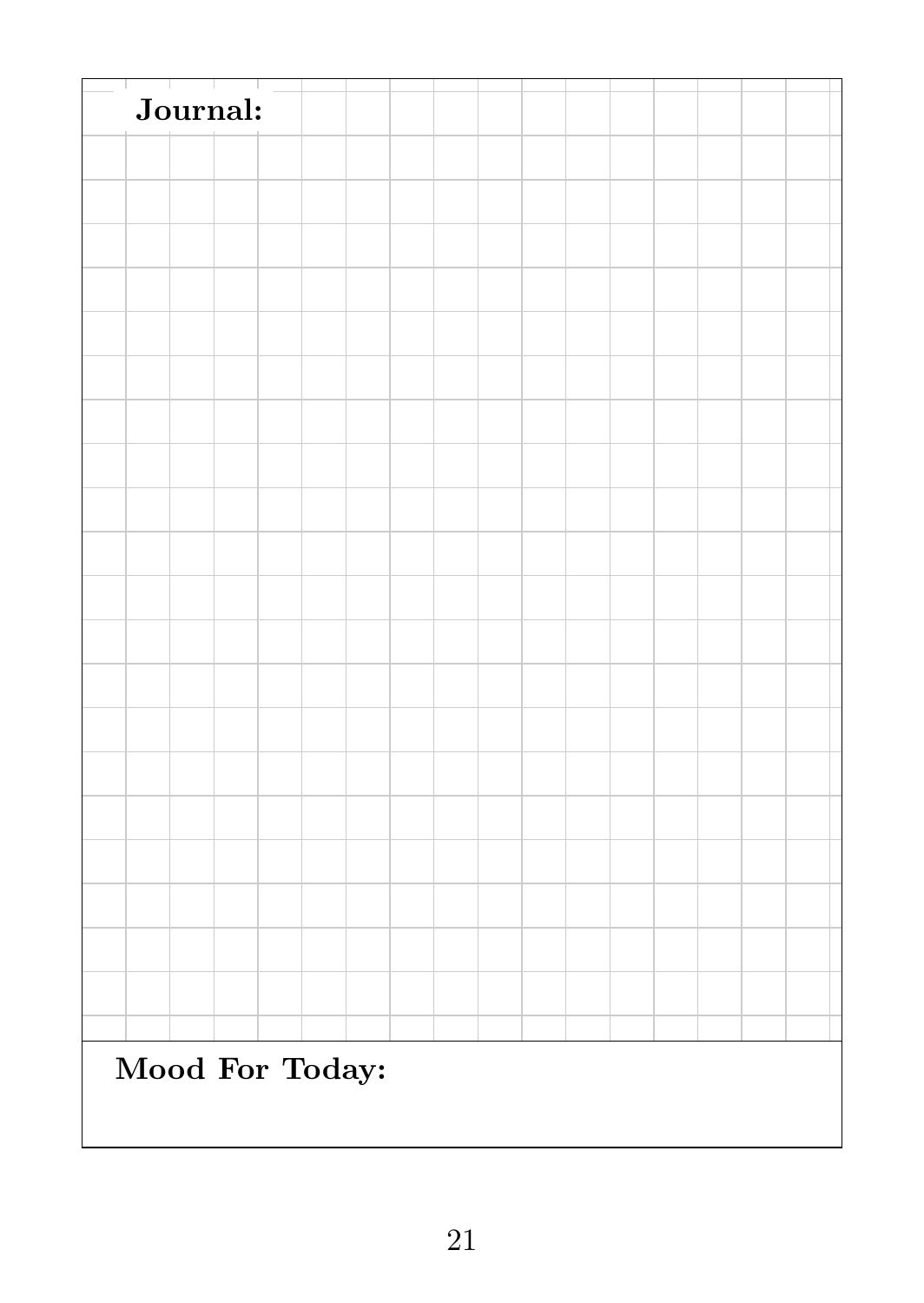| Journal:        |  |  |  |
|-----------------|--|--|--|
|                 |  |  |  |
|                 |  |  |  |
|                 |  |  |  |
|                 |  |  |  |
|                 |  |  |  |
|                 |  |  |  |
|                 |  |  |  |
|                 |  |  |  |
|                 |  |  |  |
|                 |  |  |  |
|                 |  |  |  |
|                 |  |  |  |
|                 |  |  |  |
|                 |  |  |  |
|                 |  |  |  |
|                 |  |  |  |
|                 |  |  |  |
|                 |  |  |  |
|                 |  |  |  |
|                 |  |  |  |
|                 |  |  |  |
|                 |  |  |  |
|                 |  |  |  |
|                 |  |  |  |
|                 |  |  |  |
| Mood For Today: |  |  |  |
|                 |  |  |  |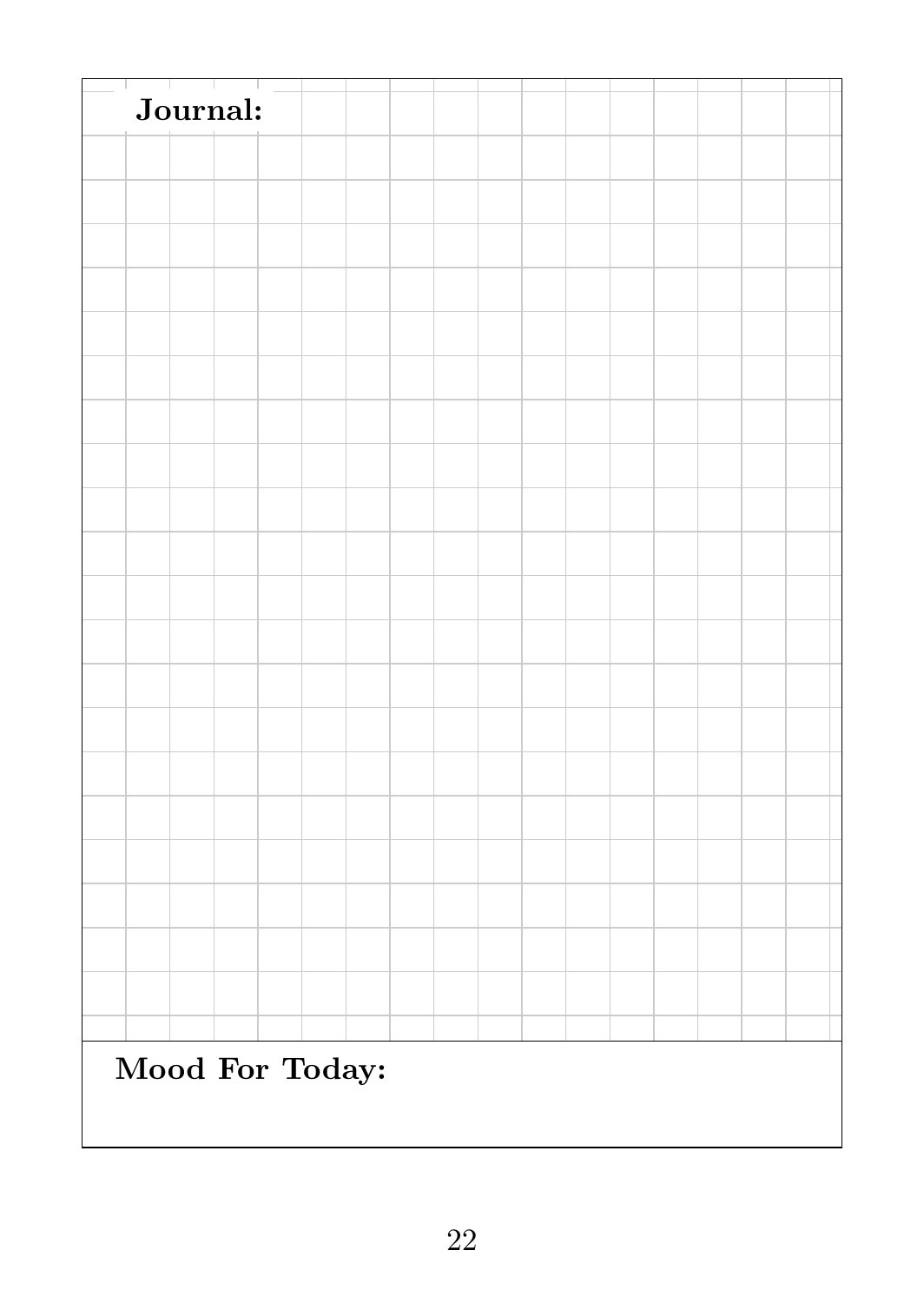| Journal:        |  |  |  |  |  |
|-----------------|--|--|--|--|--|
|                 |  |  |  |  |  |
|                 |  |  |  |  |  |
|                 |  |  |  |  |  |
|                 |  |  |  |  |  |
|                 |  |  |  |  |  |
|                 |  |  |  |  |  |
|                 |  |  |  |  |  |
|                 |  |  |  |  |  |
|                 |  |  |  |  |  |
|                 |  |  |  |  |  |
|                 |  |  |  |  |  |
|                 |  |  |  |  |  |
|                 |  |  |  |  |  |
|                 |  |  |  |  |  |
|                 |  |  |  |  |  |
|                 |  |  |  |  |  |
|                 |  |  |  |  |  |
|                 |  |  |  |  |  |
|                 |  |  |  |  |  |
|                 |  |  |  |  |  |
|                 |  |  |  |  |  |
|                 |  |  |  |  |  |
|                 |  |  |  |  |  |
| Mood For Today: |  |  |  |  |  |
|                 |  |  |  |  |  |
|                 |  |  |  |  |  |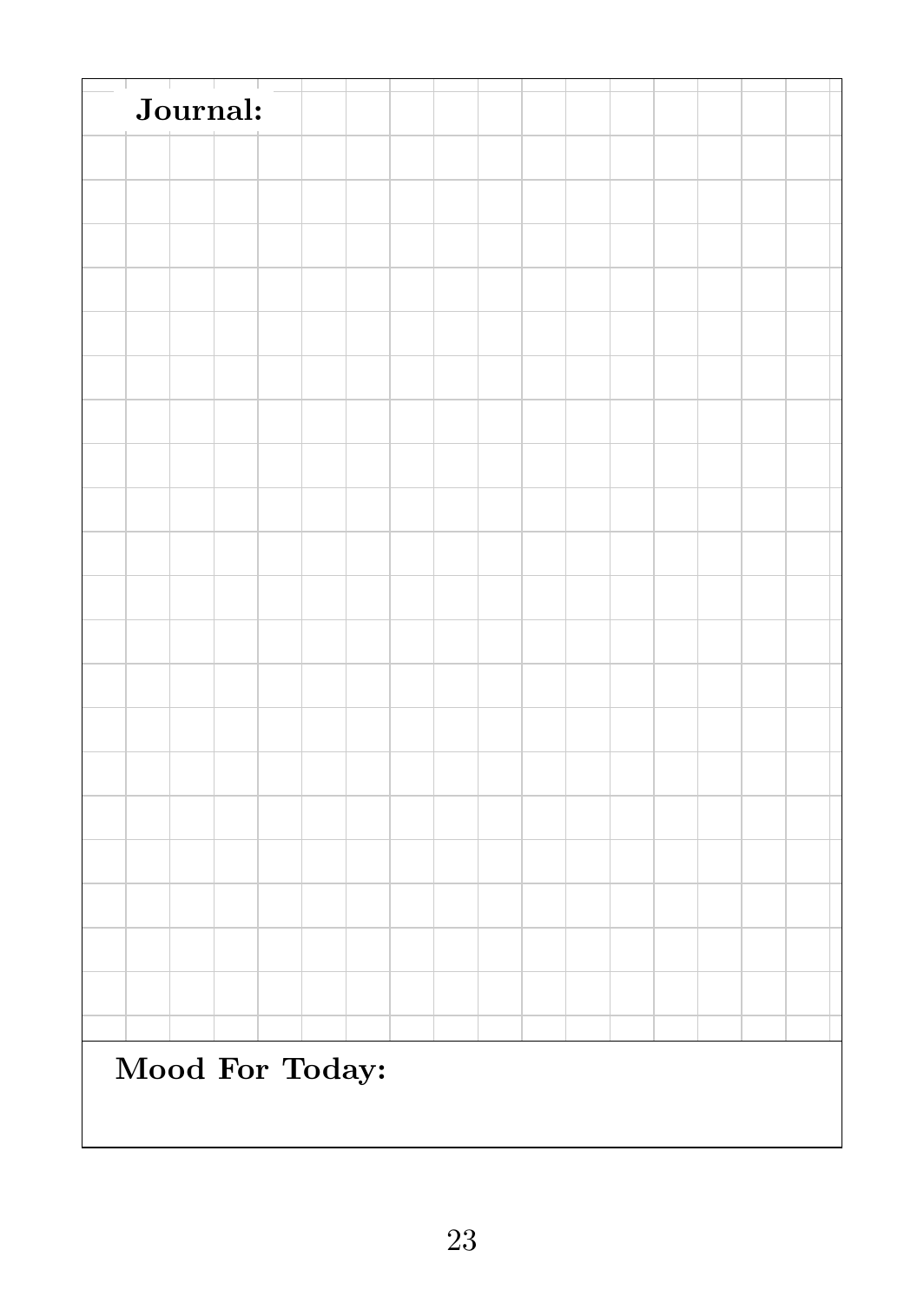| Journal:        |  |  |  |
|-----------------|--|--|--|
|                 |  |  |  |
|                 |  |  |  |
|                 |  |  |  |
|                 |  |  |  |
|                 |  |  |  |
|                 |  |  |  |
|                 |  |  |  |
|                 |  |  |  |
|                 |  |  |  |
|                 |  |  |  |
|                 |  |  |  |
|                 |  |  |  |
|                 |  |  |  |
|                 |  |  |  |
|                 |  |  |  |
|                 |  |  |  |
|                 |  |  |  |
|                 |  |  |  |
|                 |  |  |  |
|                 |  |  |  |
|                 |  |  |  |
|                 |  |  |  |
|                 |  |  |  |
|                 |  |  |  |
|                 |  |  |  |
| Mood For Today: |  |  |  |
|                 |  |  |  |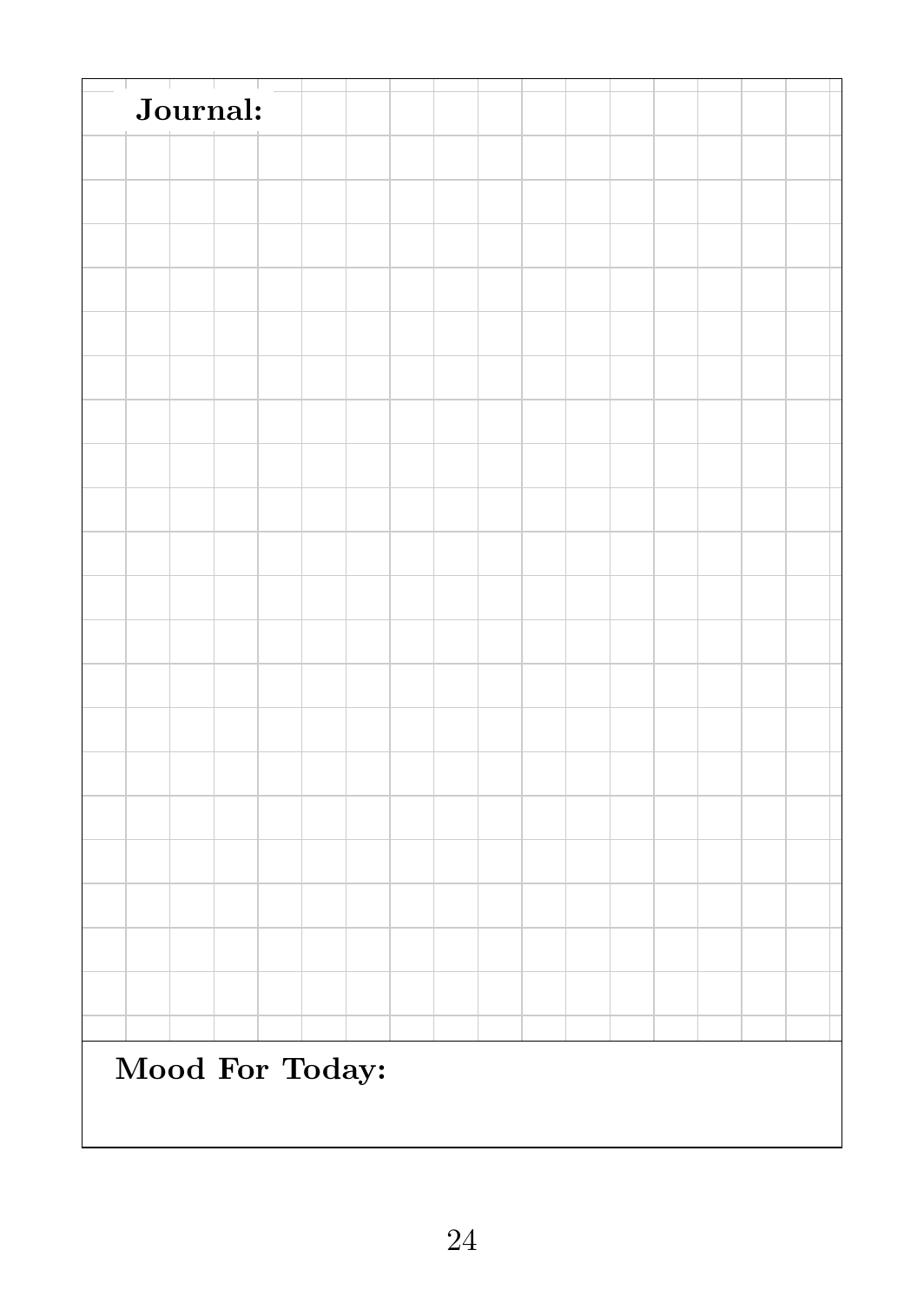| Journal:        |  |  |  |
|-----------------|--|--|--|
|                 |  |  |  |
|                 |  |  |  |
|                 |  |  |  |
|                 |  |  |  |
|                 |  |  |  |
|                 |  |  |  |
|                 |  |  |  |
|                 |  |  |  |
|                 |  |  |  |
|                 |  |  |  |
|                 |  |  |  |
|                 |  |  |  |
|                 |  |  |  |
|                 |  |  |  |
|                 |  |  |  |
|                 |  |  |  |
|                 |  |  |  |
|                 |  |  |  |
|                 |  |  |  |
|                 |  |  |  |
|                 |  |  |  |
|                 |  |  |  |
|                 |  |  |  |
|                 |  |  |  |
|                 |  |  |  |
| Mood For Today: |  |  |  |
|                 |  |  |  |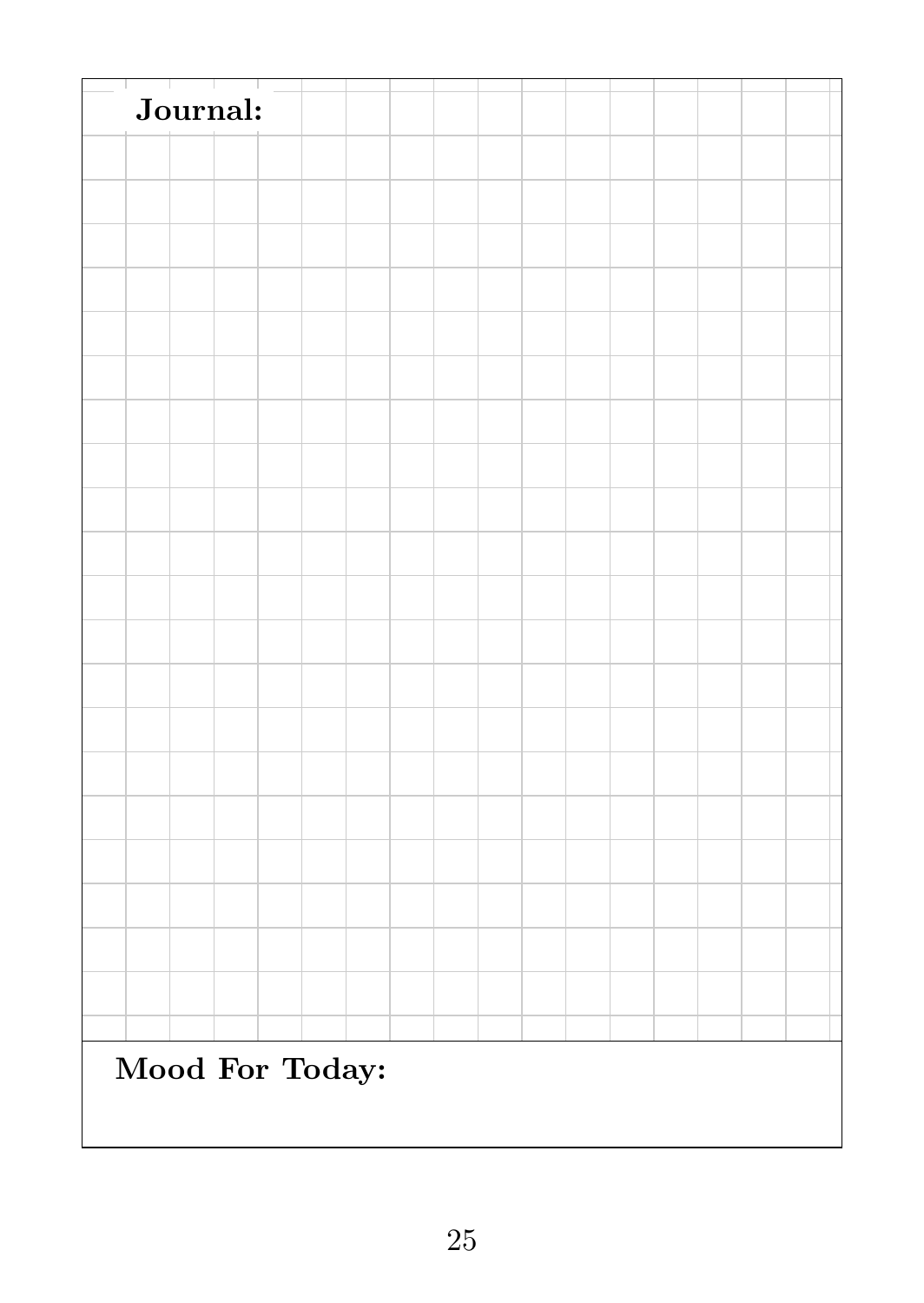| Journal:        |  |  |  |
|-----------------|--|--|--|
|                 |  |  |  |
|                 |  |  |  |
|                 |  |  |  |
|                 |  |  |  |
|                 |  |  |  |
|                 |  |  |  |
|                 |  |  |  |
|                 |  |  |  |
|                 |  |  |  |
|                 |  |  |  |
|                 |  |  |  |
|                 |  |  |  |
|                 |  |  |  |
|                 |  |  |  |
|                 |  |  |  |
|                 |  |  |  |
|                 |  |  |  |
|                 |  |  |  |
|                 |  |  |  |
|                 |  |  |  |
|                 |  |  |  |
|                 |  |  |  |
|                 |  |  |  |
| Mood For Today: |  |  |  |
|                 |  |  |  |
|                 |  |  |  |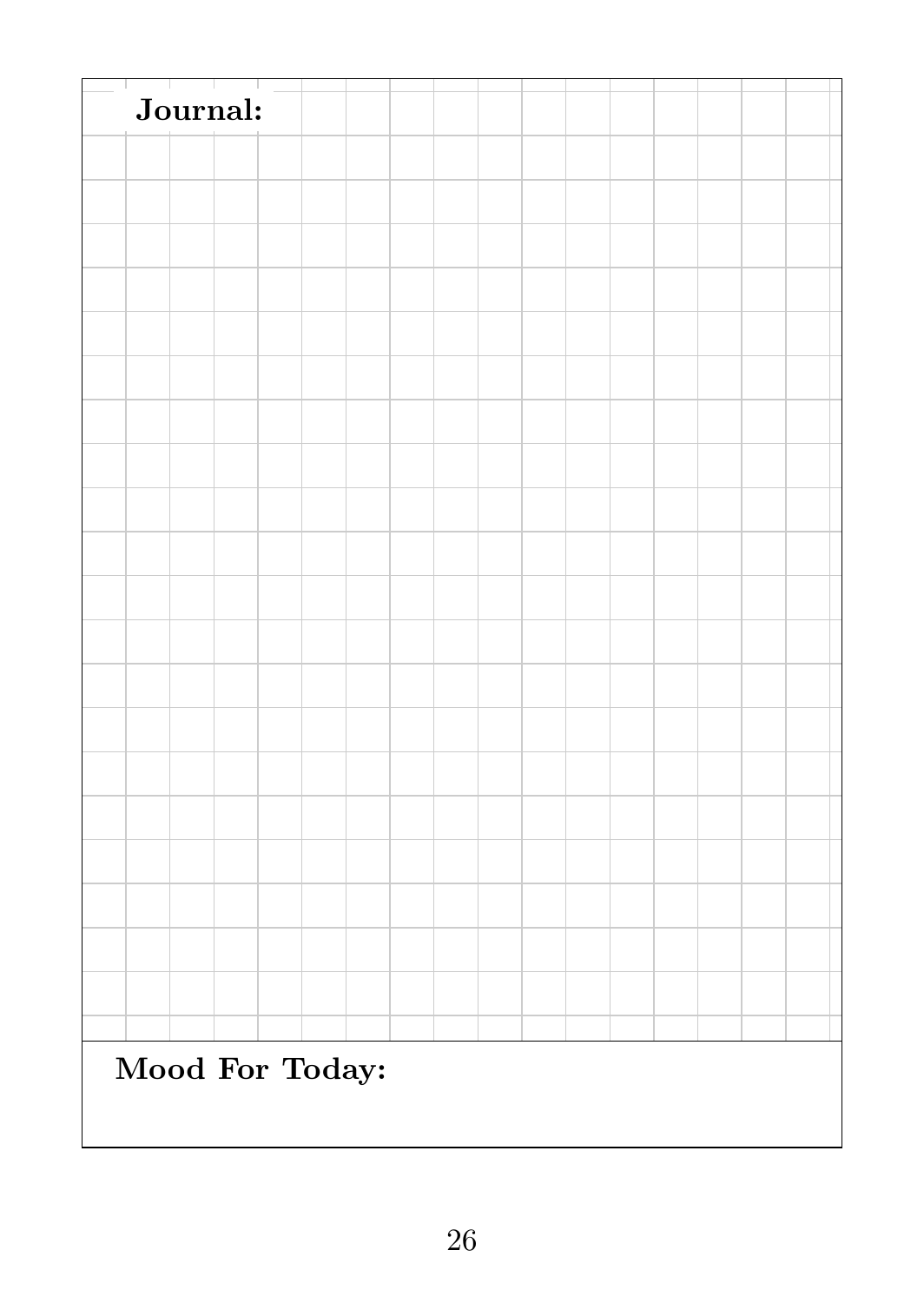| Journal:        |  |  |  |
|-----------------|--|--|--|
|                 |  |  |  |
|                 |  |  |  |
|                 |  |  |  |
|                 |  |  |  |
|                 |  |  |  |
|                 |  |  |  |
|                 |  |  |  |
|                 |  |  |  |
|                 |  |  |  |
|                 |  |  |  |
|                 |  |  |  |
|                 |  |  |  |
|                 |  |  |  |
|                 |  |  |  |
|                 |  |  |  |
|                 |  |  |  |
|                 |  |  |  |
|                 |  |  |  |
|                 |  |  |  |
|                 |  |  |  |
|                 |  |  |  |
|                 |  |  |  |
|                 |  |  |  |
|                 |  |  |  |
|                 |  |  |  |
| Mood For Today: |  |  |  |
|                 |  |  |  |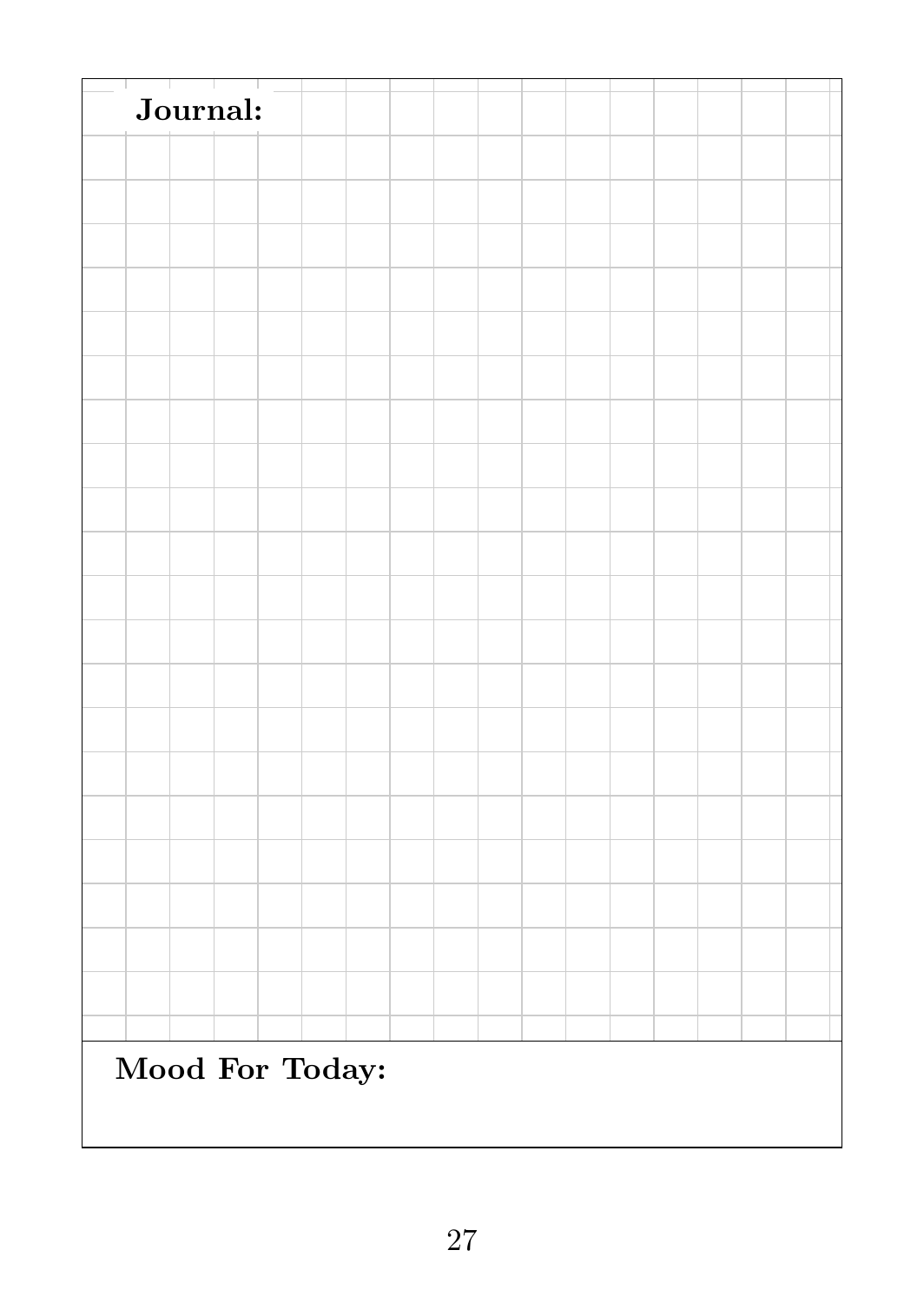| Journal:        |  |  |  |  |  |
|-----------------|--|--|--|--|--|
|                 |  |  |  |  |  |
|                 |  |  |  |  |  |
|                 |  |  |  |  |  |
|                 |  |  |  |  |  |
|                 |  |  |  |  |  |
|                 |  |  |  |  |  |
|                 |  |  |  |  |  |
|                 |  |  |  |  |  |
|                 |  |  |  |  |  |
|                 |  |  |  |  |  |
|                 |  |  |  |  |  |
|                 |  |  |  |  |  |
|                 |  |  |  |  |  |
|                 |  |  |  |  |  |
|                 |  |  |  |  |  |
|                 |  |  |  |  |  |
|                 |  |  |  |  |  |
|                 |  |  |  |  |  |
|                 |  |  |  |  |  |
|                 |  |  |  |  |  |
|                 |  |  |  |  |  |
|                 |  |  |  |  |  |
|                 |  |  |  |  |  |
| Mood For Today: |  |  |  |  |  |
|                 |  |  |  |  |  |
|                 |  |  |  |  |  |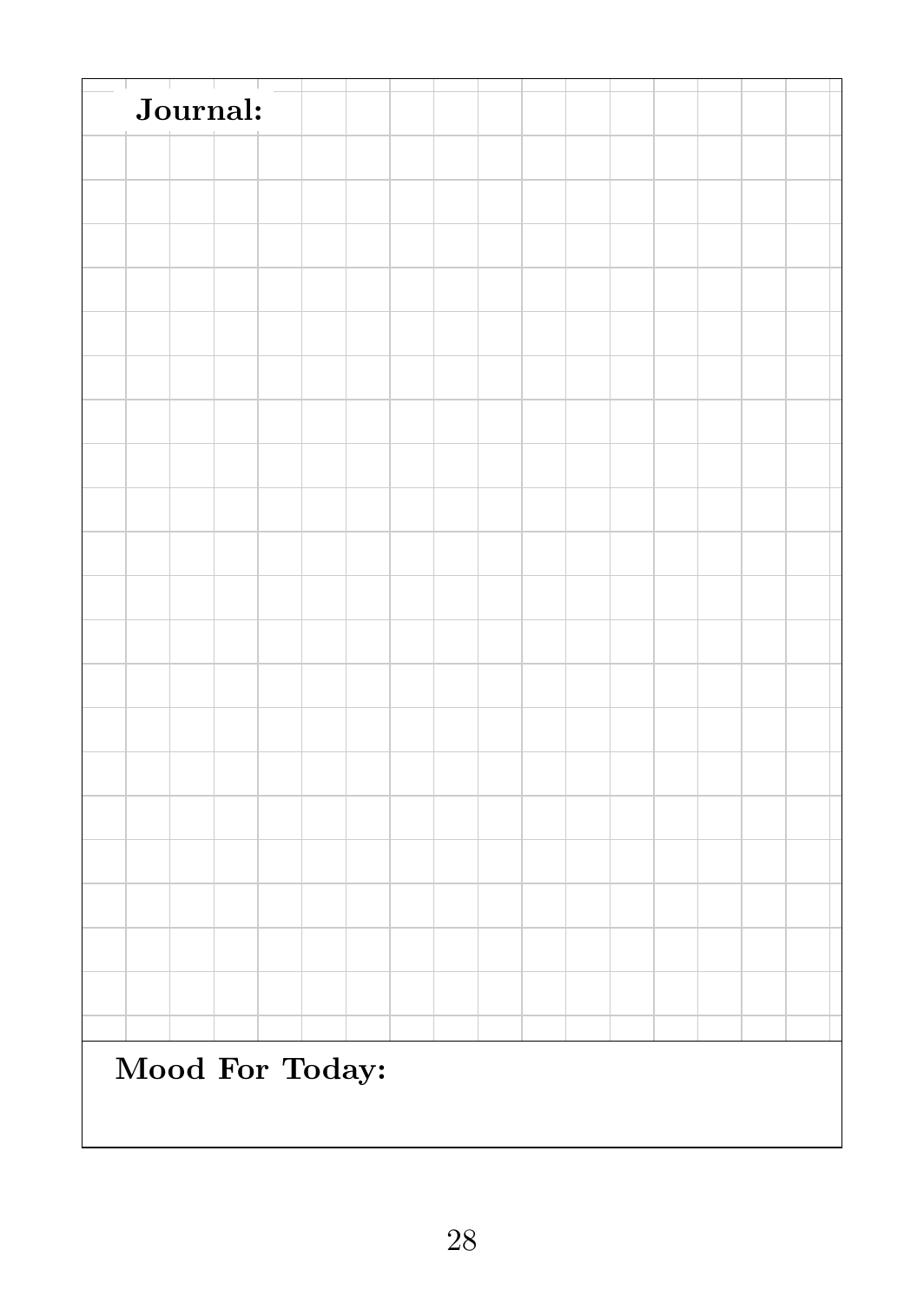| Journal:        |  |  |  |  |  |
|-----------------|--|--|--|--|--|
|                 |  |  |  |  |  |
|                 |  |  |  |  |  |
|                 |  |  |  |  |  |
|                 |  |  |  |  |  |
|                 |  |  |  |  |  |
|                 |  |  |  |  |  |
|                 |  |  |  |  |  |
|                 |  |  |  |  |  |
|                 |  |  |  |  |  |
|                 |  |  |  |  |  |
|                 |  |  |  |  |  |
|                 |  |  |  |  |  |
|                 |  |  |  |  |  |
|                 |  |  |  |  |  |
|                 |  |  |  |  |  |
|                 |  |  |  |  |  |
|                 |  |  |  |  |  |
|                 |  |  |  |  |  |
|                 |  |  |  |  |  |
|                 |  |  |  |  |  |
|                 |  |  |  |  |  |
|                 |  |  |  |  |  |
|                 |  |  |  |  |  |
| Mood For Today: |  |  |  |  |  |
|                 |  |  |  |  |  |
|                 |  |  |  |  |  |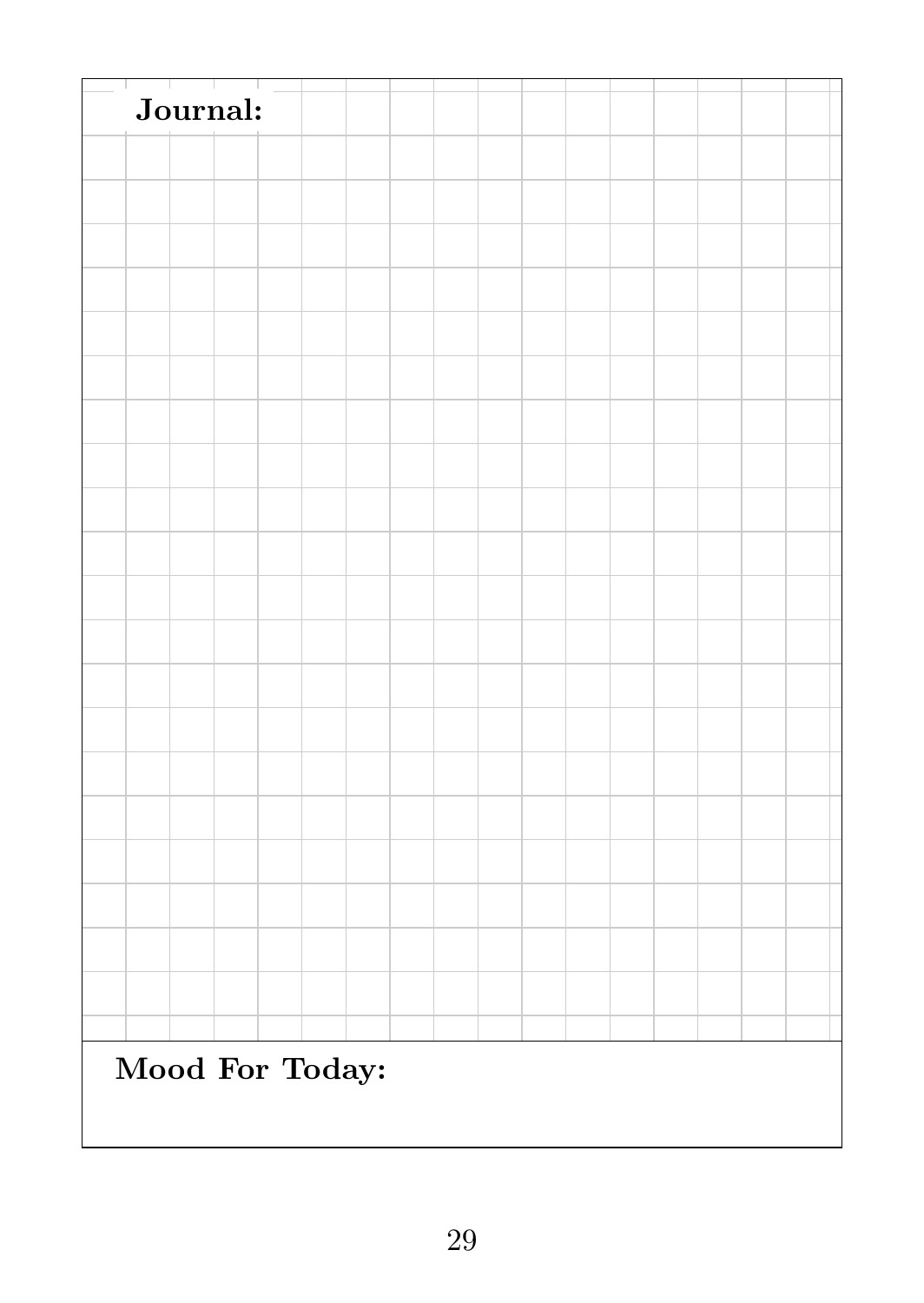| Journal:        |  |  |  |
|-----------------|--|--|--|
|                 |  |  |  |
|                 |  |  |  |
|                 |  |  |  |
|                 |  |  |  |
|                 |  |  |  |
|                 |  |  |  |
|                 |  |  |  |
|                 |  |  |  |
|                 |  |  |  |
|                 |  |  |  |
|                 |  |  |  |
|                 |  |  |  |
|                 |  |  |  |
|                 |  |  |  |
|                 |  |  |  |
|                 |  |  |  |
|                 |  |  |  |
|                 |  |  |  |
|                 |  |  |  |
|                 |  |  |  |
|                 |  |  |  |
|                 |  |  |  |
|                 |  |  |  |
| Mood For Today: |  |  |  |
|                 |  |  |  |
|                 |  |  |  |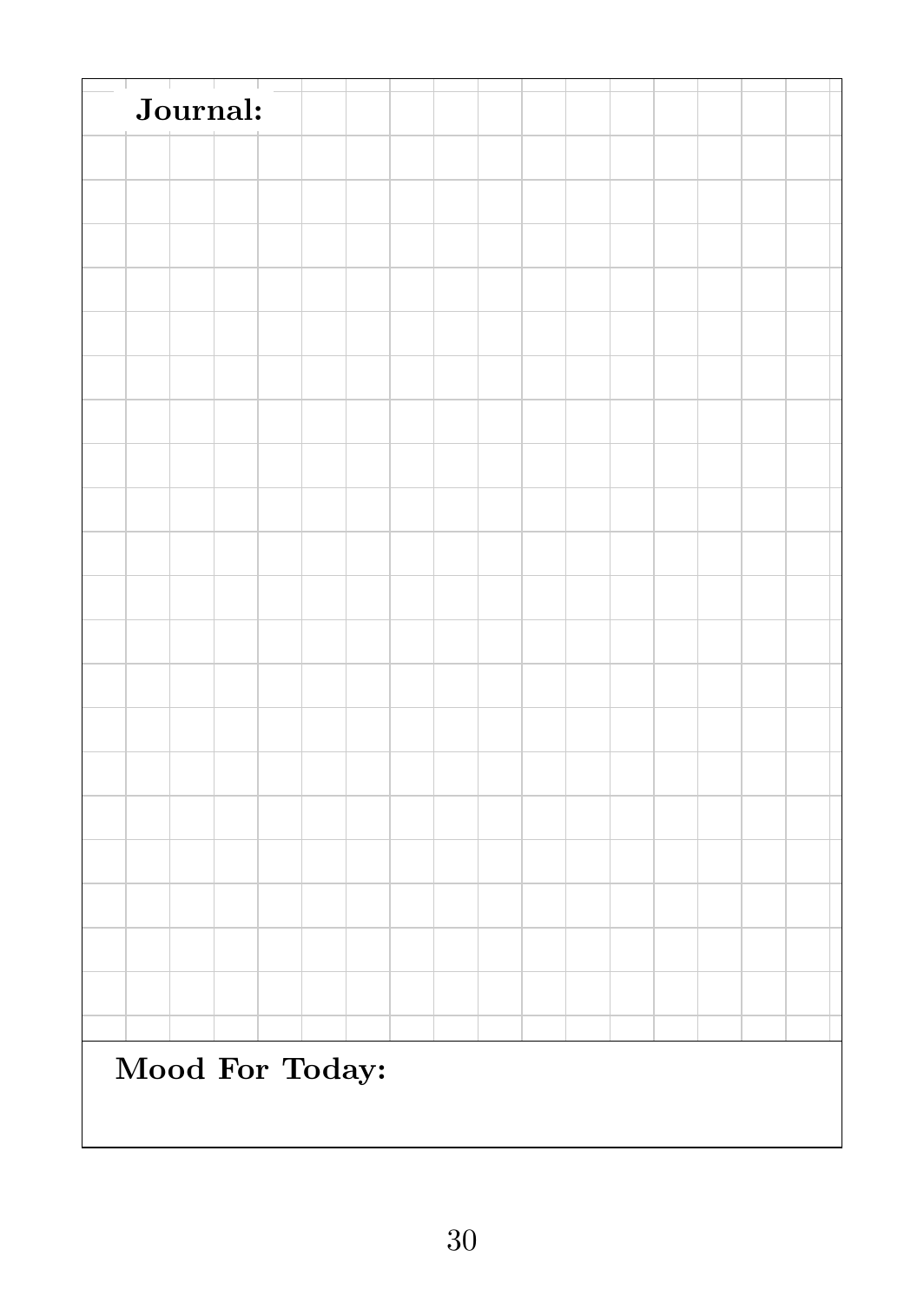| Journal:        |  |  |  |
|-----------------|--|--|--|
|                 |  |  |  |
|                 |  |  |  |
|                 |  |  |  |
|                 |  |  |  |
|                 |  |  |  |
|                 |  |  |  |
|                 |  |  |  |
|                 |  |  |  |
|                 |  |  |  |
|                 |  |  |  |
|                 |  |  |  |
|                 |  |  |  |
|                 |  |  |  |
|                 |  |  |  |
|                 |  |  |  |
|                 |  |  |  |
|                 |  |  |  |
|                 |  |  |  |
|                 |  |  |  |
|                 |  |  |  |
|                 |  |  |  |
|                 |  |  |  |
|                 |  |  |  |
|                 |  |  |  |
|                 |  |  |  |
| Mood For Today: |  |  |  |
|                 |  |  |  |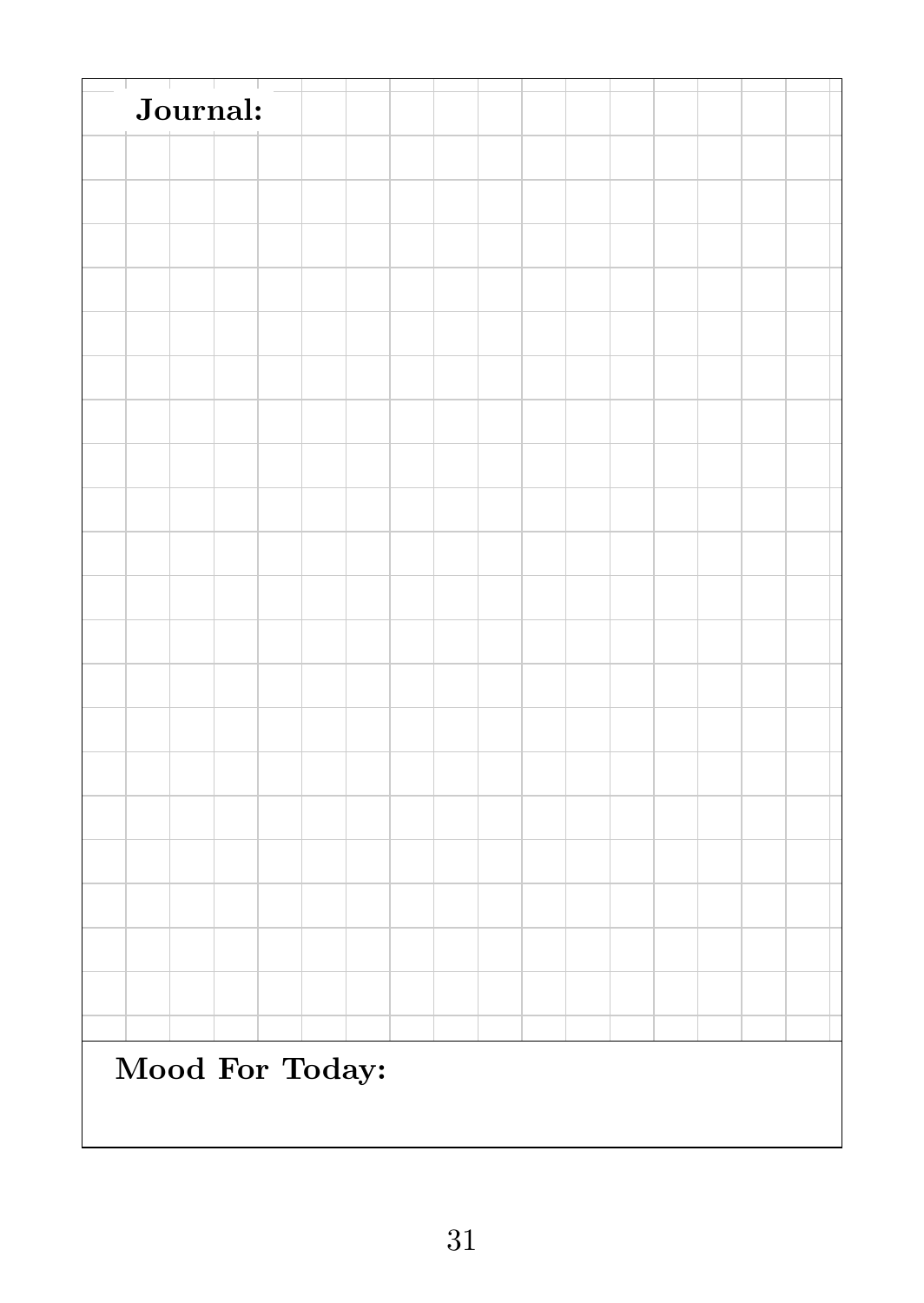| Journal:        |  |  |  |
|-----------------|--|--|--|
|                 |  |  |  |
|                 |  |  |  |
|                 |  |  |  |
|                 |  |  |  |
|                 |  |  |  |
|                 |  |  |  |
|                 |  |  |  |
|                 |  |  |  |
|                 |  |  |  |
|                 |  |  |  |
|                 |  |  |  |
|                 |  |  |  |
|                 |  |  |  |
|                 |  |  |  |
|                 |  |  |  |
|                 |  |  |  |
|                 |  |  |  |
|                 |  |  |  |
|                 |  |  |  |
|                 |  |  |  |
|                 |  |  |  |
|                 |  |  |  |
|                 |  |  |  |
|                 |  |  |  |
|                 |  |  |  |
| Mood For Today: |  |  |  |
|                 |  |  |  |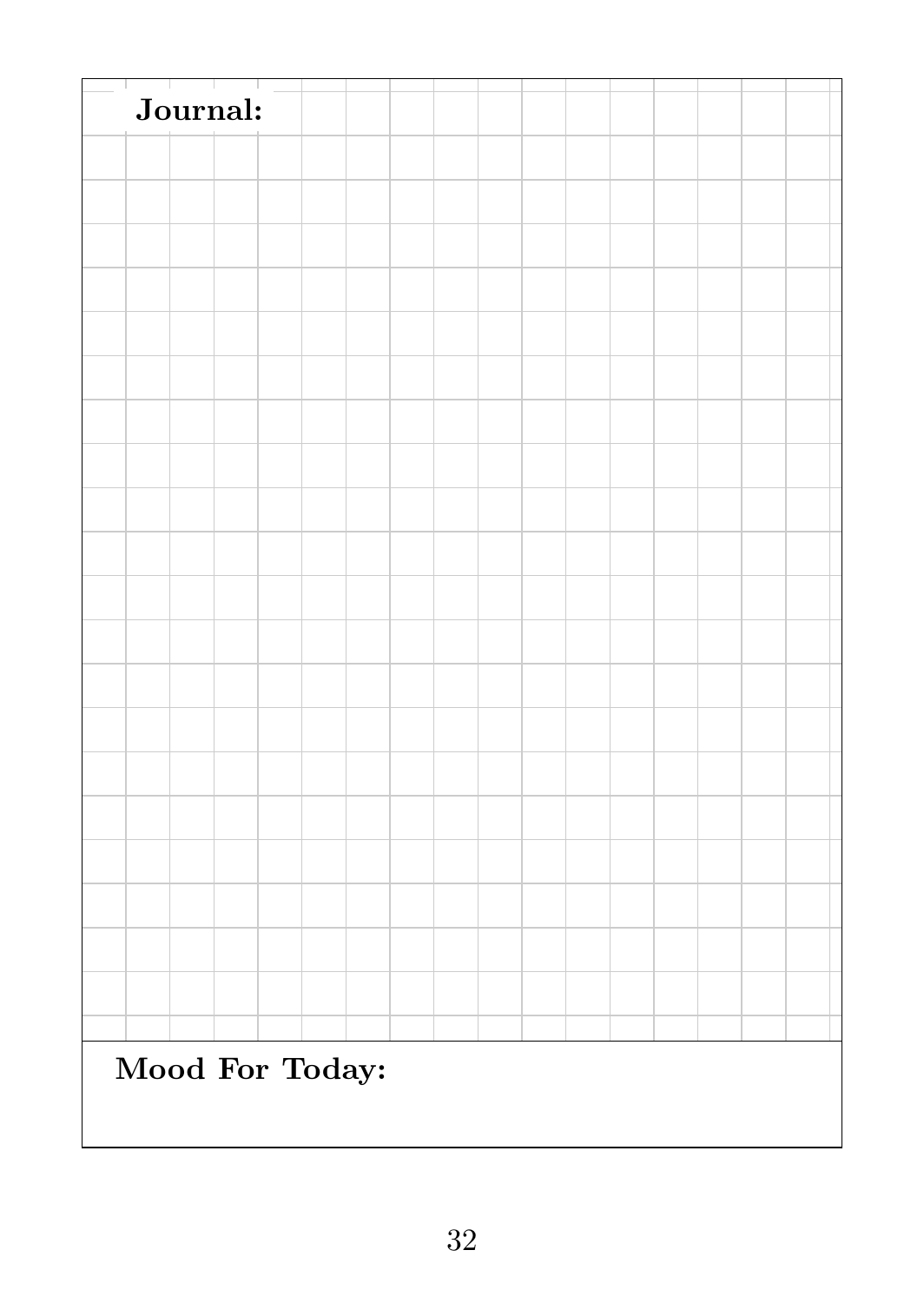| Journal:        |  |  |  |  |  |
|-----------------|--|--|--|--|--|
|                 |  |  |  |  |  |
|                 |  |  |  |  |  |
|                 |  |  |  |  |  |
|                 |  |  |  |  |  |
|                 |  |  |  |  |  |
|                 |  |  |  |  |  |
|                 |  |  |  |  |  |
|                 |  |  |  |  |  |
|                 |  |  |  |  |  |
|                 |  |  |  |  |  |
|                 |  |  |  |  |  |
|                 |  |  |  |  |  |
|                 |  |  |  |  |  |
|                 |  |  |  |  |  |
|                 |  |  |  |  |  |
|                 |  |  |  |  |  |
|                 |  |  |  |  |  |
|                 |  |  |  |  |  |
|                 |  |  |  |  |  |
|                 |  |  |  |  |  |
|                 |  |  |  |  |  |
|                 |  |  |  |  |  |
|                 |  |  |  |  |  |
| Mood For Today: |  |  |  |  |  |
|                 |  |  |  |  |  |
|                 |  |  |  |  |  |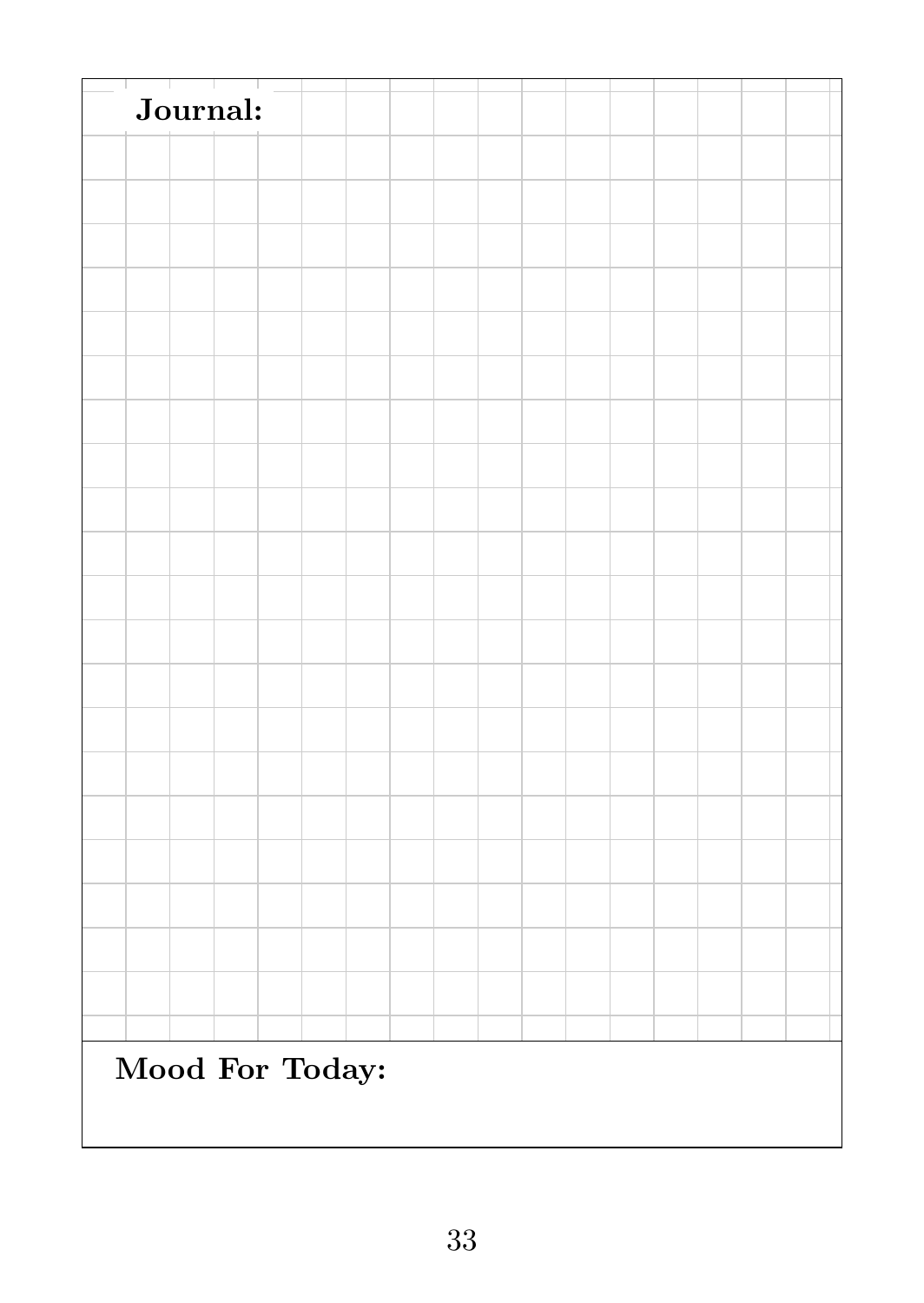| Journal:        |  |  |  |  |  |
|-----------------|--|--|--|--|--|
|                 |  |  |  |  |  |
|                 |  |  |  |  |  |
|                 |  |  |  |  |  |
|                 |  |  |  |  |  |
|                 |  |  |  |  |  |
|                 |  |  |  |  |  |
|                 |  |  |  |  |  |
|                 |  |  |  |  |  |
|                 |  |  |  |  |  |
|                 |  |  |  |  |  |
|                 |  |  |  |  |  |
|                 |  |  |  |  |  |
|                 |  |  |  |  |  |
|                 |  |  |  |  |  |
|                 |  |  |  |  |  |
|                 |  |  |  |  |  |
|                 |  |  |  |  |  |
|                 |  |  |  |  |  |
|                 |  |  |  |  |  |
|                 |  |  |  |  |  |
|                 |  |  |  |  |  |
|                 |  |  |  |  |  |
|                 |  |  |  |  |  |
| Mood For Today: |  |  |  |  |  |
|                 |  |  |  |  |  |
|                 |  |  |  |  |  |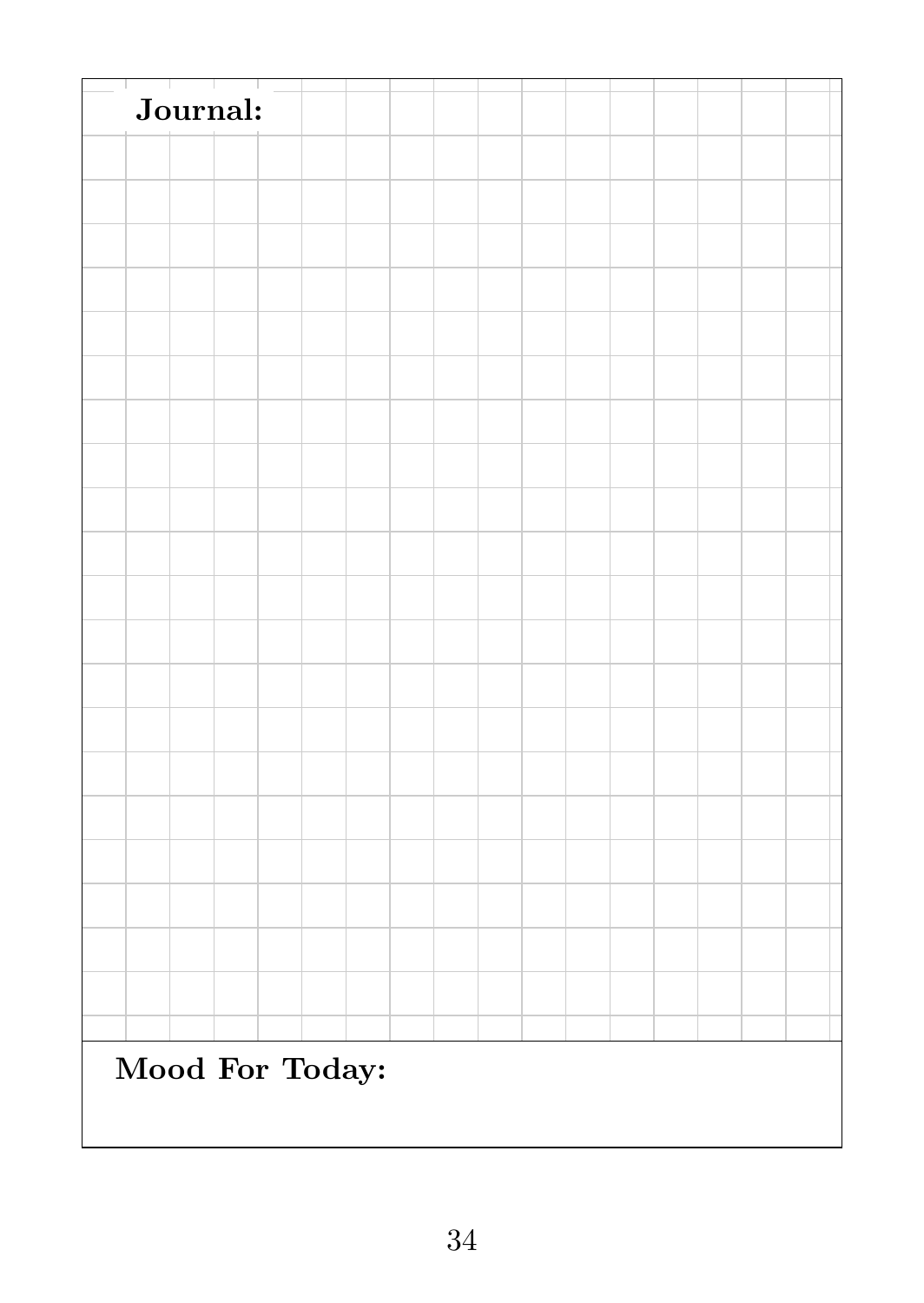| Journal:        |  |  |  |  |  |
|-----------------|--|--|--|--|--|
|                 |  |  |  |  |  |
|                 |  |  |  |  |  |
|                 |  |  |  |  |  |
|                 |  |  |  |  |  |
|                 |  |  |  |  |  |
|                 |  |  |  |  |  |
|                 |  |  |  |  |  |
|                 |  |  |  |  |  |
|                 |  |  |  |  |  |
|                 |  |  |  |  |  |
|                 |  |  |  |  |  |
|                 |  |  |  |  |  |
|                 |  |  |  |  |  |
|                 |  |  |  |  |  |
|                 |  |  |  |  |  |
|                 |  |  |  |  |  |
|                 |  |  |  |  |  |
|                 |  |  |  |  |  |
|                 |  |  |  |  |  |
|                 |  |  |  |  |  |
|                 |  |  |  |  |  |
|                 |  |  |  |  |  |
|                 |  |  |  |  |  |
| Mood For Today: |  |  |  |  |  |
|                 |  |  |  |  |  |
|                 |  |  |  |  |  |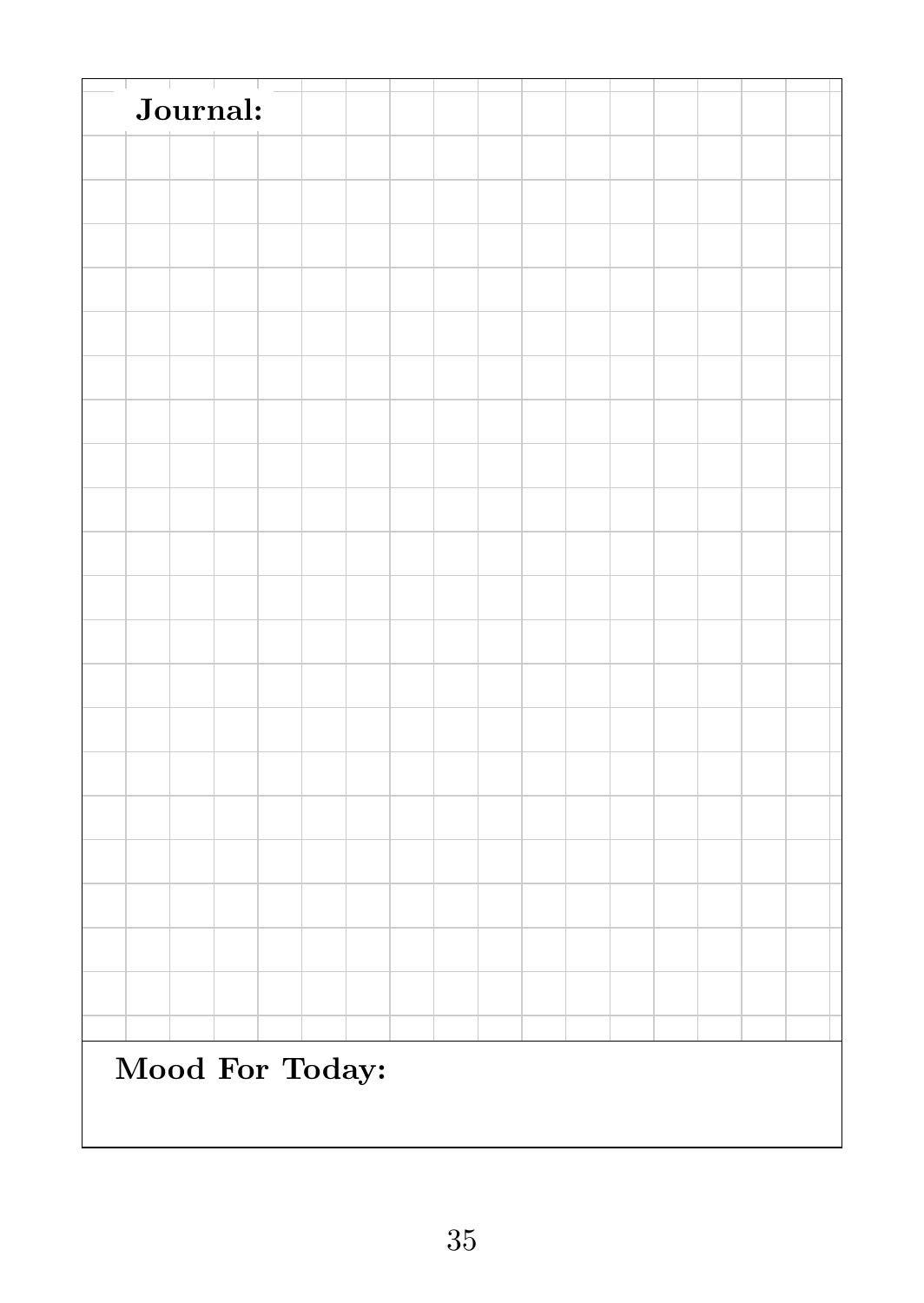| Journal:        |  |  |  |  |  |
|-----------------|--|--|--|--|--|
|                 |  |  |  |  |  |
|                 |  |  |  |  |  |
|                 |  |  |  |  |  |
|                 |  |  |  |  |  |
|                 |  |  |  |  |  |
|                 |  |  |  |  |  |
|                 |  |  |  |  |  |
|                 |  |  |  |  |  |
|                 |  |  |  |  |  |
|                 |  |  |  |  |  |
|                 |  |  |  |  |  |
|                 |  |  |  |  |  |
|                 |  |  |  |  |  |
|                 |  |  |  |  |  |
|                 |  |  |  |  |  |
|                 |  |  |  |  |  |
|                 |  |  |  |  |  |
|                 |  |  |  |  |  |
|                 |  |  |  |  |  |
|                 |  |  |  |  |  |
|                 |  |  |  |  |  |
|                 |  |  |  |  |  |
|                 |  |  |  |  |  |
| Mood For Today: |  |  |  |  |  |
|                 |  |  |  |  |  |
|                 |  |  |  |  |  |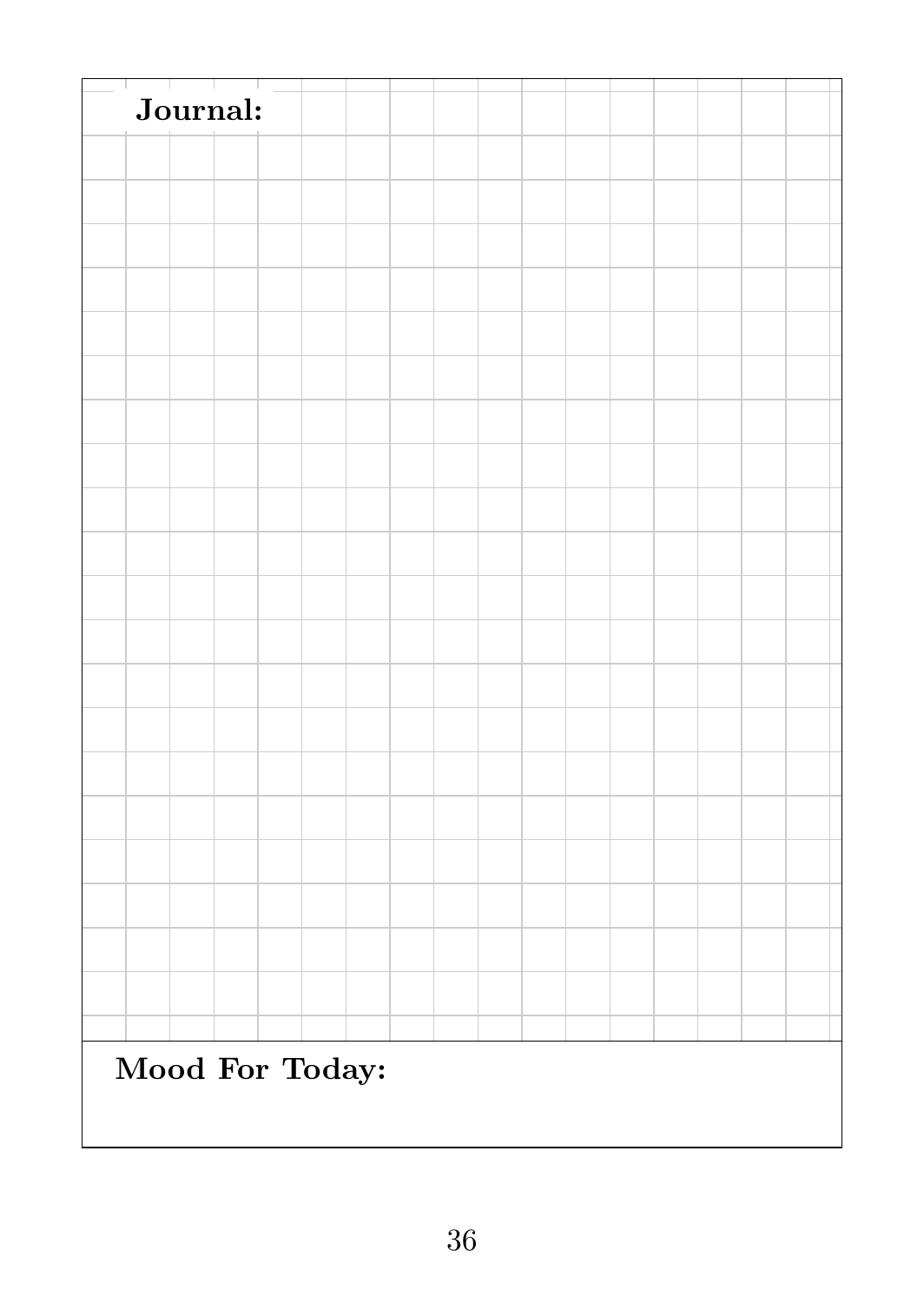| Journal:        |  |  |  |
|-----------------|--|--|--|
|                 |  |  |  |
|                 |  |  |  |
|                 |  |  |  |
|                 |  |  |  |
|                 |  |  |  |
|                 |  |  |  |
|                 |  |  |  |
|                 |  |  |  |
|                 |  |  |  |
|                 |  |  |  |
|                 |  |  |  |
|                 |  |  |  |
|                 |  |  |  |
|                 |  |  |  |
|                 |  |  |  |
|                 |  |  |  |
|                 |  |  |  |
|                 |  |  |  |
|                 |  |  |  |
|                 |  |  |  |
|                 |  |  |  |
|                 |  |  |  |
|                 |  |  |  |
|                 |  |  |  |
|                 |  |  |  |
| Mood For Today: |  |  |  |
|                 |  |  |  |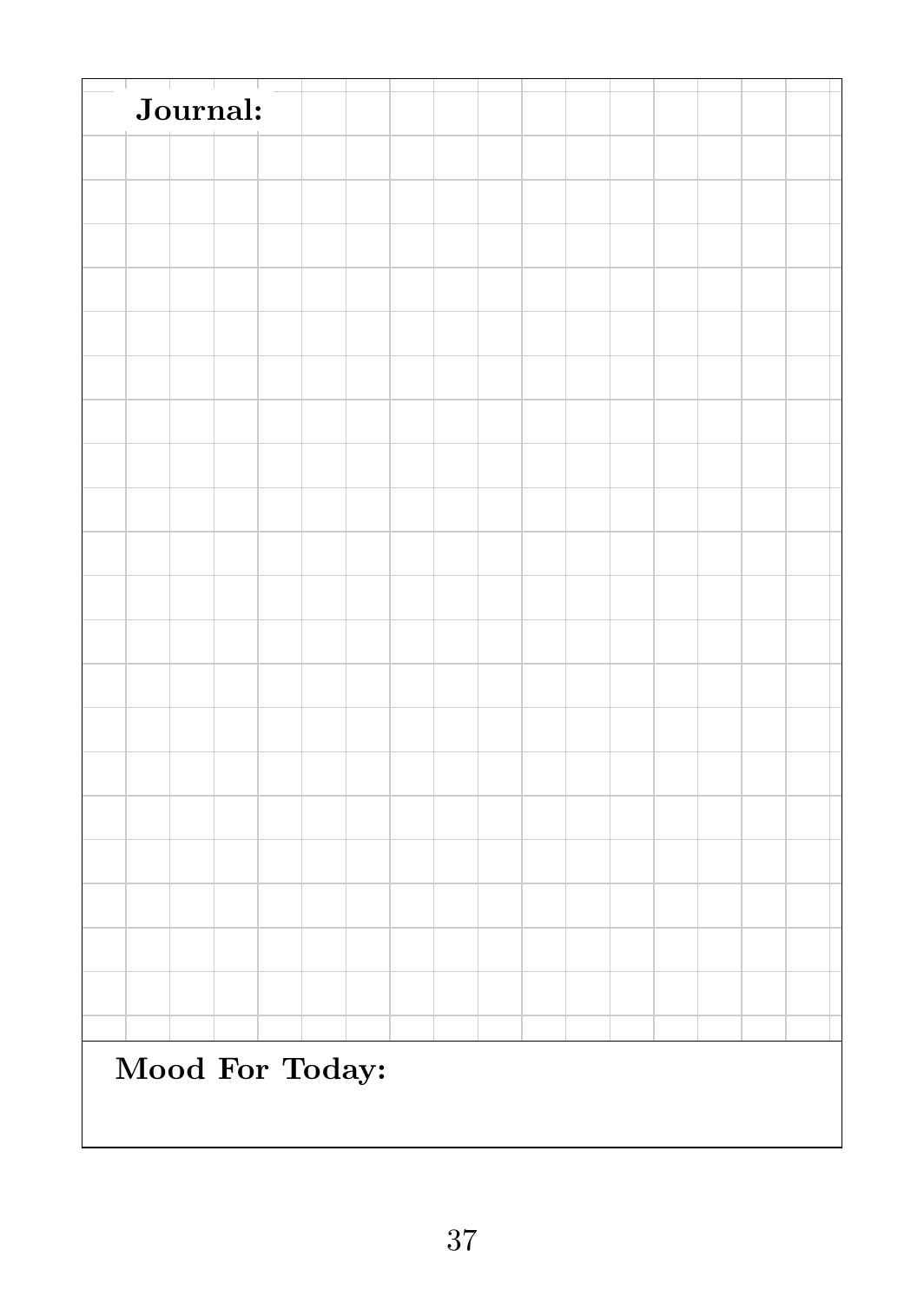| Journal:        |  |  |  |  |  |
|-----------------|--|--|--|--|--|
|                 |  |  |  |  |  |
|                 |  |  |  |  |  |
|                 |  |  |  |  |  |
|                 |  |  |  |  |  |
|                 |  |  |  |  |  |
|                 |  |  |  |  |  |
|                 |  |  |  |  |  |
|                 |  |  |  |  |  |
|                 |  |  |  |  |  |
|                 |  |  |  |  |  |
|                 |  |  |  |  |  |
|                 |  |  |  |  |  |
|                 |  |  |  |  |  |
|                 |  |  |  |  |  |
|                 |  |  |  |  |  |
|                 |  |  |  |  |  |
|                 |  |  |  |  |  |
|                 |  |  |  |  |  |
|                 |  |  |  |  |  |
|                 |  |  |  |  |  |
|                 |  |  |  |  |  |
|                 |  |  |  |  |  |
|                 |  |  |  |  |  |
| Mood For Today: |  |  |  |  |  |
|                 |  |  |  |  |  |
|                 |  |  |  |  |  |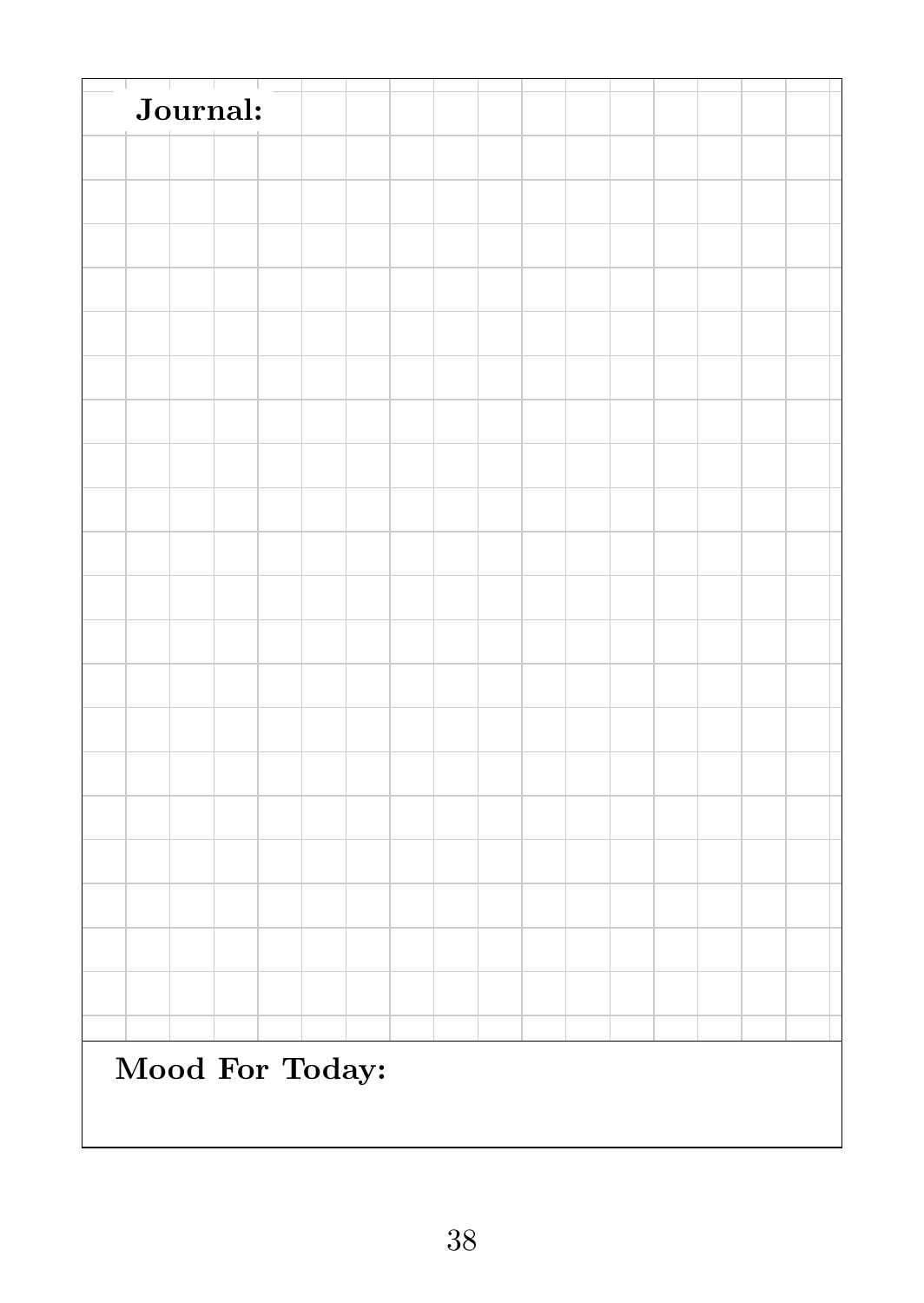| Journal:        |  |  |  |  |  |
|-----------------|--|--|--|--|--|
|                 |  |  |  |  |  |
|                 |  |  |  |  |  |
|                 |  |  |  |  |  |
|                 |  |  |  |  |  |
|                 |  |  |  |  |  |
|                 |  |  |  |  |  |
|                 |  |  |  |  |  |
|                 |  |  |  |  |  |
|                 |  |  |  |  |  |
|                 |  |  |  |  |  |
|                 |  |  |  |  |  |
|                 |  |  |  |  |  |
|                 |  |  |  |  |  |
|                 |  |  |  |  |  |
|                 |  |  |  |  |  |
|                 |  |  |  |  |  |
|                 |  |  |  |  |  |
|                 |  |  |  |  |  |
|                 |  |  |  |  |  |
|                 |  |  |  |  |  |
|                 |  |  |  |  |  |
|                 |  |  |  |  |  |
|                 |  |  |  |  |  |
| Mood For Today: |  |  |  |  |  |
|                 |  |  |  |  |  |
|                 |  |  |  |  |  |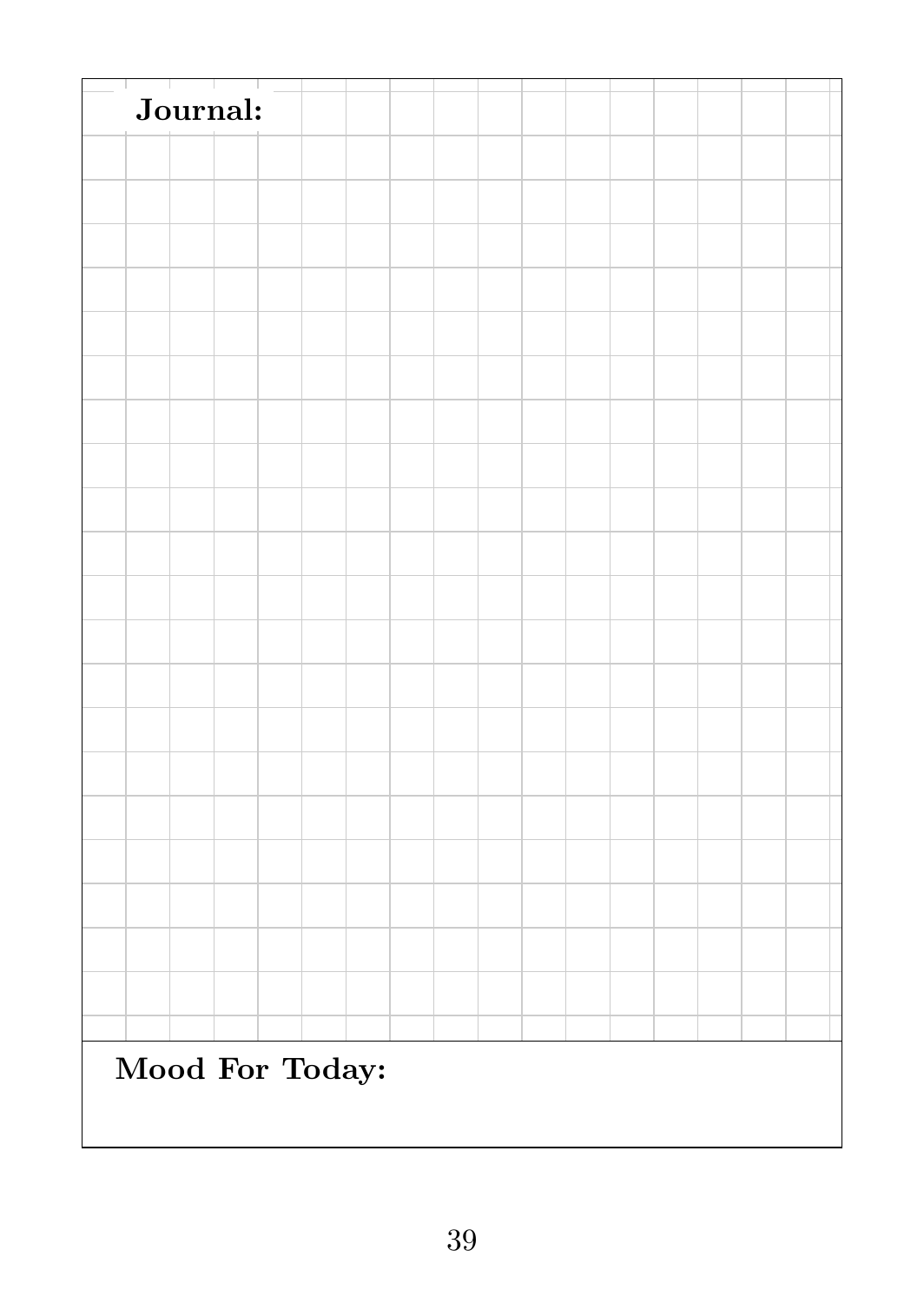| Journal:        |  |  |  |
|-----------------|--|--|--|
|                 |  |  |  |
|                 |  |  |  |
|                 |  |  |  |
|                 |  |  |  |
|                 |  |  |  |
|                 |  |  |  |
|                 |  |  |  |
|                 |  |  |  |
|                 |  |  |  |
|                 |  |  |  |
|                 |  |  |  |
|                 |  |  |  |
|                 |  |  |  |
|                 |  |  |  |
|                 |  |  |  |
|                 |  |  |  |
|                 |  |  |  |
|                 |  |  |  |
|                 |  |  |  |
|                 |  |  |  |
|                 |  |  |  |
|                 |  |  |  |
|                 |  |  |  |
| Mood For Today: |  |  |  |
|                 |  |  |  |
|                 |  |  |  |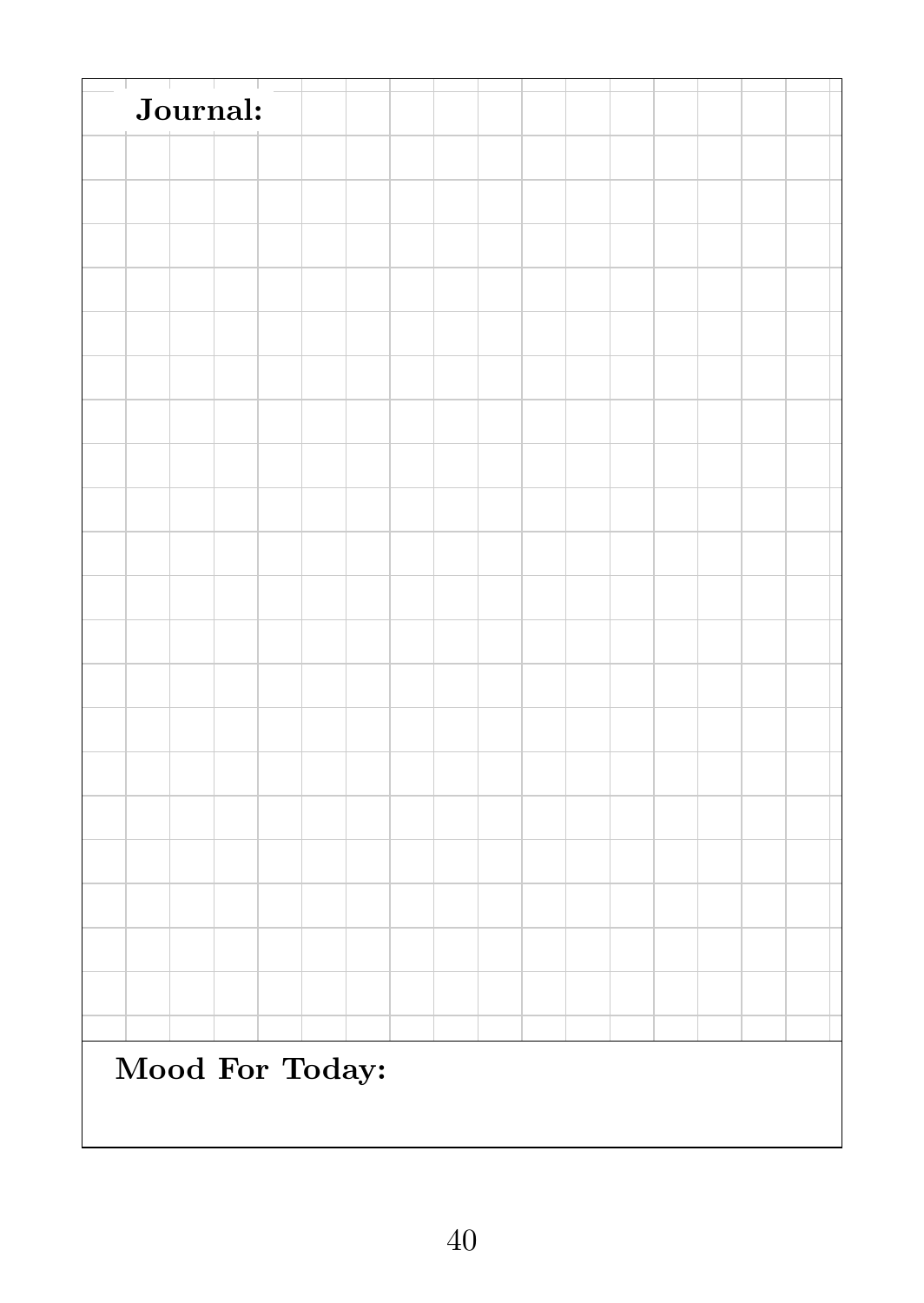| Journal:        |  |  |  |
|-----------------|--|--|--|
|                 |  |  |  |
|                 |  |  |  |
|                 |  |  |  |
|                 |  |  |  |
|                 |  |  |  |
|                 |  |  |  |
|                 |  |  |  |
|                 |  |  |  |
|                 |  |  |  |
|                 |  |  |  |
|                 |  |  |  |
|                 |  |  |  |
|                 |  |  |  |
|                 |  |  |  |
|                 |  |  |  |
|                 |  |  |  |
|                 |  |  |  |
|                 |  |  |  |
|                 |  |  |  |
|                 |  |  |  |
|                 |  |  |  |
|                 |  |  |  |
|                 |  |  |  |
|                 |  |  |  |
|                 |  |  |  |
| Mood For Today: |  |  |  |
|                 |  |  |  |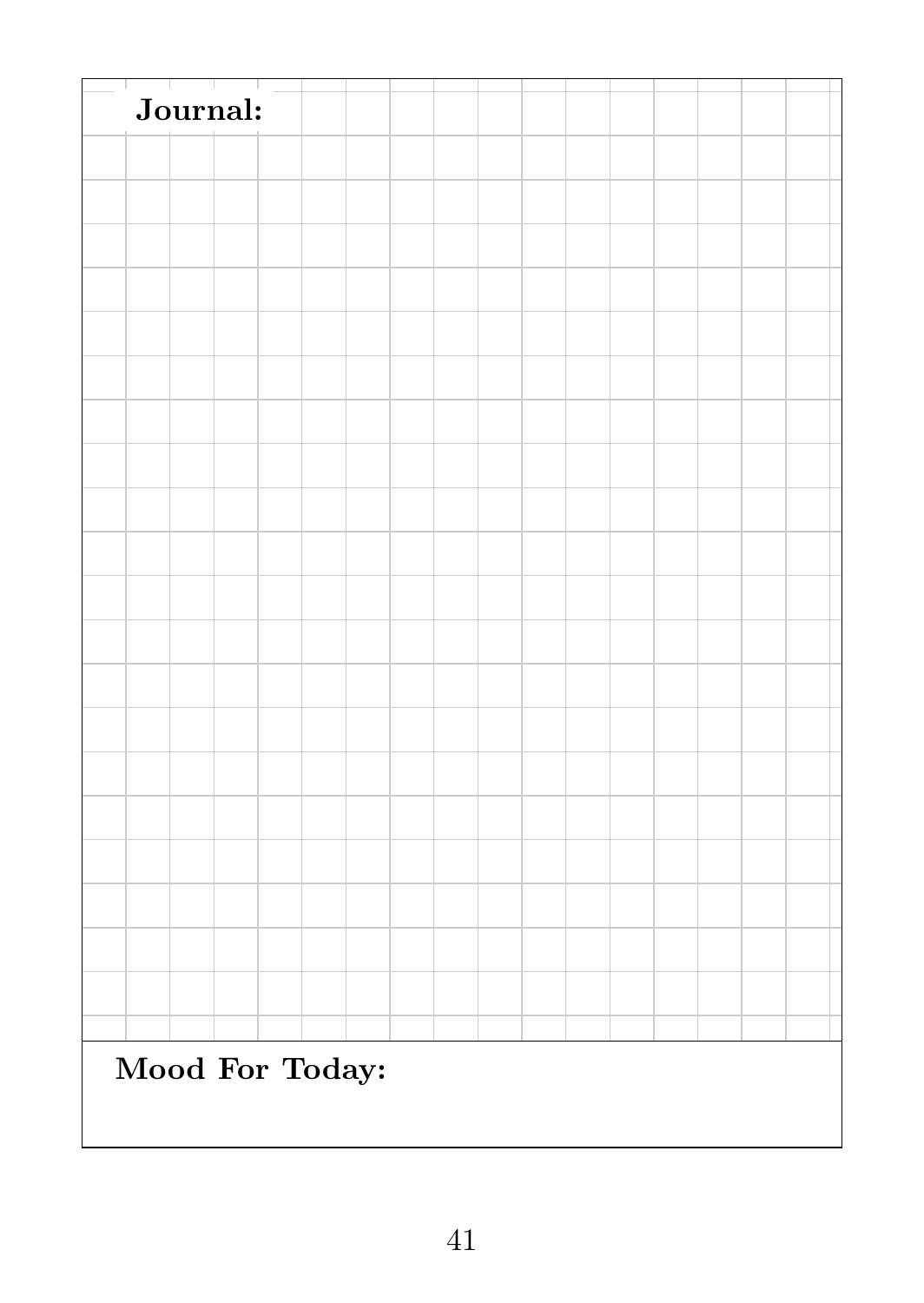| Journal:        |  |  |  |
|-----------------|--|--|--|
|                 |  |  |  |
|                 |  |  |  |
|                 |  |  |  |
|                 |  |  |  |
|                 |  |  |  |
|                 |  |  |  |
|                 |  |  |  |
|                 |  |  |  |
|                 |  |  |  |
|                 |  |  |  |
|                 |  |  |  |
|                 |  |  |  |
|                 |  |  |  |
|                 |  |  |  |
|                 |  |  |  |
|                 |  |  |  |
|                 |  |  |  |
|                 |  |  |  |
|                 |  |  |  |
|                 |  |  |  |
|                 |  |  |  |
|                 |  |  |  |
|                 |  |  |  |
|                 |  |  |  |
|                 |  |  |  |
| Mood For Today: |  |  |  |
|                 |  |  |  |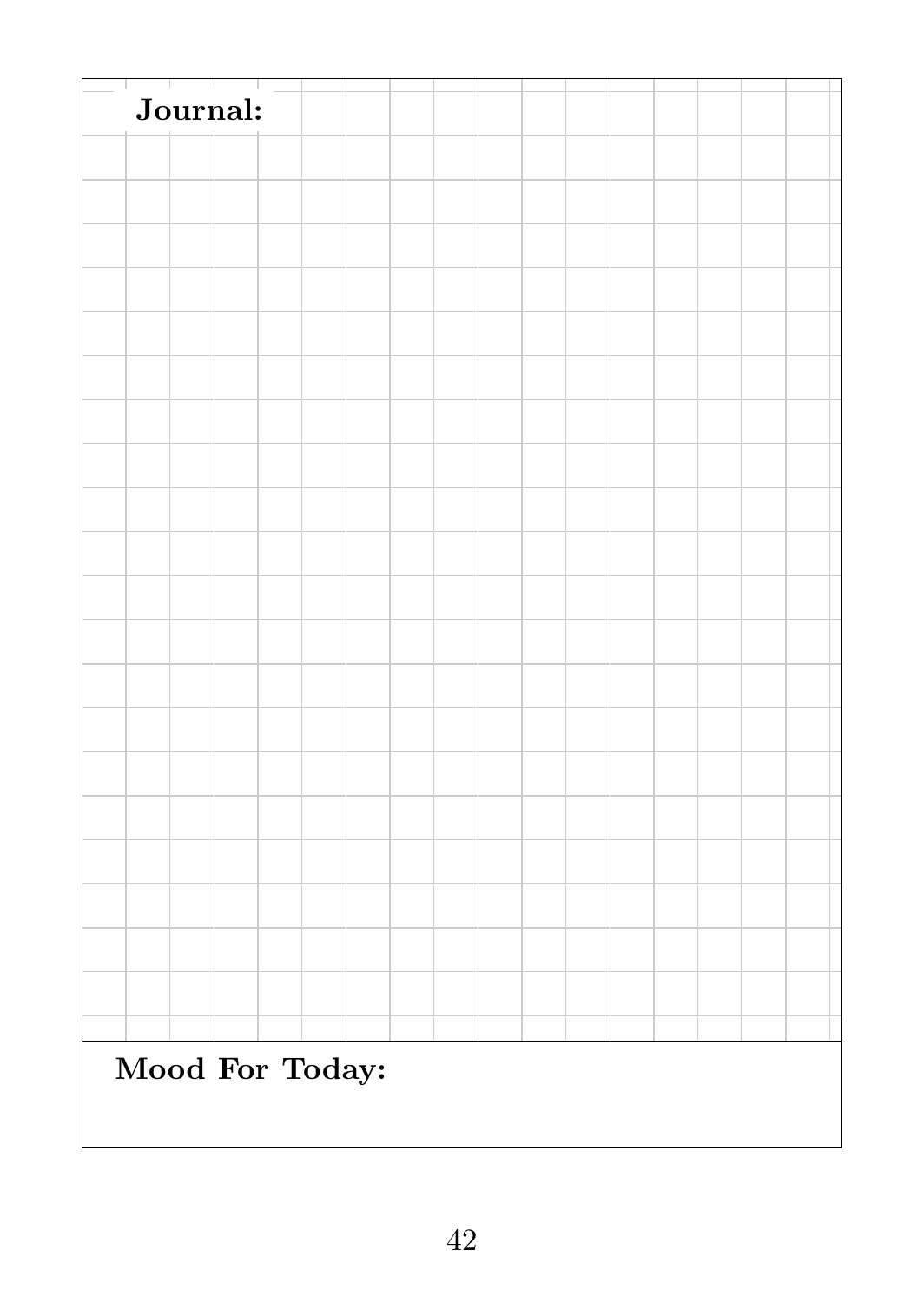| Journal:        |  |  |  |
|-----------------|--|--|--|
|                 |  |  |  |
|                 |  |  |  |
|                 |  |  |  |
|                 |  |  |  |
|                 |  |  |  |
|                 |  |  |  |
|                 |  |  |  |
|                 |  |  |  |
|                 |  |  |  |
|                 |  |  |  |
|                 |  |  |  |
|                 |  |  |  |
|                 |  |  |  |
|                 |  |  |  |
|                 |  |  |  |
|                 |  |  |  |
|                 |  |  |  |
|                 |  |  |  |
|                 |  |  |  |
|                 |  |  |  |
|                 |  |  |  |
|                 |  |  |  |
|                 |  |  |  |
|                 |  |  |  |
|                 |  |  |  |
| Mood For Today: |  |  |  |
|                 |  |  |  |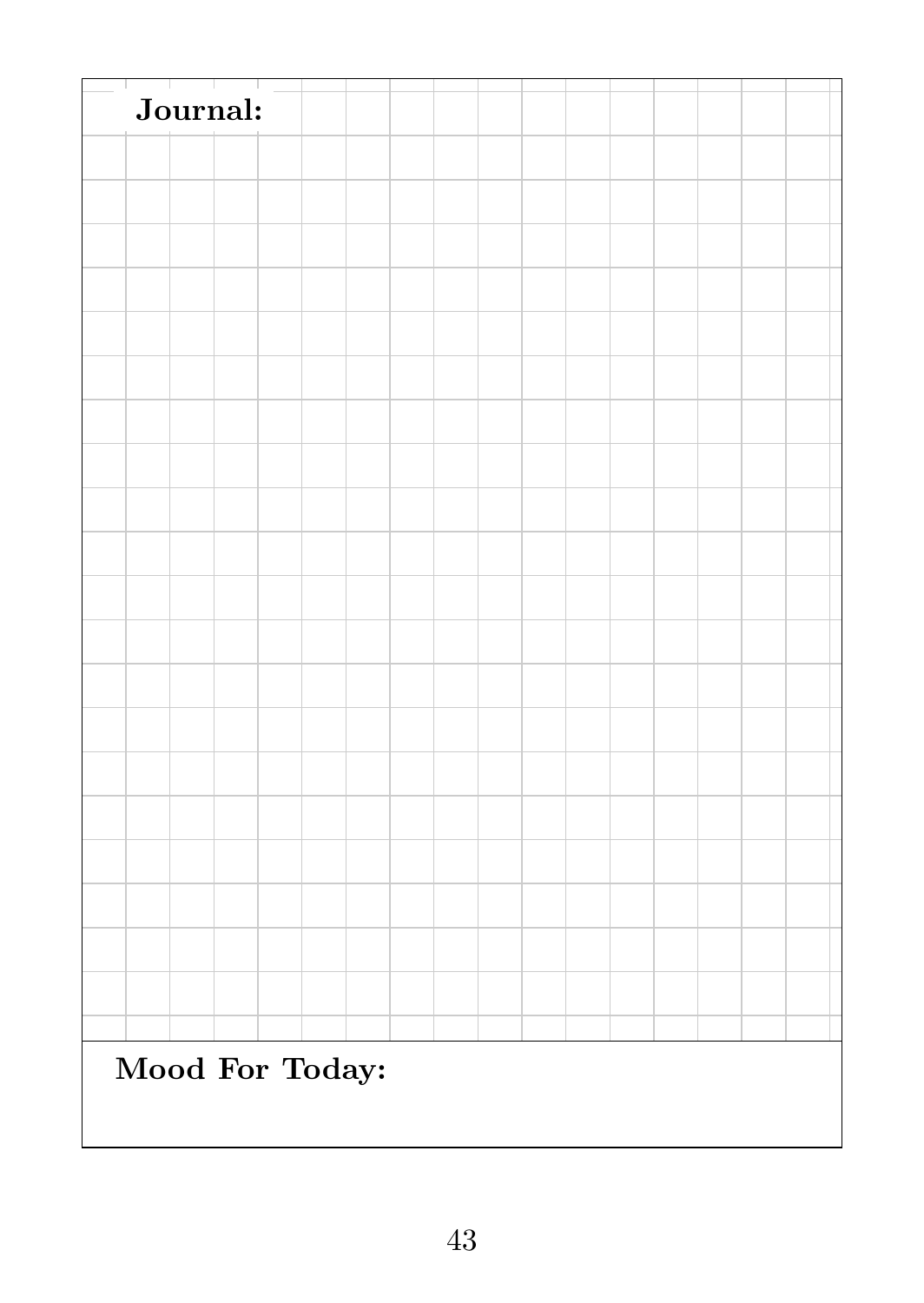| Journal:        |  |  |  |  |  |
|-----------------|--|--|--|--|--|
|                 |  |  |  |  |  |
|                 |  |  |  |  |  |
|                 |  |  |  |  |  |
|                 |  |  |  |  |  |
|                 |  |  |  |  |  |
|                 |  |  |  |  |  |
|                 |  |  |  |  |  |
|                 |  |  |  |  |  |
|                 |  |  |  |  |  |
|                 |  |  |  |  |  |
|                 |  |  |  |  |  |
|                 |  |  |  |  |  |
|                 |  |  |  |  |  |
|                 |  |  |  |  |  |
|                 |  |  |  |  |  |
|                 |  |  |  |  |  |
|                 |  |  |  |  |  |
|                 |  |  |  |  |  |
|                 |  |  |  |  |  |
|                 |  |  |  |  |  |
|                 |  |  |  |  |  |
|                 |  |  |  |  |  |
|                 |  |  |  |  |  |
| Mood For Today: |  |  |  |  |  |
|                 |  |  |  |  |  |
|                 |  |  |  |  |  |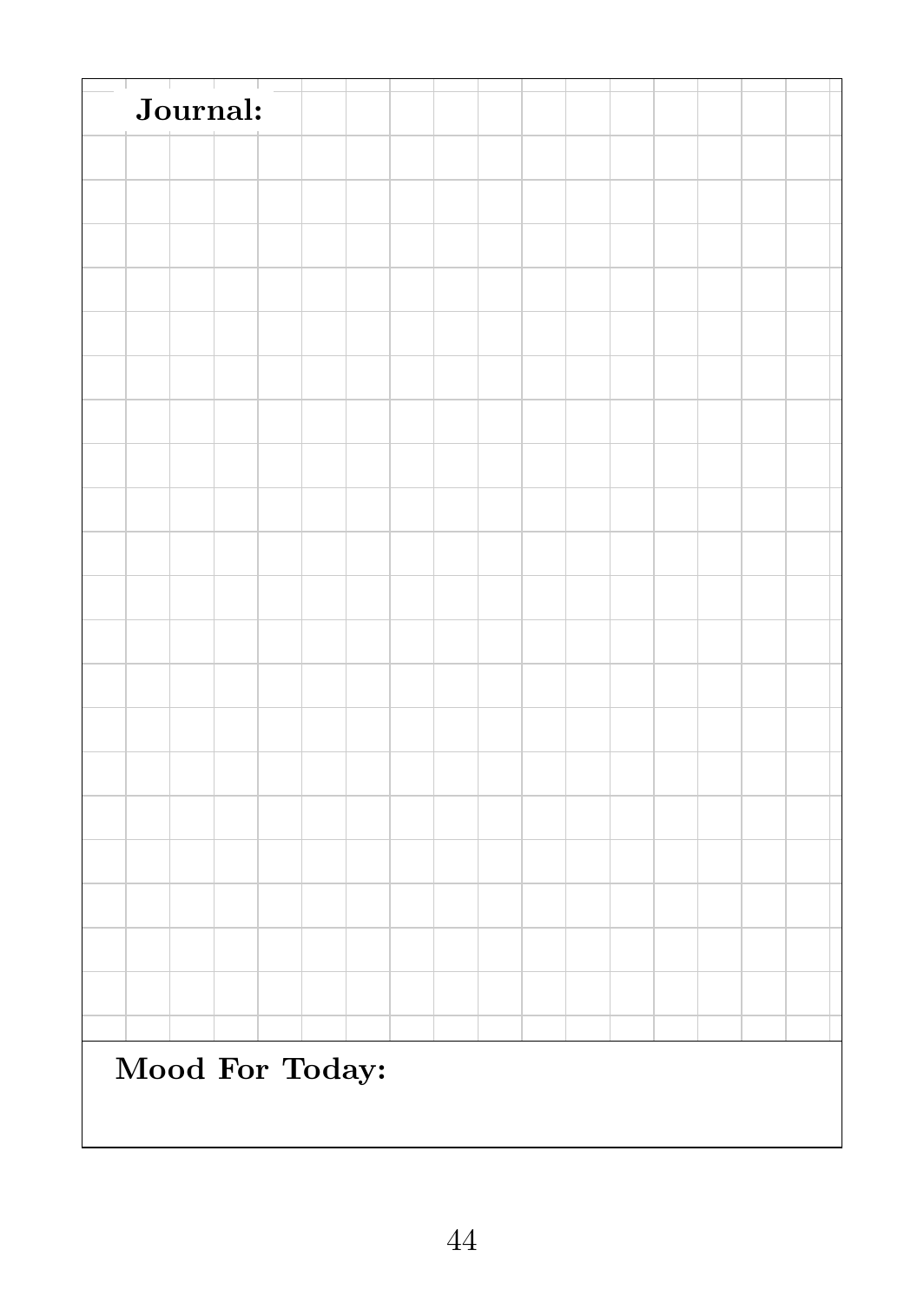| Journal:        |  |  |  |
|-----------------|--|--|--|
|                 |  |  |  |
|                 |  |  |  |
|                 |  |  |  |
|                 |  |  |  |
|                 |  |  |  |
|                 |  |  |  |
|                 |  |  |  |
|                 |  |  |  |
|                 |  |  |  |
|                 |  |  |  |
|                 |  |  |  |
|                 |  |  |  |
|                 |  |  |  |
|                 |  |  |  |
|                 |  |  |  |
|                 |  |  |  |
|                 |  |  |  |
|                 |  |  |  |
|                 |  |  |  |
|                 |  |  |  |
|                 |  |  |  |
|                 |  |  |  |
|                 |  |  |  |
|                 |  |  |  |
|                 |  |  |  |
| Mood For Today: |  |  |  |
|                 |  |  |  |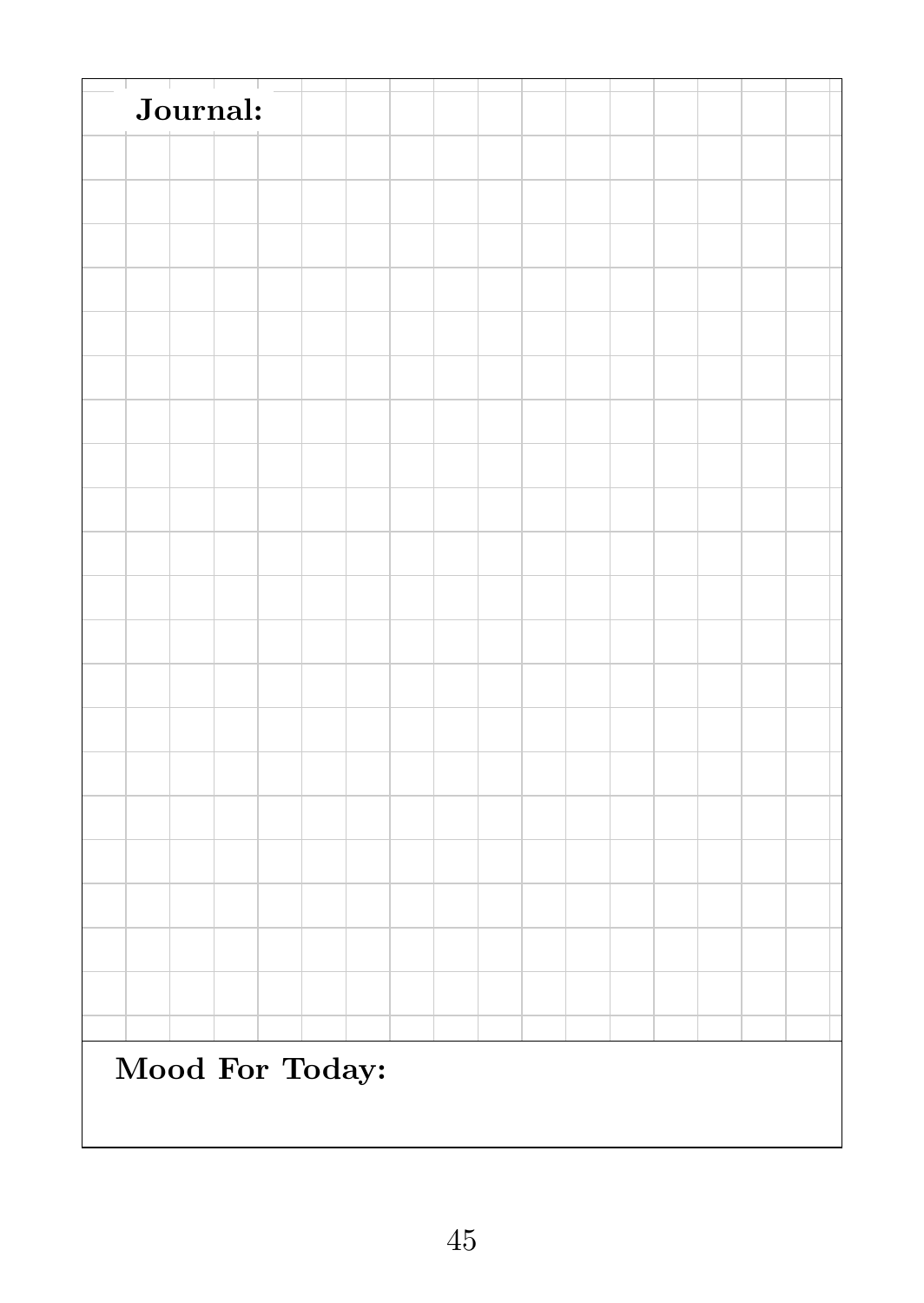| Journal:        |  |  |  |
|-----------------|--|--|--|
|                 |  |  |  |
|                 |  |  |  |
|                 |  |  |  |
|                 |  |  |  |
|                 |  |  |  |
|                 |  |  |  |
|                 |  |  |  |
|                 |  |  |  |
|                 |  |  |  |
|                 |  |  |  |
|                 |  |  |  |
|                 |  |  |  |
|                 |  |  |  |
|                 |  |  |  |
|                 |  |  |  |
|                 |  |  |  |
|                 |  |  |  |
|                 |  |  |  |
|                 |  |  |  |
|                 |  |  |  |
|                 |  |  |  |
|                 |  |  |  |
|                 |  |  |  |
| Mood For Today: |  |  |  |
|                 |  |  |  |
|                 |  |  |  |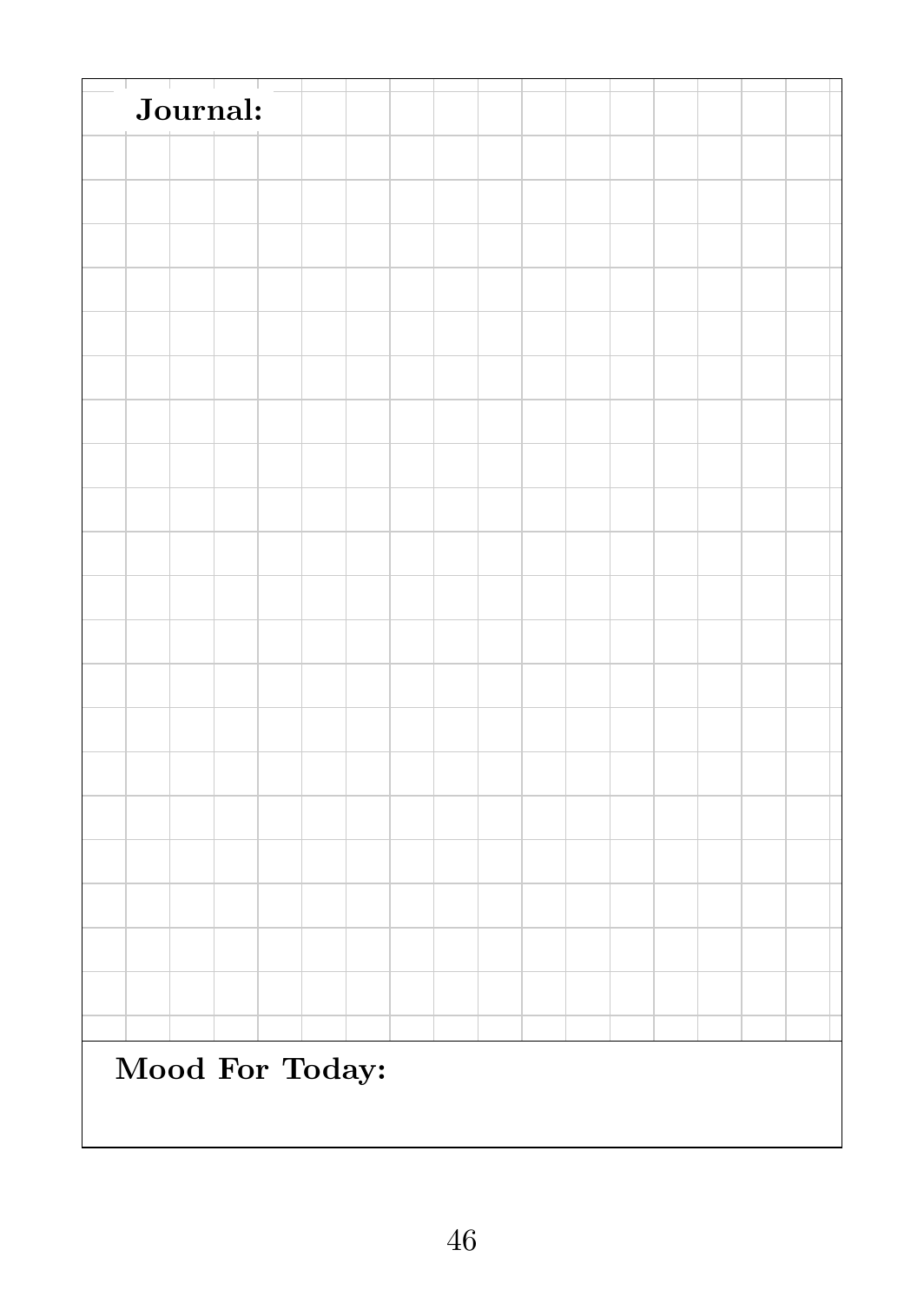| Journal:        |  |  |  |
|-----------------|--|--|--|
|                 |  |  |  |
|                 |  |  |  |
|                 |  |  |  |
|                 |  |  |  |
|                 |  |  |  |
|                 |  |  |  |
|                 |  |  |  |
|                 |  |  |  |
|                 |  |  |  |
|                 |  |  |  |
|                 |  |  |  |
|                 |  |  |  |
|                 |  |  |  |
|                 |  |  |  |
|                 |  |  |  |
|                 |  |  |  |
|                 |  |  |  |
|                 |  |  |  |
|                 |  |  |  |
|                 |  |  |  |
|                 |  |  |  |
|                 |  |  |  |
|                 |  |  |  |
|                 |  |  |  |
|                 |  |  |  |
| Mood For Today: |  |  |  |
|                 |  |  |  |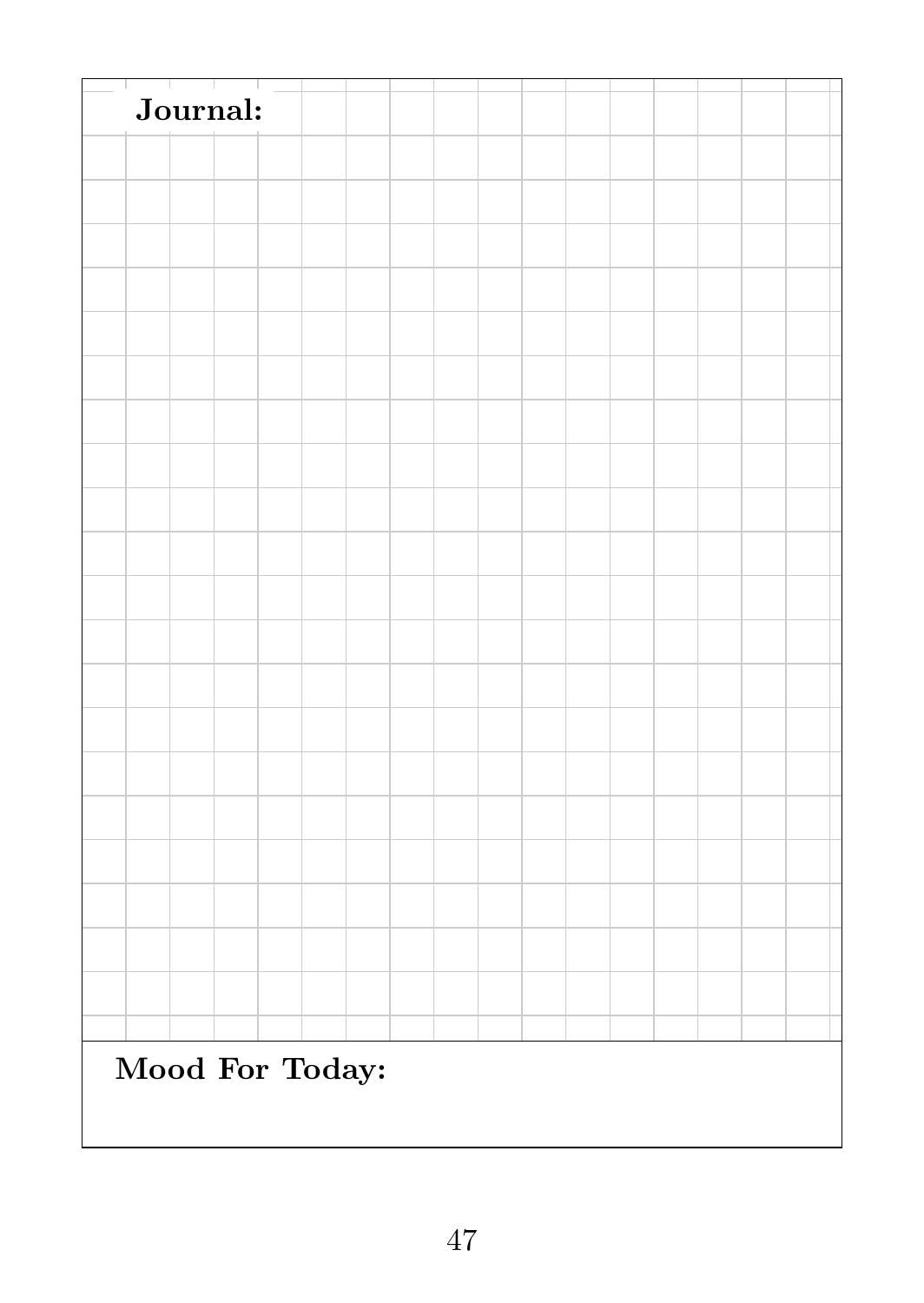| Journal:        |  |  |  |
|-----------------|--|--|--|
|                 |  |  |  |
|                 |  |  |  |
|                 |  |  |  |
|                 |  |  |  |
|                 |  |  |  |
|                 |  |  |  |
|                 |  |  |  |
|                 |  |  |  |
|                 |  |  |  |
|                 |  |  |  |
|                 |  |  |  |
|                 |  |  |  |
|                 |  |  |  |
|                 |  |  |  |
|                 |  |  |  |
|                 |  |  |  |
|                 |  |  |  |
|                 |  |  |  |
|                 |  |  |  |
|                 |  |  |  |
|                 |  |  |  |
|                 |  |  |  |
|                 |  |  |  |
|                 |  |  |  |
|                 |  |  |  |
| Mood For Today: |  |  |  |
|                 |  |  |  |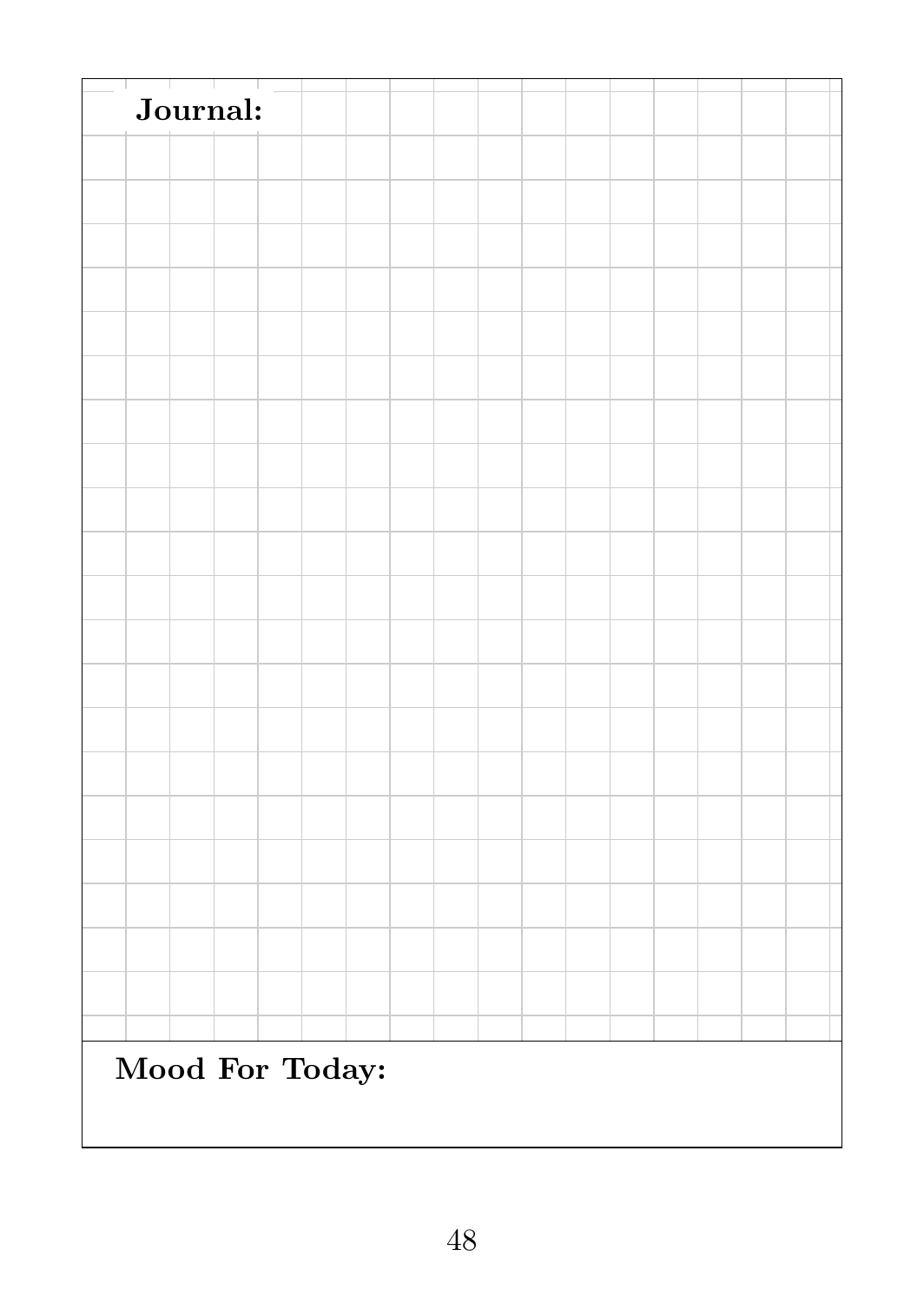| Journal:        |  |  |  |  |  |  |  |  |  |
|-----------------|--|--|--|--|--|--|--|--|--|
|                 |  |  |  |  |  |  |  |  |  |
|                 |  |  |  |  |  |  |  |  |  |
|                 |  |  |  |  |  |  |  |  |  |
|                 |  |  |  |  |  |  |  |  |  |
|                 |  |  |  |  |  |  |  |  |  |
|                 |  |  |  |  |  |  |  |  |  |
|                 |  |  |  |  |  |  |  |  |  |
|                 |  |  |  |  |  |  |  |  |  |
|                 |  |  |  |  |  |  |  |  |  |
|                 |  |  |  |  |  |  |  |  |  |
|                 |  |  |  |  |  |  |  |  |  |
|                 |  |  |  |  |  |  |  |  |  |
|                 |  |  |  |  |  |  |  |  |  |
|                 |  |  |  |  |  |  |  |  |  |
|                 |  |  |  |  |  |  |  |  |  |
|                 |  |  |  |  |  |  |  |  |  |
|                 |  |  |  |  |  |  |  |  |  |
|                 |  |  |  |  |  |  |  |  |  |
|                 |  |  |  |  |  |  |  |  |  |
|                 |  |  |  |  |  |  |  |  |  |
|                 |  |  |  |  |  |  |  |  |  |
|                 |  |  |  |  |  |  |  |  |  |
|                 |  |  |  |  |  |  |  |  |  |
| Mood For Today: |  |  |  |  |  |  |  |  |  |
|                 |  |  |  |  |  |  |  |  |  |
|                 |  |  |  |  |  |  |  |  |  |